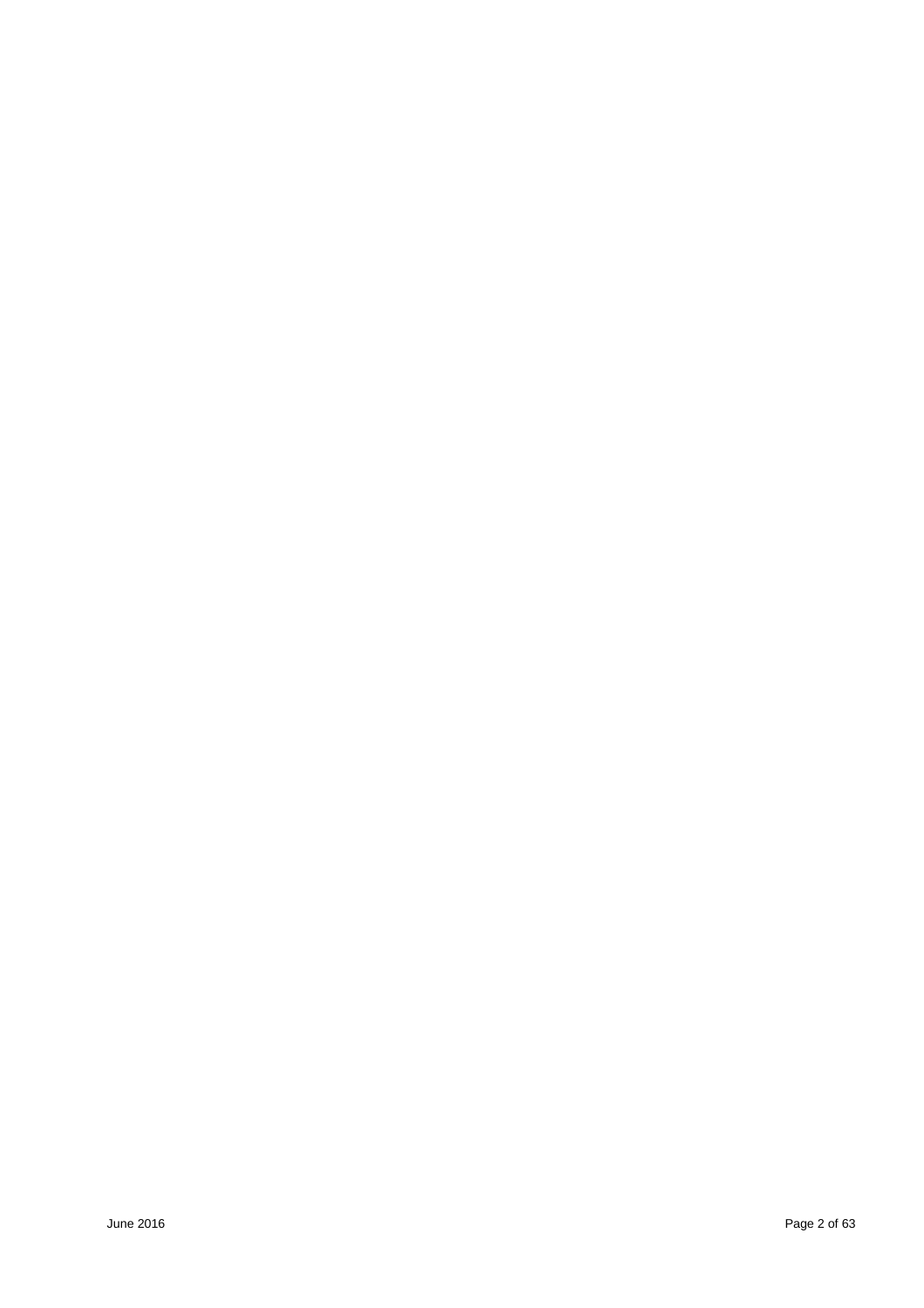# **Contents**

| <b>Section</b> |                                                       | Page |  |
|----------------|-------------------------------------------------------|------|--|
| 1              | <b>OVERVIEW AND SUMMARY</b>                           | 5    |  |
| $\mathbf{2}$   | <b>INTRODUCTION</b>                                   | 8    |  |
| 3              | <b>KEY ISSUES</b>                                     | 13   |  |
| 4              | <b>VISION AND OBJECTIVES</b>                          | 22   |  |
| 5              | <b>DRAFT SPATIAL APPROACH</b>                         | 26   |  |
| 6              | <b>TRANSPORT &amp; MOVEMENT</b>                       | 49   |  |
| $\overline{7}$ | <b>DELIVERING WIDER INFRASTRUCTURE</b>                | 53   |  |
| 8              | <b>DELIVERY AND IMPLEMENTATION</b>                    | 59   |  |
|                | <b>APPENDIX 1: KEY EVIDENCE BASE DOCUMENTS</b><br>622 |      |  |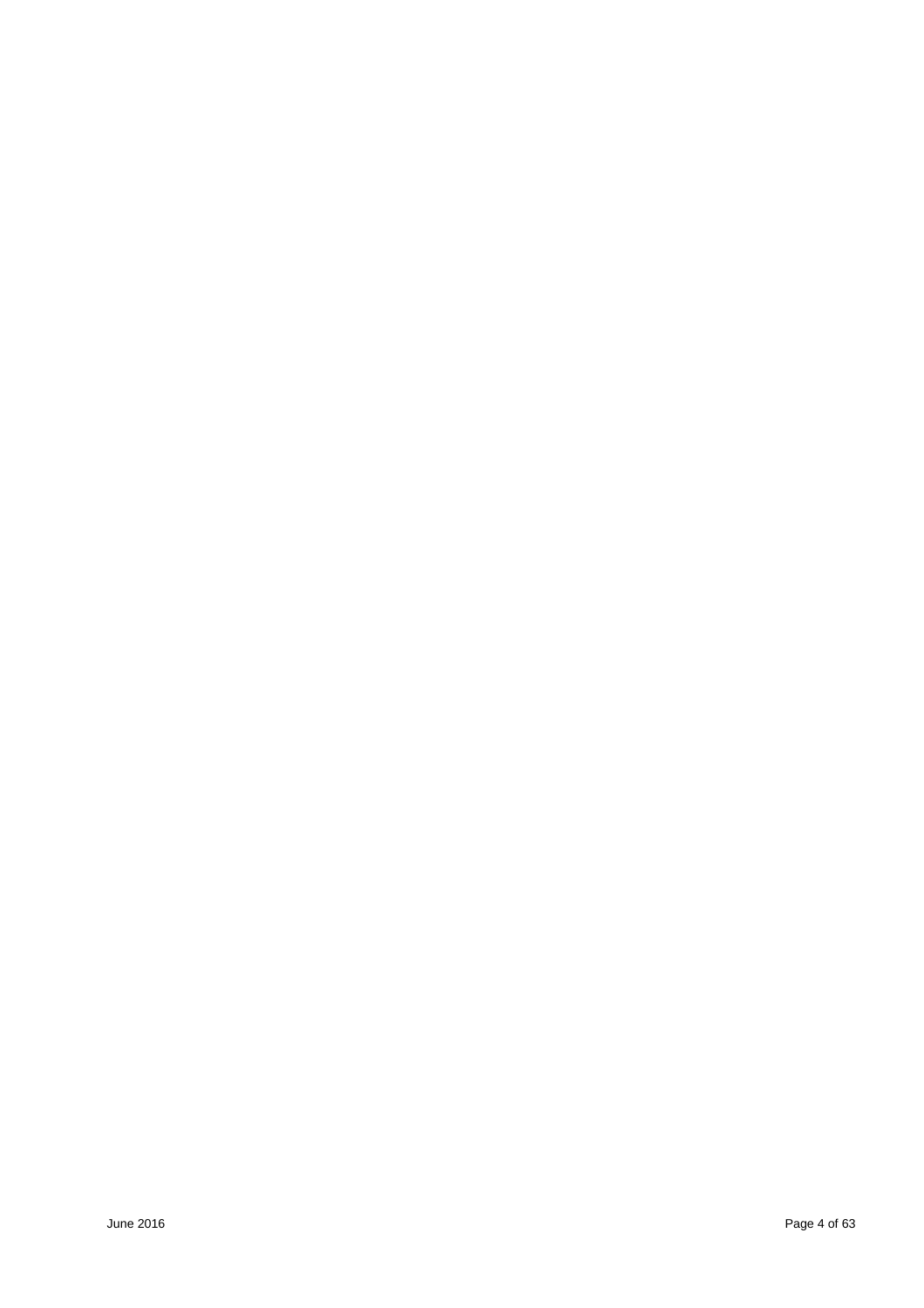## **1 OVERVIEW**

- 1.1 South Hampshire includes the cities of Portsmouth and Southampton and their hinterlands, together with the Isle of Wight. This non-statutory Position Statement has been developed to inform long-term decisions about the level and distribution of development in the area over the period from 2011 to 2034, and the infrastructure investment which is needed to support it.
- 1.2 The Position Statement has been prepared jointly by the Partnership for Urban South Hampshire (PUSH) which includes the unitary authorities of Portsmouth, Southampton and the Isle of Wight; Hampshire County Council and the district authorities of Eastleigh, East Hampshire, Fareham, Gosport, Havant, New Forest, Test Valley and Winchester. Parts of East Hampshire, New Forest, Test Valley and Winchester districts fall outside of the PUSH area.
- 1.3 This Position Statement addresses important issues concerning the distribution of future development across South Hampshire, potential major development locations in the longer-term, and key infrastructure to support sustainable growth. It seeks to:

*"deliver sustainable, economic-led growth and regeneration to create a more prosperous, attractive South Hampshire and the Isle of Wight offering a better quality of life for everyone who lives, works and spends their leisure time here."* 

- 1.4 The PUSH Joint Committee of Council Leaders has noted the completion and publication of the Position Statement as useful evidence for Councils to fulfil their duty to cooperate in reviewing Local Plans. The Position Statement sets out the distribution of development, which has been informed by the national planning policy framework, evidence on housing and employment needs, environmental, transport and infrastructure issues, and substantial ongoing discussions with all Councils, the Solent LEP, Solent Transport and key statutory agencies and infrastructure providers. The Position Statement is based on robust and joined up evidence and is therefore a key document to help Councils meet their statutory 'duty to co-operate' with each other.
- 1.5 The Position Statement will enable each Council to review its Local Plan. In doing so, they will assess the development strategy set out in the Position Statement in more detail for their area, identify specific sites and locations for development, and undertake full public consultation with their local communities. PUSH have assessed the need for new homes and employment development through to 2036. Taking into account the environmental qualities of South Hampshire, the Position Statement does not fully meet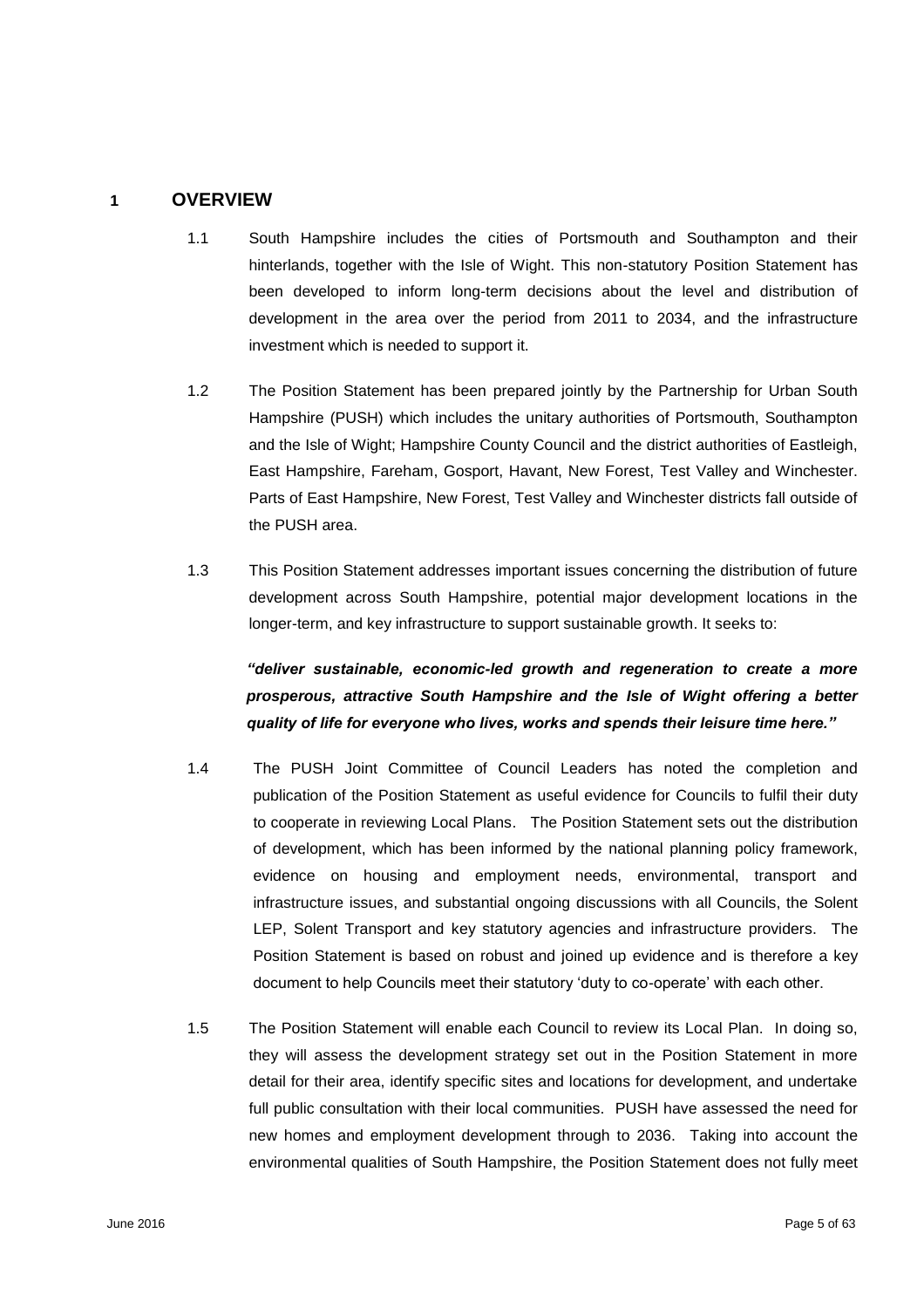these overall needs. In order to enable Local Plans to be prepared with a 15 year time horizon, the Position Statement looks to 2034. It does meet 93.5% of the needs for new homes and all of the need for new employment to 2034. In addition, it meets all of the need for new homes to 2026. The Position Statement is planning positively for long term growth, proposing 104,350 new homes and almost 1 million sq m of employment space. Councils will prepare Local Plans to consider in more detail how this development can be delivered, whether there is scope to identify further sites to fully meet the need for new homes, and the need for other local services and infrastructure. Of the 104,350 new homes, approximately 50% have been completed since 2011 or can be accommodated on sites which already have planning permission or been identified in Local Plans; and a further 22% is likely to come forward on additional sites in urban areas. Together these total 72% of overall provision.

- 1.6 In spatial terms, key components of the Position Statement are:
	- Cities/ urban areas first maximising housing delivery within existing urban areas as locations with existing infrastructure, and to minimise greenfield land take; and focusing office investment in city centres first, followed by town centres and key public transport corridors.
	- $\bullet$  Supporting modal shift locating development in areas which are, or have the potential to be, served by high quality rail and bus services. New development and investment in infrastructure are intended to go hand in hand;
	- High quality new or expanded communities the Position Statement seeks to increase housing delivery; and to do so includes provision for a range of different sizes of development site. It however identifies an additional "area of search" for a new strategic development location in the northern part of Eastleigh Borough. This strategic location is expected to deliver new housing, employment and local services; and support investment to improve infrastructure within the sub-region;
	- Protecting and enhancing countryside gaps to maintain the identity and separation of settlements, provide a resource for recreational activities and green routes which help promote walking and cycling;
	- Protecting the environment  $-$  by avoiding development which would harm important protected environments and landscapes, including the Solent and national parks.
- 1.7 The Position Statement has no formal policy status and is not part of the statutory development plan, however, it does provide a framework to guide and co-ordinate the Local Plans of individual local planning authorities. For local planning authorities in South Hampshire that have an adopted local plan, this document does not change existing policies or proposals. However, it does provide a framework to guide and coordinate the preparation of new or review existing local plans.
- 1.8 The Position Statement is however important for a number of reasons. Councils are statutorily required by Government to demonstrate in updating their Local Plans that they have worked collaboratively to consider strategic planning issues which cut across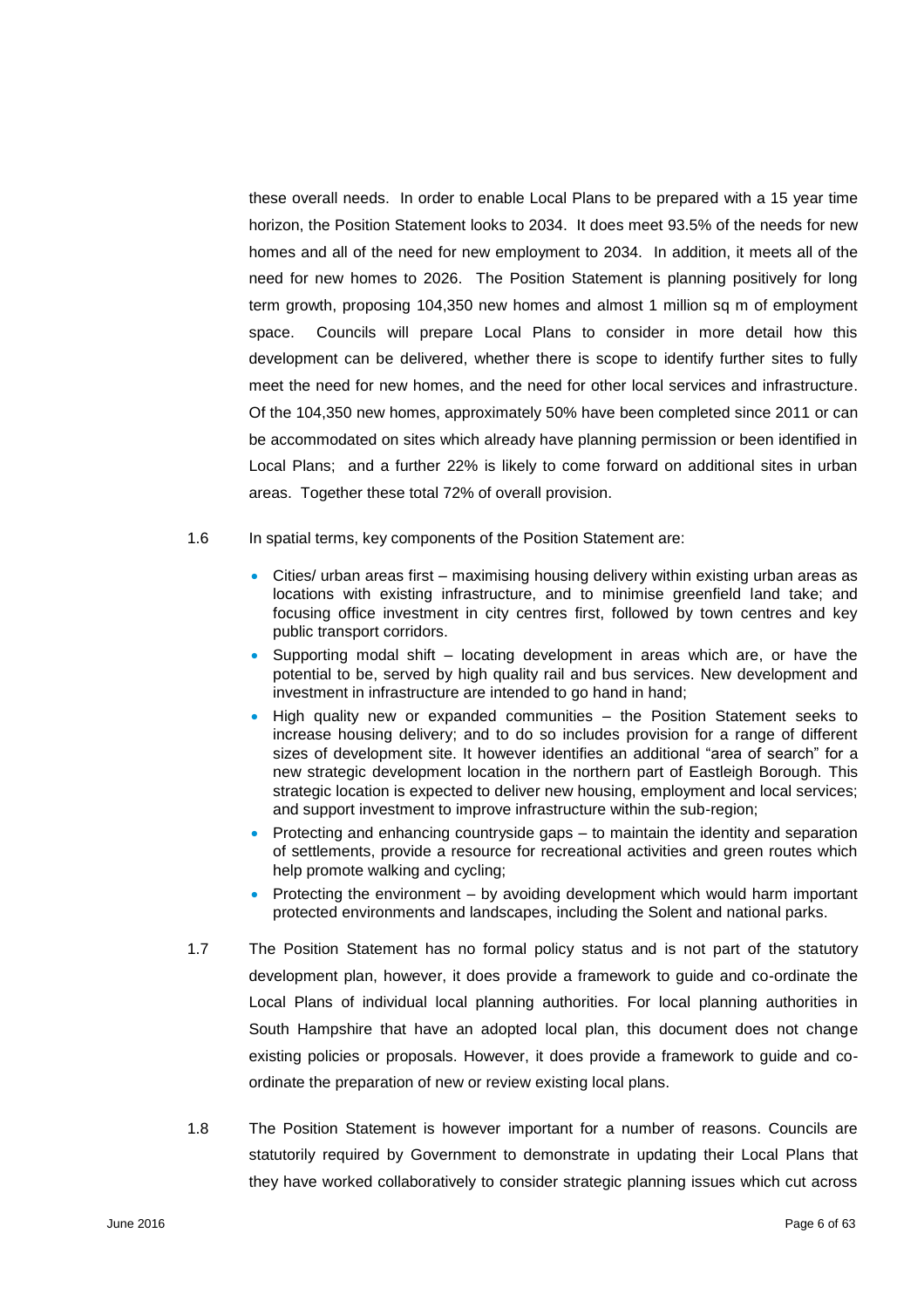administrative boundaries – from economic, employment and housing needs to transport, energy, water resource and flood risk issues – this is called the 'duty to co-operate'. Where councils delay in addressing these issues, they are at risk of losing control of decisions regarding where development is located. The Position Statement will help councils to meet their duty to co-operate on these matters, meaning that local communities will ultimately have more control on the future distribution of new homes and businesses.

- 1.9 The Position Statement is an important means of securing a sustainable pattern of development across the sub-region, and also capturing investment to support new development, to address long-running infrastructure deficiencies and support economic growth.
- 1.10 Major infrastructure investment will be needed to support delivery of the approach set out in the Position Statement, including highways improvements and investment in public transport, walking and cycling; in utilities infrastructure; as well as in schools, healthcare, local facilities and green infrastructure. A package of funding, including both developer contributions and public investment, will be needed to support this. The longterm strategic framework provided by the Position Statement will however put the subregion on a front foot in terms of securing public funding for infrastructure, including through the Solent Local Enterprise Partnership and in negotiating devolution of funding from Central Government; as well as in enabling partners to influence investment planning by infrastructure providers.
- 1.11 The Position Statement identifies opportunities to capture investment and drive forward the sub-region's economy and create wealth, particularly building on the area's marine and maritime strengths, but also challenges including the need to address unemployment and improve skills to ensure local people benefit from growth. These issues form the backbone to PUSH's key ambitions - to secure sustainable economic growth; bring benefits to local communities; protect our natural environment; and deliver good places to live and work.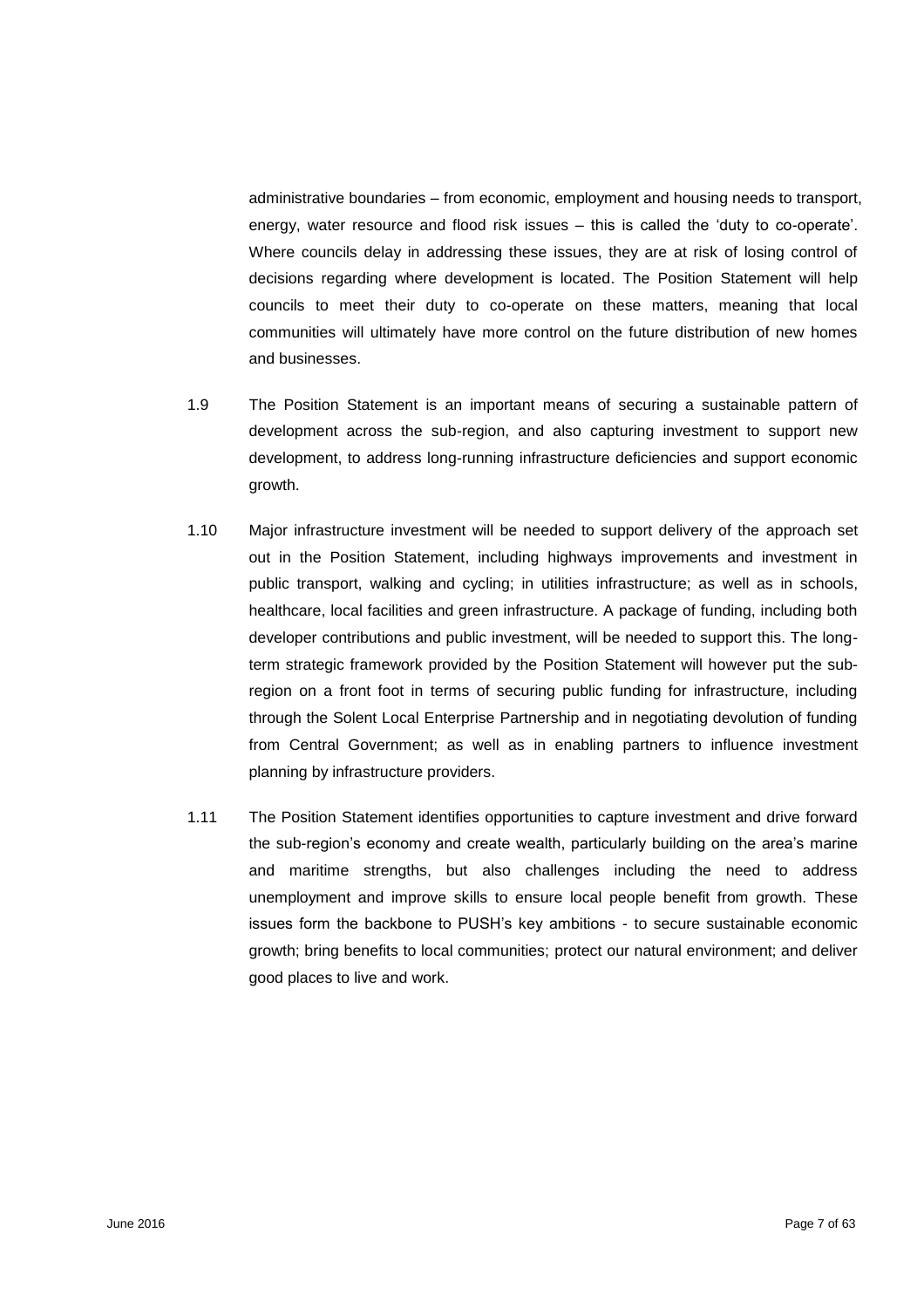## **2 INTRODUCTION**

## The Partnership for Urban South Hampshire (PUSH)

- 2.1 The Partnership for Urban South Hampshire (PUSH) brings together the local authorities in the South Hampshire sub-region, recognising the benefits of working together, to support sustainable development, economic growth and coordinate strategic planning activities.
- 2.2 PUSH includes Hampshire County Council, the unitary authorities of Portsmouth, Southampton and the Isle of Wight; and the district authorities of Eastleigh, East Hampshire, Fareham, Gosport, Havant, New Forest, Test Valley and Winchester. It relates to the area shown below. Parts of East Hampshire, New Forest, Test Valley and Winchester districts fall outside of the PUSH area.





2.3 PUSH was formed in 2003 and has a history of working to coordinate spatial planning activities and investment in infrastructure across South Hampshire and the Isle of Wight. It was involved in informing the sub-region strategy for development in the South East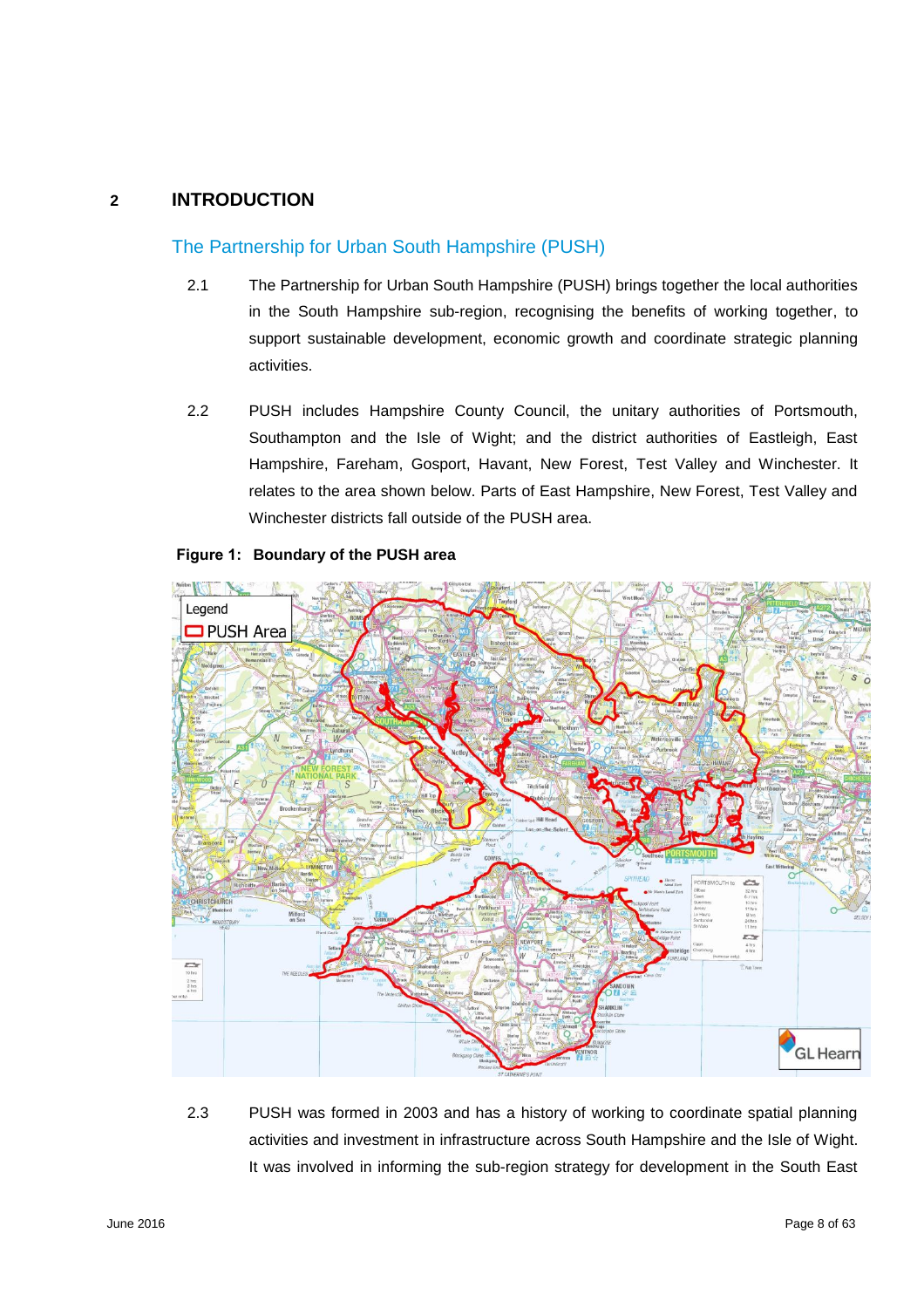Plan, and prepared the current South Hampshire Strategy, which was published in October 2012.

2.4 Through working together, and with other bodies such as the Solent Local Enterprise Partnership, Solent Transport, the Environment Agency, Natural England, Highways England and utilities providers, PUSH aims to increase prosperity and improve quality of life for residents.

## The Position Statement

- 2.5 The existing South Hampshire Strategy was approved in 2012 and looks to 2026. The Strategy is being reviewed to create a Position Statement which informs and coordinates longer-term decisions about development and investment in South Hampshire and the Isle of Wight to 2034. It is the right time to do this – to take account of changes in national planning policies, to ensure that South Hampshire captures investment, particularly in improving the area's strategic infrastructure, and to promote sustainable patterns of development.
- 2.6 This Position Statement:
	- Sets out an overall vision and approach;
	- Considers potential strategic locations for and the overall distribution of new housing, employment and services in order to create attractive and successful places, and to promote sustainable travel patterns;
	- Seeks to protect South Hampshire's important habitats and natural environment and improve green infrastructure within the sub-region;
	- Promotes coordination of new investment in infrastructure, including in transport, utilities and green infrastructure/ recreation with new development, in order to deliver sustainable development.
- 2.7 The Government's National Planning Policy Framework ('NPPF') sets out that local planning authorities should positively seek opportunities to meet development needs, where it is sustainable to do so. A particular challenge for the sub-region is how it can accommodate new housing to accommodate the needs of the sub-region's existing households and growing population. New housing is needed because average household sizes are falling, as people are living longer, and to support a growing population and sub-regional economy. As housing markets operate across local authority boundaries, it is appropriate for councils to work together to consider these issues.
- 2.8 As well as housing, the councils need to plan strategically to meet business and economic needs, and to deliver infrastructure – including addressing infrastructure deficiencies in South Hampshire and the Isle of Wight. It is important that planning to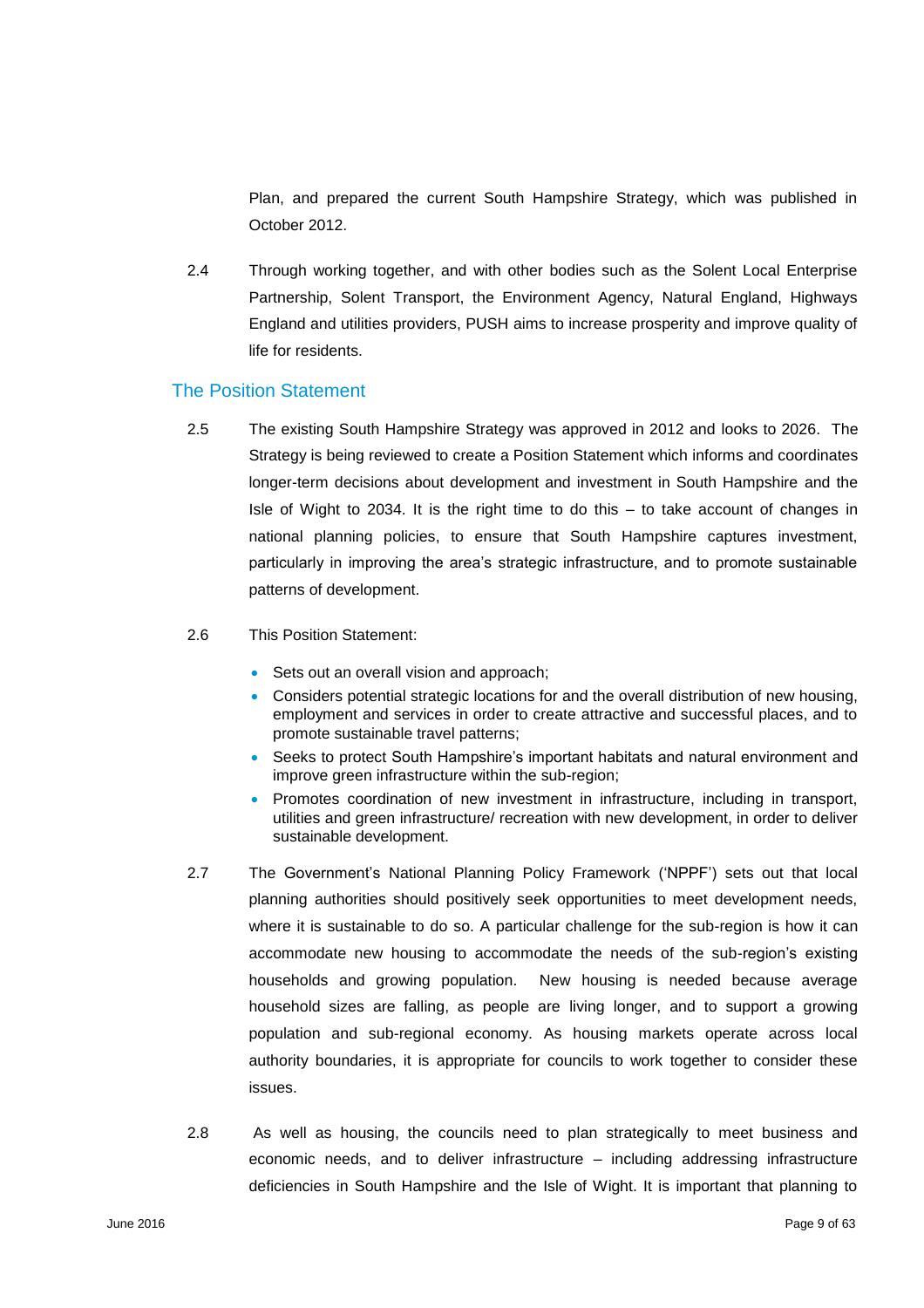meet development needs and the delivery of infrastructure are coordinated with one another – to ensure that infrastructure is not over-burdened, to support sustainable travel, and to deliver successful places.

## **What status does the Position Statement have?**

- 2.9 The Position Statement is not a 'statutory' development plan, against which planning applications will be determined. However it provides a framework for, and means of, coordinating decisions about long-term development and infrastructure across the subregion.
- 2.10 The Position Statement provides a way in which the local authorities are able to meet their statutory "Duty to Cooperate" on such issues. It will also provide an overarching framework for where development will be focused within the sub-region which is easy to understand and comprehend, and which assists in case making for funding to support infrastructure improvements.
- 2.11 Thus while the Position Statement will continue to be 'non statutory' in status, it is nevertheless an important process which will feed into and inform each council's local plan, as these are developed or reviewed.



## **Figure 2: Relationship between PUSH Position Statement and other Strategies**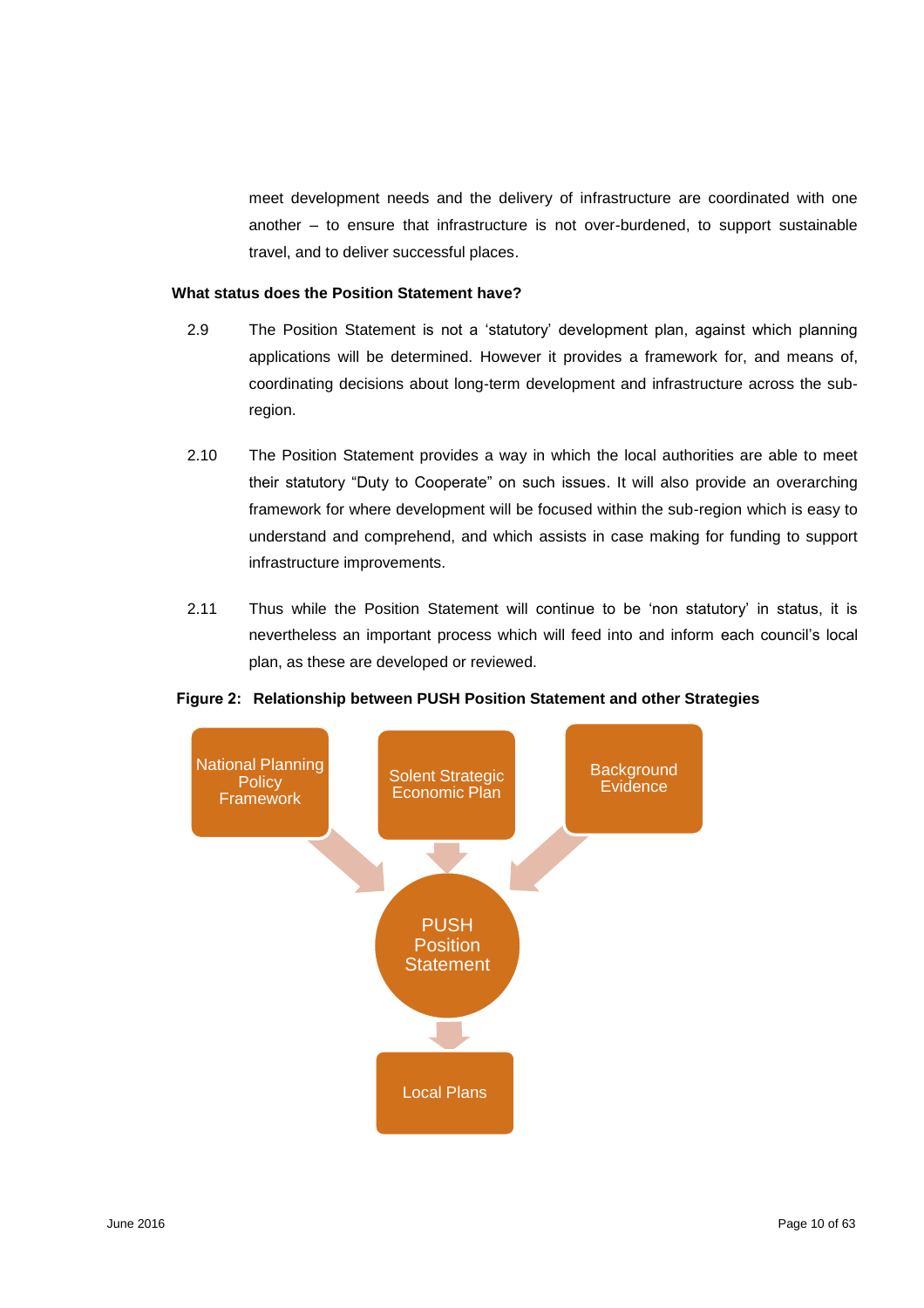- 2.12 The Position Statement focuses on the overarching distribution of development across the sub-region and identifying broad strategic development locations. It cannot allocate land for development as it will not be part of the statutory development plan. Specific development proposals will therefore be considered further and tested by individual local authorities through the development of their local plans and/or other planning policy documents. Further public consultation on detailed proposals will be undertaken by each local authority as part of the local plan preparation process, as well as consultation on individual planning applications.
- 2.13 The Position Statement does not therefore seek to predetermine specific sites for new development, nor address issues related to the design or layout of new development.

How has the Position Statement been prepared?

- 2.14 This Position Statement has been prepared collaboratively by the local authorities within the sub-region, with support from consultants GL Hearn, Justin Gardner Consulting, Campbell Reith and Jon Rowland Urban Design. The preparation process has been managed by a Steering Group which includes representatives from each of the local authorities, including Hampshire County Council, as well as Solent Transport and the Environment Agency.
- 2.15 In preparing the Position Statement, a range of wider stakeholders have been engaged including Government agencies, transport and infrastructure providers (see Appendix 1).
- 2.16 The Position Statement is informed by a range of existing and emerging evidence. Key evidence base and Strategy documents are listed in Appendix 1. This includes evidence, strategies and discussions with key agencies on development needs (homes and employment); infrastructure needs (transport, water and energy); and the environment ('quality places', designations, flood risk, recreational disturbance, strategic gaps and green infrastructure).
- 2.17 The completion and publication of the Position Statement has been noted by the PUSH Joint Committee.

#### **Sustainability Appraisal and Habitats Regulations Assessment (HRA)**

2.18 A Sustainability Appraisal (SA) of the Position Statement, incorporating a Strategic Environmental Assessment (SEA), has been undertaken to assess its impact on social, economic and environmental objectives. A Sustainability Appraisal report accompanies the Position Statement.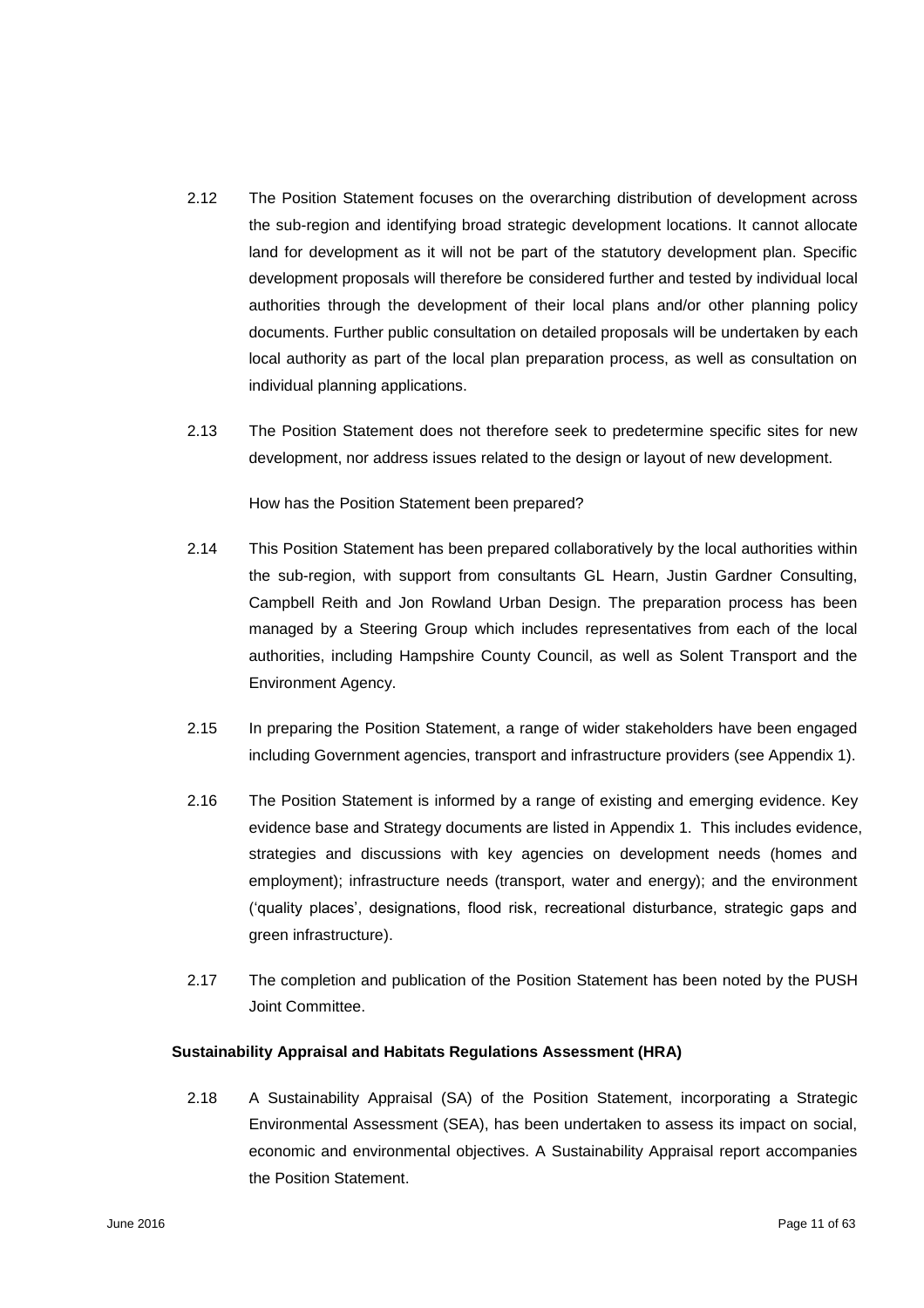- 2.19 A Habitats Regulations Assessment (HRA) has also been undertaken, to assess likely significant effects of new development or investment proposals on European designated sites, such as Special Areas of Conservation (SAC), Special Protection Areas (SPA) and RAMSAR sites which are afforded strict protection under the Conservation of Habitats and Species Regulations 2010 (as amended). The HRA considers potential effects, and how these can be avoided or mitigated.
- 2.20 The Sustainability Appraisal and Habitats Regulations Assessment initially considered the sustainability and potential impacts of four theoretical strategic concepts for development across South Hampshire and the Isle of Wight. These were as follows:
	- **Concept 1** considered development spread across a range of smaller sites and locations across the sub-region with settlements growing in proportion to their size (where this can be sustainably accommodated).
	- **Concept 2** prioritised development in Portsmouth and Southampton which function as "engines for growth" driving forward the sub-regional economy. It envisaged maximising the development potential of brownfield land in the two cities and along strong public transport corridors.
	- **Concept 3** envisaged the area functioning as a single economic region made up of a network of settlements as opposed to the current separate travel to work areas. It seeks to increase the economic integration between different parts of the Solent area – by reducing journey times between the major economic hubs.
	- **Concept 4** sought to reduce the pressure on existing settlements, by focusing new development outside of existing urban areas on a limited number of new or expanded settlements. This would reduce the pressure on existing towns but require significant investment in new infrastructure.

These concepts have informed initial discussion and assessment, and the Position Statement's Guiding Principles. In reality, the level of growth needed, the range of planning / environmental designations and the location of transport infrastructure, limit the range of options for locating development. Therefore these 4 concepts do not translate in to 4 separate choices 'on the ground'. The Sustainability and Habitat Regulation Appraisals have assessed the full Position Statement, which reflects a mixture of these concepts.

2.21 The Sustainability Appraisal identifies, describes and evaluates the likely significant effects on environmental, economic and social factors using the available evidence base. Where significant adverse effects have been identified, the SA has enabled the Position Statement to be refined to either avoid these effects or allow mitigation measures to be incorporated. The SA and the HRA have been prepared alongside the development of the Position Statement.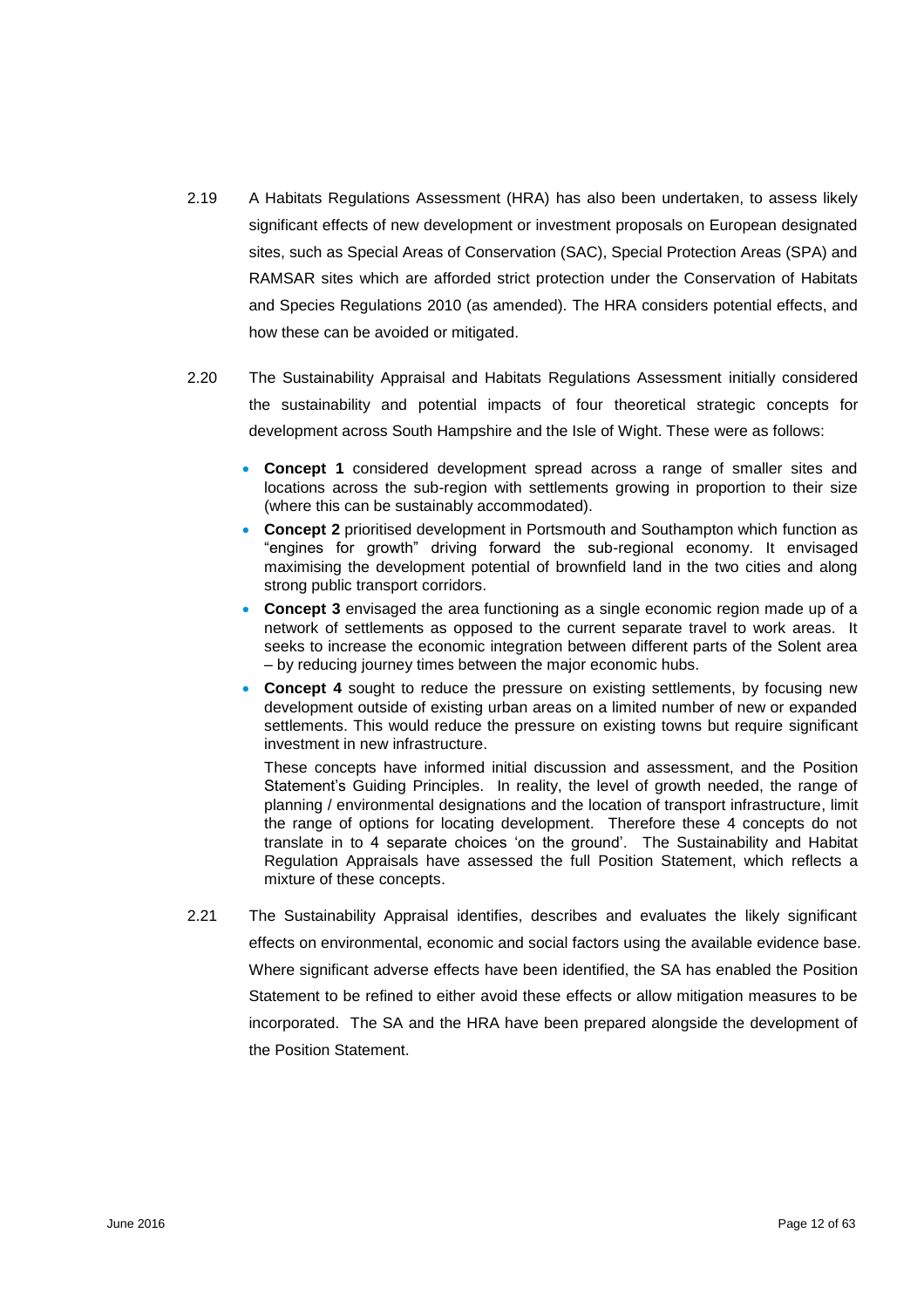## **3 KEY ISSUES**

- 3.1 The PUSH Sub-Region is focused around the two cities of Portsmouth and Southampton, the Isle of Wight and the Solent. It includes the larger towns of Eastleigh, Fareham, Gosport, Havant and Waterlooville. The area has a population of 1.2 million (2011) and more than 50,000 businesses.
- 3.2 The sub-region has a unique geography. The mainland area is bounded on two sides by national parks – by the South Downs National Park to the north; and New Forest National Park to the west. It is a coastal sub-region, with internationally protected environments and important maritime assets. The geography of the area, the substantial environment and landscape designations which affect parts of it, together with infrastructure constraints, influence its potential to accommodate new development.

## Housing Need

- 3.3 There is a need to provide new housing as the population is growing, people are living longer and typically living in ever smaller households. Over the past 13 years, the strongest population growth has been in the 60+ age groups. The population is projected to grow by nearly 186,000 people, a 15.6% increase, to almost 1.4 million by 2036<sup>1</sup>. National planning policy sets out that Local Planning Authorities should seek to boost significantly the supply of housing and should use their evidence base to ensure that their Local Plan meets the full, objectively assessed needs for market and affordable housing in the housing market area where it is sustainable to do so.
- 3.4 The evidence base sets out that PUSH includes three separate housing market areas  $(HMAs)<sup>2</sup>$ . These are the Isle of Wight HMA, the Southampton HMA (which includes Southampton, New Forest, Test Valley, Eastleigh and western parts of Winchester and Fareham) and the Portsmouth HMA (which includes Portsmouth, Havant, Gosport, East Hampshire and eastern parts of Winchester and Fareham).
- 3.5 An update to the objectively assessed housing need has been published in June 2016. This has taken into account the latest demographic evidence from the 2013 and 2014 Mid-Year Population Estimates as well as revised employment forecasts prepared by Oxford Economics for the Solent Local Enterprise Partnership (LEP). It also considers market signals and the need for affordable housing.

l  $<sup>1</sup>$  Objectively Assessed Housing Need Update for PUSH, June 2016 (Tables 10 and 15)</sup>

<sup>2&</sup>lt;br><sup>2</sup> South Hampshire Strategic Housing Market Assessment 2014; Isle of Wight Strategic Housing Market Assessment 2014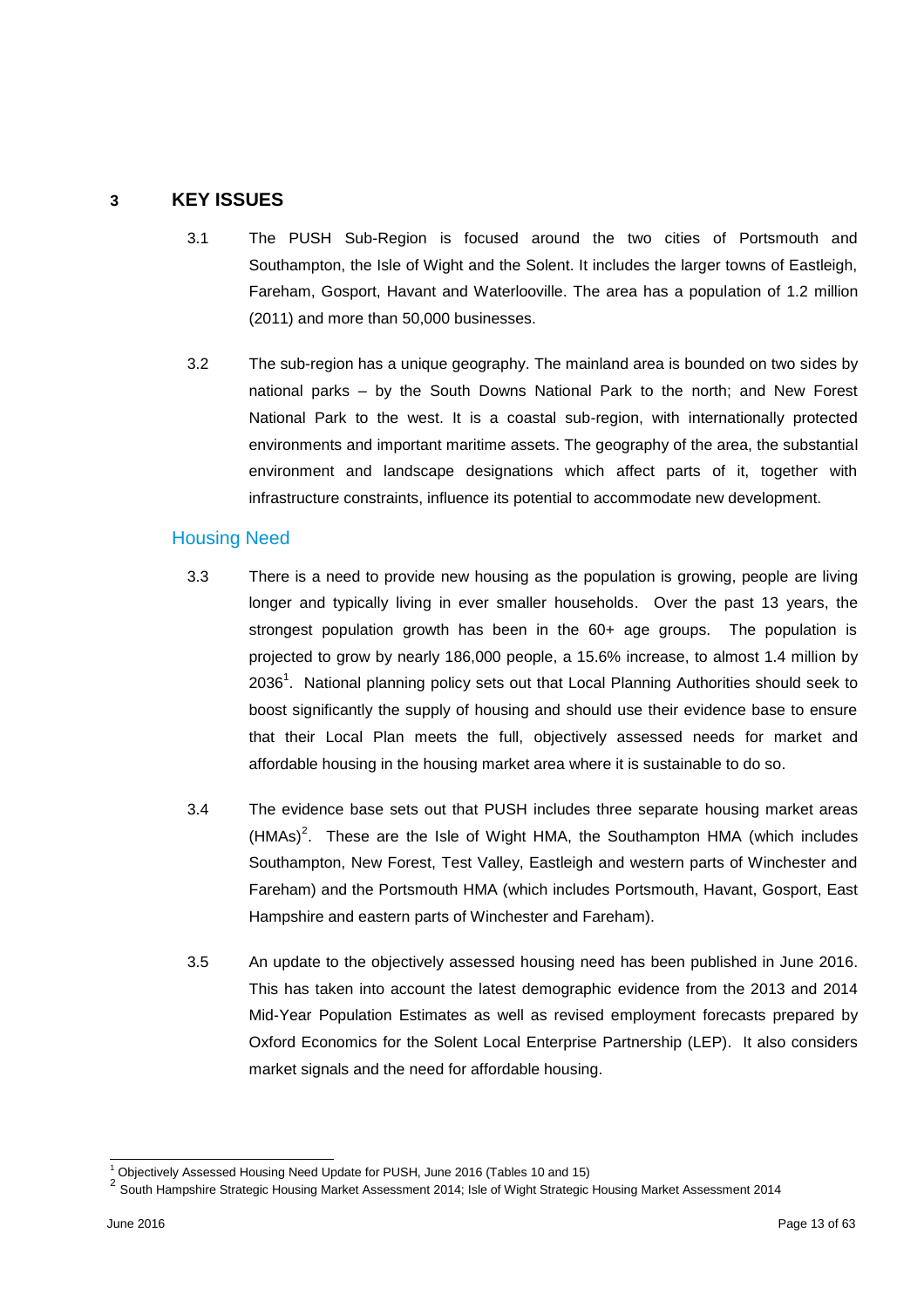3.6 The updated evidence sets out a need to deliver 121,500 homes over the period 2011- 2036 across South Hampshire and the Isle of Wight. The identified housing need for individual local authorities, or parts of local authorities, is as follows:

|                          | Housing Need, 2011-36 |
|--------------------------|-----------------------|
| <b>Portsmouth HMA</b>    | 49,500                |
| East Hampshire (Part)    | 1,750                 |
| Fareham (East)           | 7,625                 |
| Gosport                  | 8,375                 |
| Havant                   | 11,250                |
| Portsmouth               | 18,500                |
| Winchester (Part-East)   | 1,500                 |
| <b>Southampton HMA</b>   | 57,000                |
| Eastleigh                | 14,500                |
| Fareham (West)           | 2,875                 |
| New Forest (Part)        | 5,250                 |
| Southampton              | 27,875                |
| Test Valley (Part)       | 4,625                 |
| Winchester (Part-West)   | 1,875                 |
| <b>Isle of Wight HMA</b> | 15,000                |
| <b>PUSH Total</b>        | 121,500               |

#### **Table 1: Objectively-Assessed Housing Need**

3.7 National planning policies set out that local authorities should seek to meet the needs of their area, and work collaboratively to meet needs across the relevant housing market area, where it is sustainable to do so.

## Solent's Economy

- 3.8 The Solent area has a diverse and multi-faceted economic base. The sub-region's economy is substantial, estimated at £25.8 billion in 2014.
- 3.9 The largest employment sectors, as in many areas, are health, education and retail. The sub-region however has particular economic strengths in:
	- Marine and maritime activities, including
		- o advanced manufacturing and engineering and
		- o port-related activities;
		- o defence.
	- **Scientific research and development**
	- Leisure and tourism.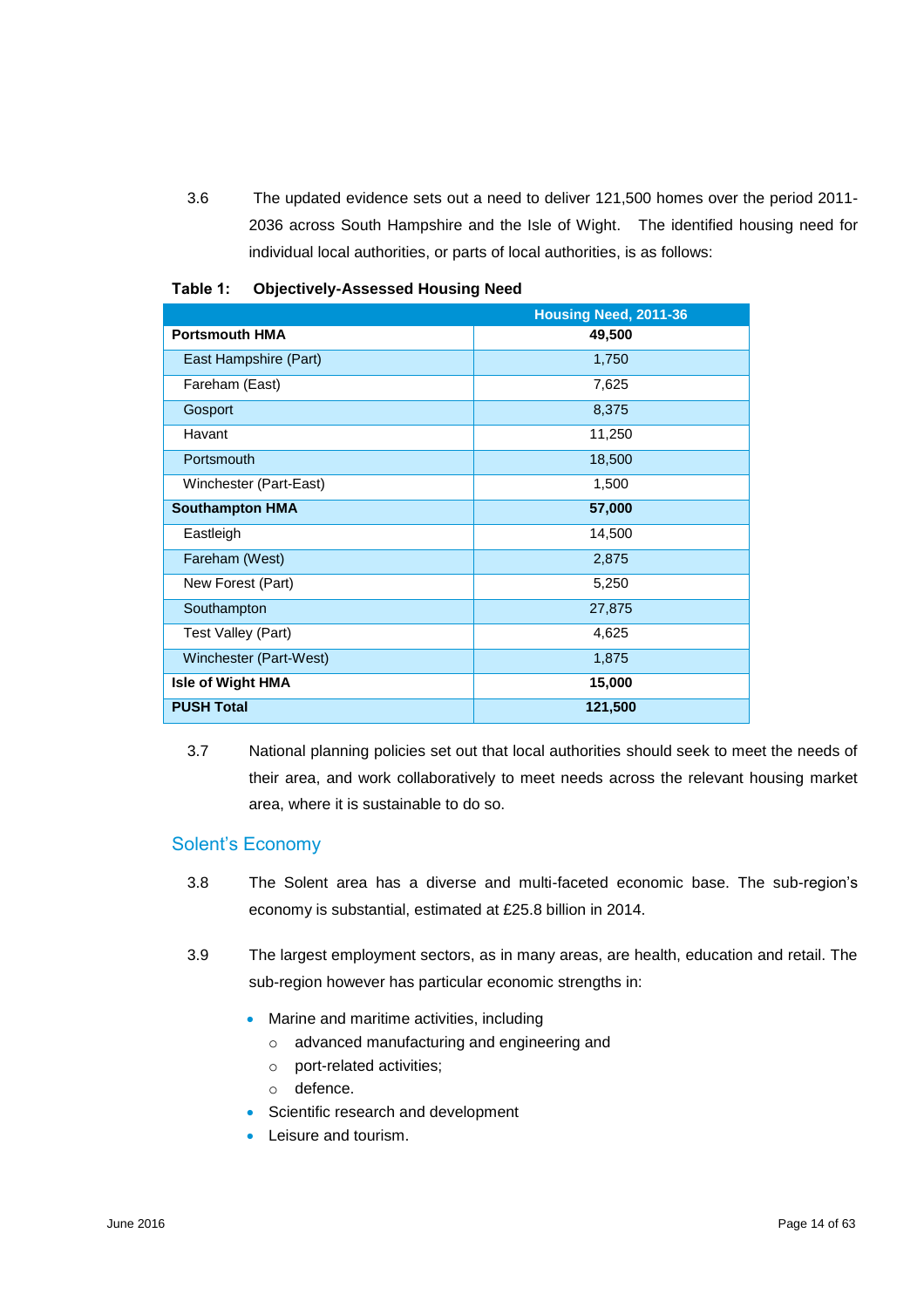- 3.10 Key economic assets underpin the sub-region's competitive advantage. The Solent ports are important international gateways which support the local and wider UK economy, and together with world class research and education provision underpin a marine and maritime sector which is world class.
- 3.11 Southampton is one of the country's largest, busiest and most diverse ports, providing passenger, freight and cargo functions. It has specific geographic advantage, being the first and closest UK port of call on the key Shanghai to Rotterdam sea freight route. The Port is the leading port for UK – Far East trade; and the leading export hub for UK car manufacturers, handling 31% of all exported vehicles in 2012, which with imports totals 820,000 vehicles per annum.
- 3.12 Southampton is also the leading hub for UK cruise traffic, handling 1.7 million passenger movements annually. Each ship call is worth £1.25 million to the local economy.
- 3.13 The Port of Portsmouth is the third busiest Roll On Roll Off passenger ferry port in the UK, handling 1.88 million passengers per annum.
- 3.14 Portsmouth also remains an important base for the Royal Navy; underpinning the subregion's strong defence sector which contributes over £1.6 billion to annual economic output. The Naval dockyard will see significant change over the next few years with the arrival of two Queen Elizabeth Class aircraft carriers, their crews and the associated supply chain. This is a major potential sub-regional economic driver.
- 3.15 The sub-region's ports play an important role in supporting international trade, helping underpin the UK's economic competitiveness.
- 3.16 The two city centres of Portsmouth and Southampton function as the largest centres for shopping and leisure. Southampton is a strong centre for financial and business services and has a strongly performing office market.
- 3.17 Portsmouth forms the hub for the defence sector and advanced manufacturing in the sub-region. Manufacturing accounts for 8.1% of employee jobs across the area; but a stronger 10% in the western part of the Solent area.
- 3.18 The sub-region's cultural and heritage attractions, its coast and countryside and its accessibility from London, the South East and South West regions as well as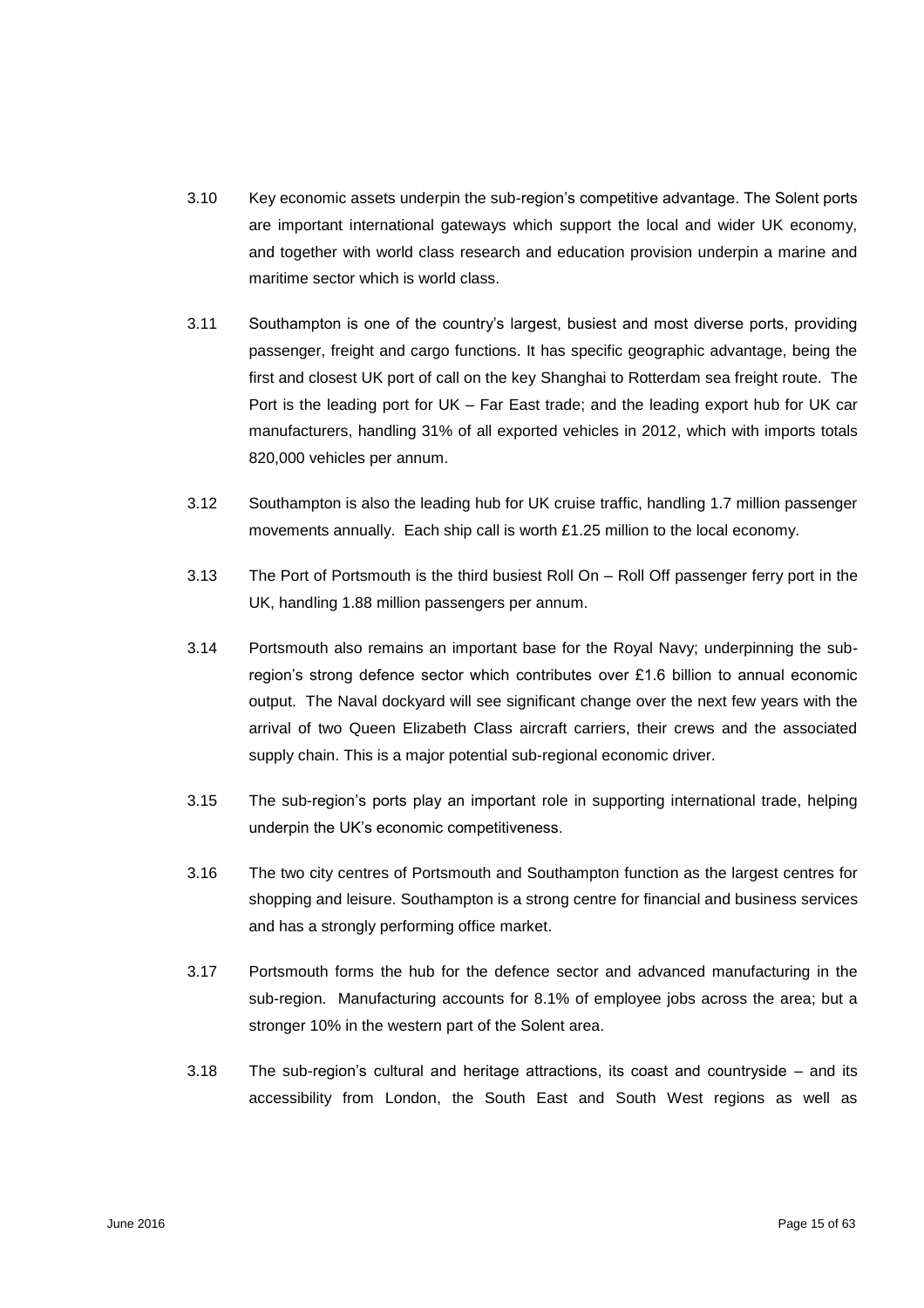internationally – underpin a successful visitor economy which is worth £3 billion per year to the local economy and supports nearly 63,000 jobs<sup>3</sup>.

- 3.19 The Solent area has above average employment in larger companies, and to some extent in the public sector. 18% of employee jobs are in the public sector, which is consistent with the national average – but higher than in other parts of the South East region. Over 20% of jobs in Portsmouth, Gosport and Southampton are in public sector roles. This partially reflects the regional and / or defence roles of these areas. However there is also a more general need to strengthen the private sector business base.
- 3.20 Whilst levels of economic participation are relatively high, they could be better; and productivity is below average (with Gross Value Added per head more than 10% below the national average). Essentially there are not enough higher skilled jobs (or residents with degree level skills) in the PUSH area.
- 3.21 Since 2009 the level of jobs which are part-time has increased. Whilst some of this relates to older people working part-time, it partly relates to underemployment. This has particularly affected Southampton, Eastleigh, Isle of Wight, New Forest and Gosport. To drive economic performance there is a need to boost productivity – increasing the number of higher-skilled, full-time roles. Manufacturing and other sectors need to continue to modernise; and small and medium enterprises be encouraged.
- 3.22 The area has also been less good at attracting investment than others. The role of universities in the sub-region is important in addressing this and contributing to innovation. For example, Southampton hosts the National Oceanography Centre.
- 3.23 The Solent Local Enterprise Partnership (LEP) is responsible for driving forward the subregion's economy. It has identified the potential for the area:
	- to become the UK's leading hub for advanced manufacturing, marine and aerospace industries;
	- to enhance and develop the visitor economy; and
	- to capture investment in new growth sectors including low carbon, composites technologies, and digital/ creative sectors.

<sup>&</sup>lt;u>a</u><br><sup>3</sup> Solent Strategic Economic Plan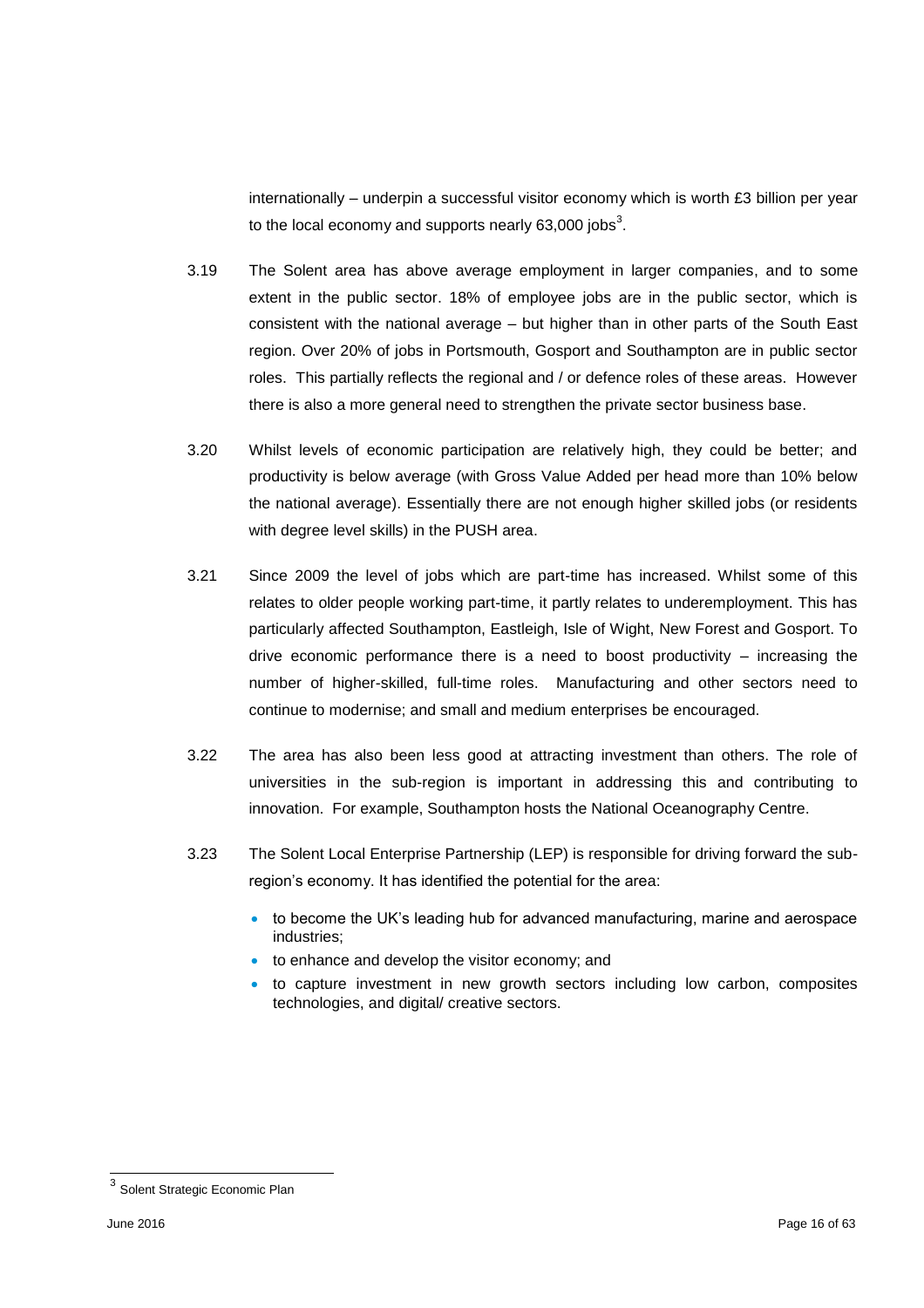#### **Solent Local Enterprise Partnership's Objectives**

The Solent LEP Strategic Economic Plan has set out a clear economic vision for the sub-region to increase the value of jobs and narrow the gap in productivity with the rest of the South East. It wants to address unemployment, increasing the proportion of working-age people in jobs, as well as raise the number of businesses forming each year (as well as business survival rates). It aims to raise educational attainment to the UK average and increase inward investment, capturing at least 5% of foreign direct investment projects to the UK.

- 3.24 The Position Statement has taken account of the latest economic evidence, drawing on economic forecasts prepared by Oxford Economics for the Solent Local Enterprise Partnership in 2015. (These forecasts have been drawn up to inform the Solent LEP Productivity and Growth Supplement (January 2016). This sets the framework for the forthcoming year and provides an interim update to the Solent Strategic Economic Plan. The LEP are continuing to work on the evidence base to support the Strategic Economic Plan which is due for publication later this year, potentially with revised forecasts. However GL Hearn have taken these at a point in time and also extended them to 2036 on a trend basis).
- 3.25 These forecasts expect the Solent's economy (GVA) to grow by an average of 2.7% per annum over the period to 2030. $<sup>4</sup>$  This sits between forecast growth across the South</sup> East (2.8% pa) and UK (2.6% pa).
- 3.26 The forecasts recognise that there are already high levels of employment in the Solent area, and across the South East region more widely. Taking account of the structure of the Solent's economy, its past performance and growth potential, the numbers of jobs in the area are expected to increase by 97,700 over the period from 2011-30, equivalent to 0.8% per year growth in employment.
- 3.27 A growing economy will generate a need for additional people, employment space and local services. These issues are considered in identifying future development needs in the Position Statement.
- 3.28 PUSH is clear that everyone must benefit from economic growth and investment. Investment in skills, training and support as well as investment in transport networks is needed to ensure that local people can access the new jobs that are created.

l

 $4$  Whilst the LEP targets stronger growth in GVA relative to these baseline forecasts, it targets improvements in productivity.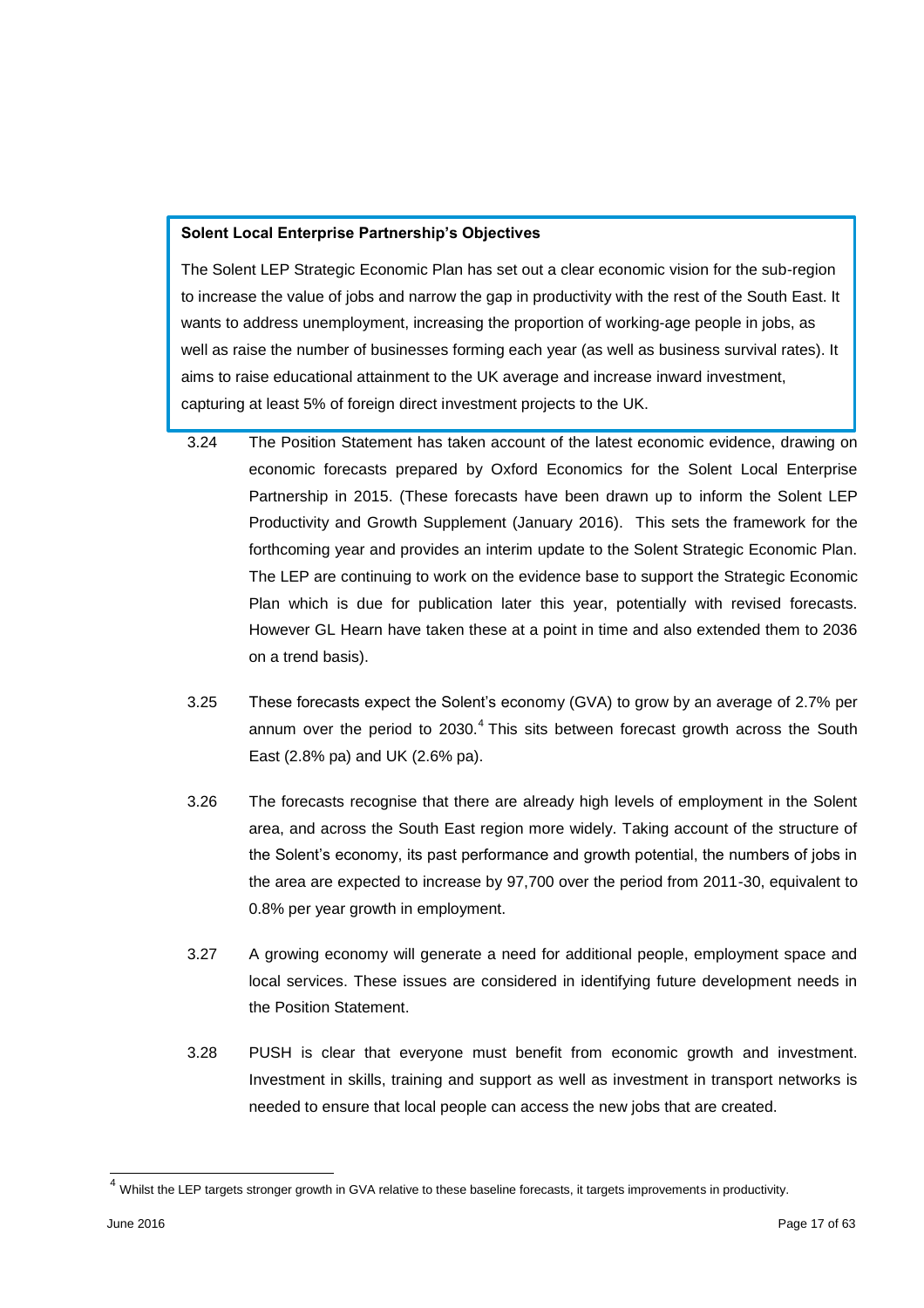- 3.29 The employment rate across the Solent area is 3.4 percentage points below the national average, with low employment rates particularly in the cities of Portsmouth and Southampton, and the Isle of Wight. Unemployment in these areas is above average. Across the area 72,000 people receive out-of-work benefits. There is a need to reduce this and support people back into work.
- 3.30 Across the area, 37% of working-age people have skills at Level 4 or above (equivalent to degree level). Whilst there have been some notable improvements in skills over the last decade, continuing to invest in skills will be important in driving productivity growth, and creating and attracting higher value-added jobs. The Solent LEP has developed a Skills Strategy to drive this forward.
- 3.31 PUSH wants to deliver sustainable economic growth, narrowing the gap in economic performance between South Hampshire and the wider South East region, and supporting the cities of Portsmouth and Southampton to fulfil their potential as engines of economic growth. The Position Statement considers where development should generally be located to create jobs, increase prosperity and make the best use of the area's built and natural assets to achieve sustainable economic growth.
- 3.32 PUSH's ambitions are linked to those of the Solent Local Enterprise Partnership (LEP) which takes the primary responsibility for driving forward economic development in the sub-region. The Position Statement considers the overall level of additional employment land need and its distribution resulting from the LEP's Strategic Economic Plan.<sup>5</sup>

## Transport and Accessibility

- 3.33 The sub-region's transport infrastructure and networks will need further investment, in order to accommodate the travel demands of planned growth in the Position Statement over the medium and longer term to 2034.
- 3.34 The peninsula and coastal geography of the area can make travel between different parts of South Hampshire and the Isle of Wight slow. There is also a particular reliance on private cars, which account for 63% of trips on the mainland in the morning rush hour with only 6% by public transport. There is however significant variation across the area.
- 3.35 The complex and disparate nature of many journeys outside the more densely populated urban areas, means it is difficult to provide attractive alternatives to the private car. Many trips on the M27 Motorway are relatively local and only involve travel between one or two junctions.

 5 http://solentlep.org.uk/uploads/documents/Solent\_Strategic\_Economic\_Plan.pdf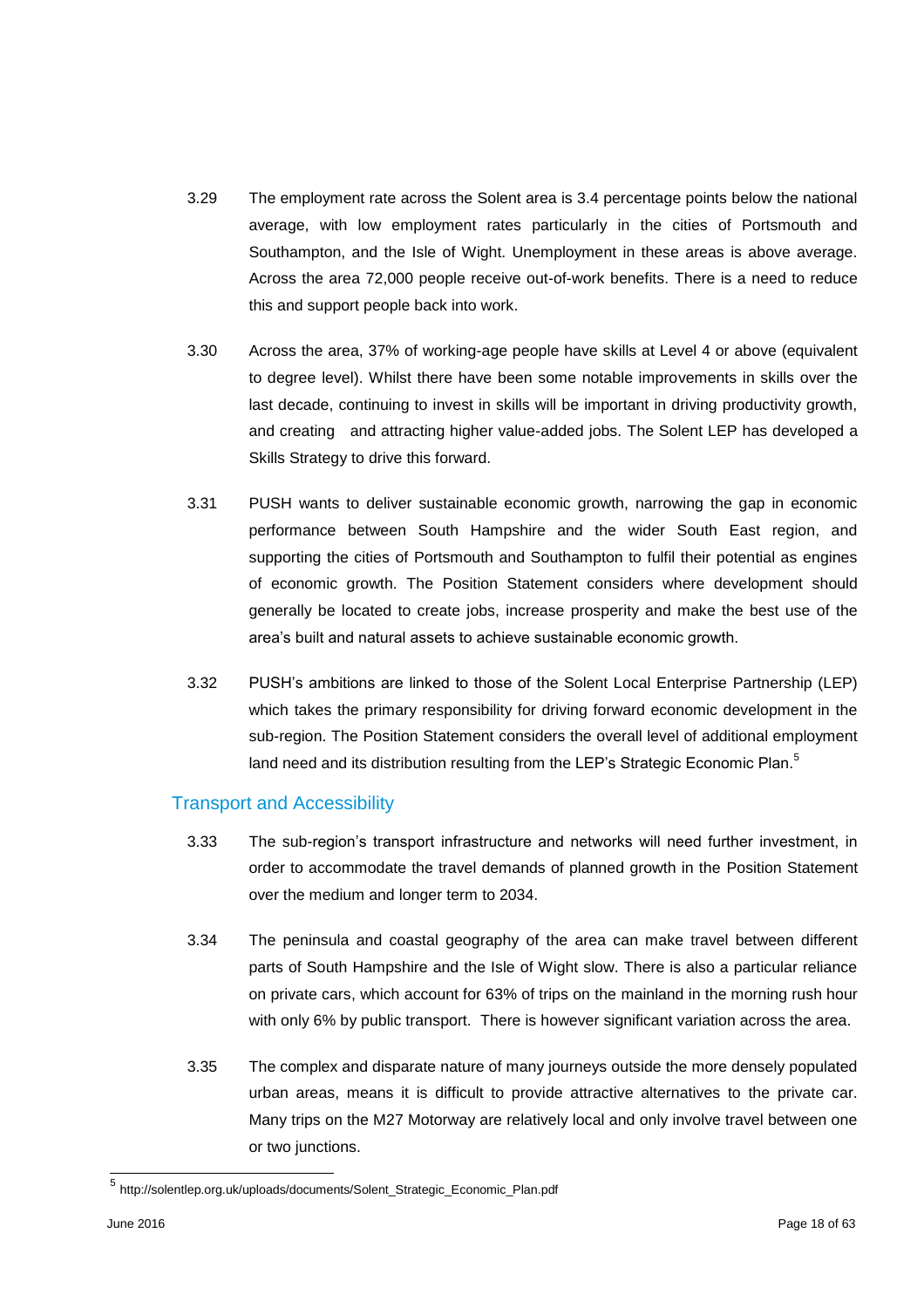- 3.36 Public transport, walking and cycling levels are generally much higher in the cities. However as a key focus for future growth, they still face challenges accommodating increasing travel demands on key routes. This will require a balanced approach to maximise the number and proportion of journeys made by public transport, walking and cycling, alongside targeted investment to address key pinch points on the road network. This will help address congestion, pollution and wider environmental effects.
- 3.37 On the Isle of Wight, congestion frequently builds up in Newport. Without intervention, delays can be expected to increase in Newport, Ryde and Shanklin. Connections to the mainland are expensive.
- 3.38 The Position Statement takes account of significant recent committed investment in the transport network in the sub-region. This includes conversion of the M27 and M3 to "smart motorways" enhancing capacity by enabling use of hard shoulders at peak times; and investment through the Solent LEP including improvements to M27 Junction 10, local improvements in Gosport and Fareham, and investment to support planned development including at North Whiteley and Dunsbury Hill Business Gateway. In addition there will be a need for significant further investment in the transport network.

## South Hampshire's Environment

- 3.39 European designations protect important coastal and estuarine environments across the sub-region as well as the New Forest. A further potential designation of the Solent and Dorset Coast as a Special Protection Area (SPA) is also being considered.
- 3.40 A range of habitats and species (and geological sites of interest) can be found across South Hampshire and the Isle of Wight which together make up the biodiversity and geodiversity of the area. Some parts of the sub-region are designated as statutory nature conservation sites. These include European sites, Sites of Special Scientific Interest (SSSI) and Local Nature Reserves. Other sites are non-statutory designations such as Sites of Importance for Nature Conservation (SINCs). Together they form a network of biodiverse areas. The Position Statement needs to protect, and seek out opportunities to enhance, biodiversity.
- 3.41 South Hampshire also contains some important landscapes, including the Isle of Wight and part of the Chichester Harbour Areas of Outstanding Natural Beauty (AONBs) . The sub-region includes the following national character areas: South Coast Plain, South Hampshire Lowlands, New Forest, South Downs and Isle of Wight<sup>6</sup>.

 6 See Hampshire Integrated Character Assessment; Isle of Wight Landscape Character Assessment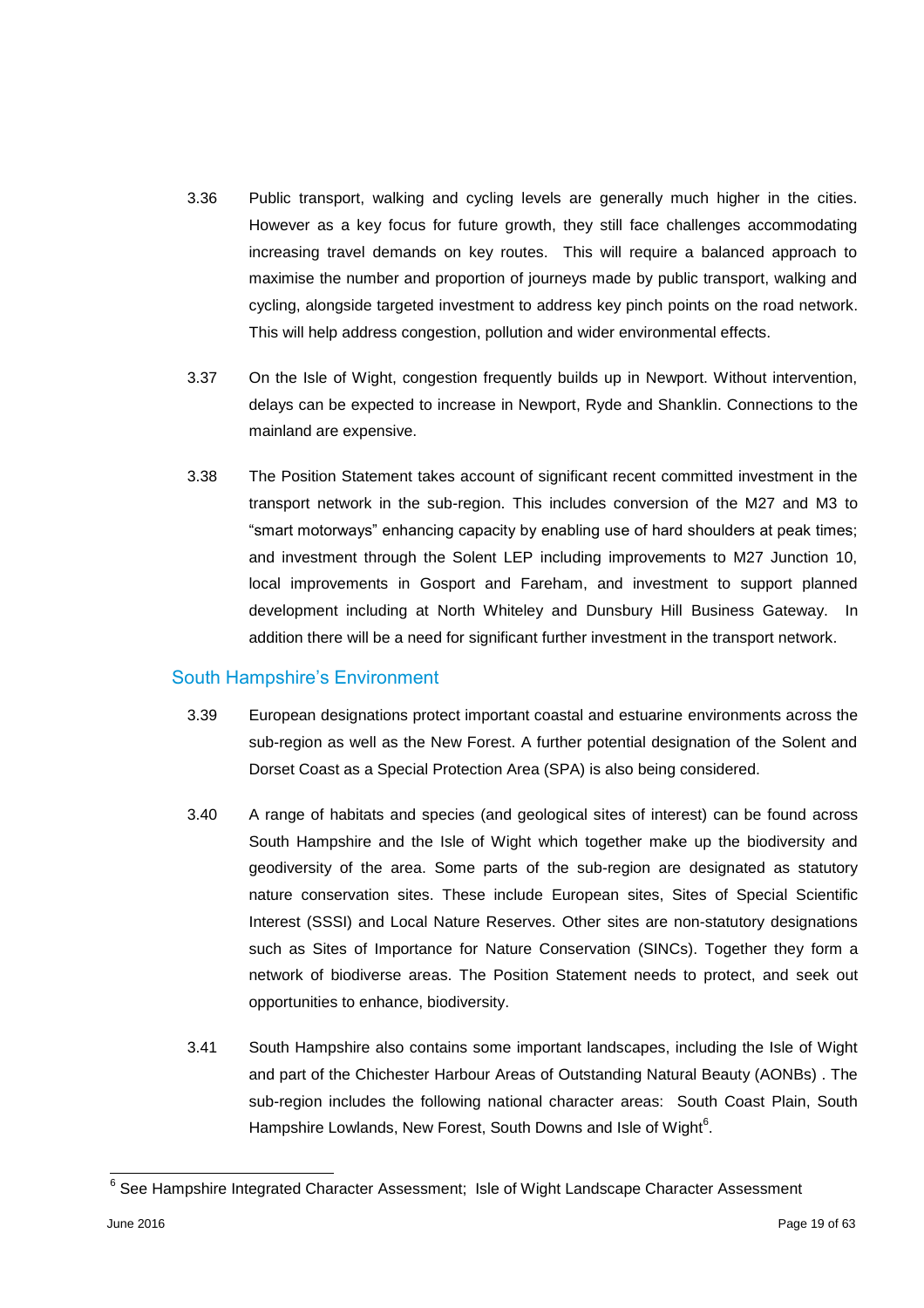- 3.42 National planning policy restricts development in areas which would impact on sites protected by the Birds and Habitats Directive, in areas designated as Sites of Special Scientific Interest, Areas of Outstanding Natural Beauty and National Parks.
- 3.43 There is a need to provide adequate coastal areas for the inevitable displacement of coastal habitats and birds which is predicted to arise from sea level change. A key challenge is to balance the management of coastal flooding and erosion risks, with natural processes, and to address the consequences of climate change. The North Solent Shoreline Management Plan has been developed to help respond to these issues.
- 3.44 The purpose of the European Habitats and Wild Birds Directive and the Conservation of Habitats and Species Regulations is to restore and maintain Europe's biodiversity by protecting the most important habitats and species. In the Solent SPAs<sup>7</sup> and New Forest SPA, nesting and wintering birds are vulnerable to recreational pressures that may arise from additional housing in the area. In order to protect these important areas from disturbance from recreational activities, there is a need to mitigate the impacts through measures such as onsite access management and the provision of alternative recreational destinations in order to better manage or divert visitors away from these sensitive environments. The relevant Councils, Natural England and nature conservation organisations have established the Solent Recreation Mitigation Partnership to coordinate the implementation of the mitigation measures required to address recreational impacts across the Solent area; and the same range of organisations (including the New Forest National Park Authority) are increasingly working together to ensure a coordinated approach to the mitigation of recreational impacts within the New Forest.

## **Flooding**

- 3.45 The PUSH sub-region contains a significant number of communities vulnerable to flooding. It includes over 380 km of tidally influenced coastline, with the sub-region's most populated areas sitting on low lying coastlines.
- 3.46 These include parts of Portsmouth, Southampton, Gosport, Fareham, Eastleigh, Hayling Island as well as coastal towns in the New Forest and on the Isle of Wight. In addition, many parts of the PUSH area contain areas at risk of flooding from rivers and watercourses, with the Rivers Test, Itchen, Hamble, Meon, Wallington, Medina, Lavant and Hermitage Stream all passing through existing developed areas. Furthermore extensive areas of chalk geology are affected by groundwater flooding.

<sup>————————————————————&</sup>lt;br><sup>7</sup> The Solent and Southampton Water; Portsmouth Harbour; and Chichester and Langstone Harbour SPAs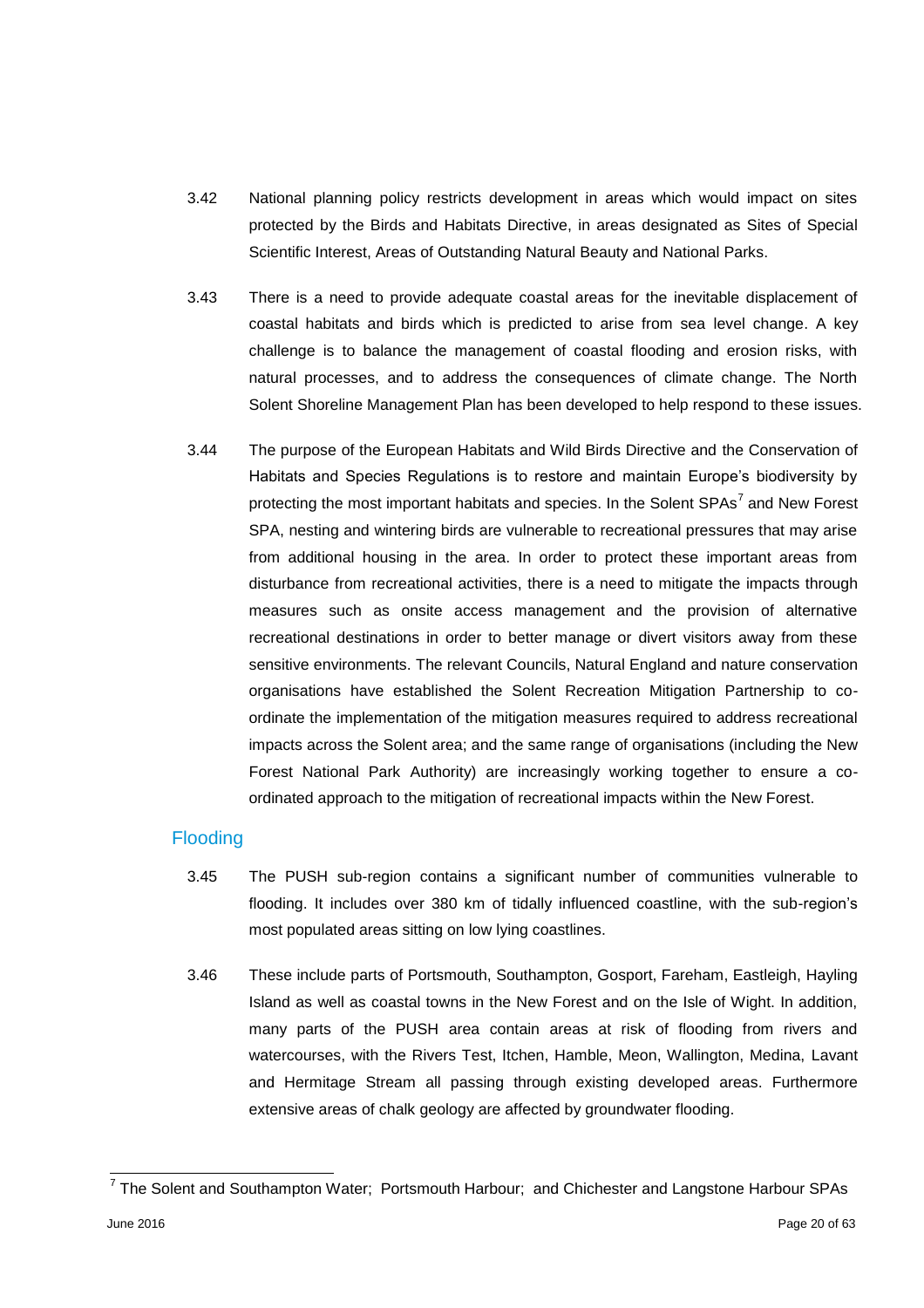3.47 Climate change poses a significant risk to the sub-region. Predicted sea-level rise over the coming century will reduce the level of protection provided by most of the subregion's current flood defences and result in the inundation of larger areas by extreme tidal floods. In addition, increasing severity of storm events is predicted to result in an increase in river flood flows, which will subsequently increase the risk of flooding from rivers. Therefore flood defences need to be improved.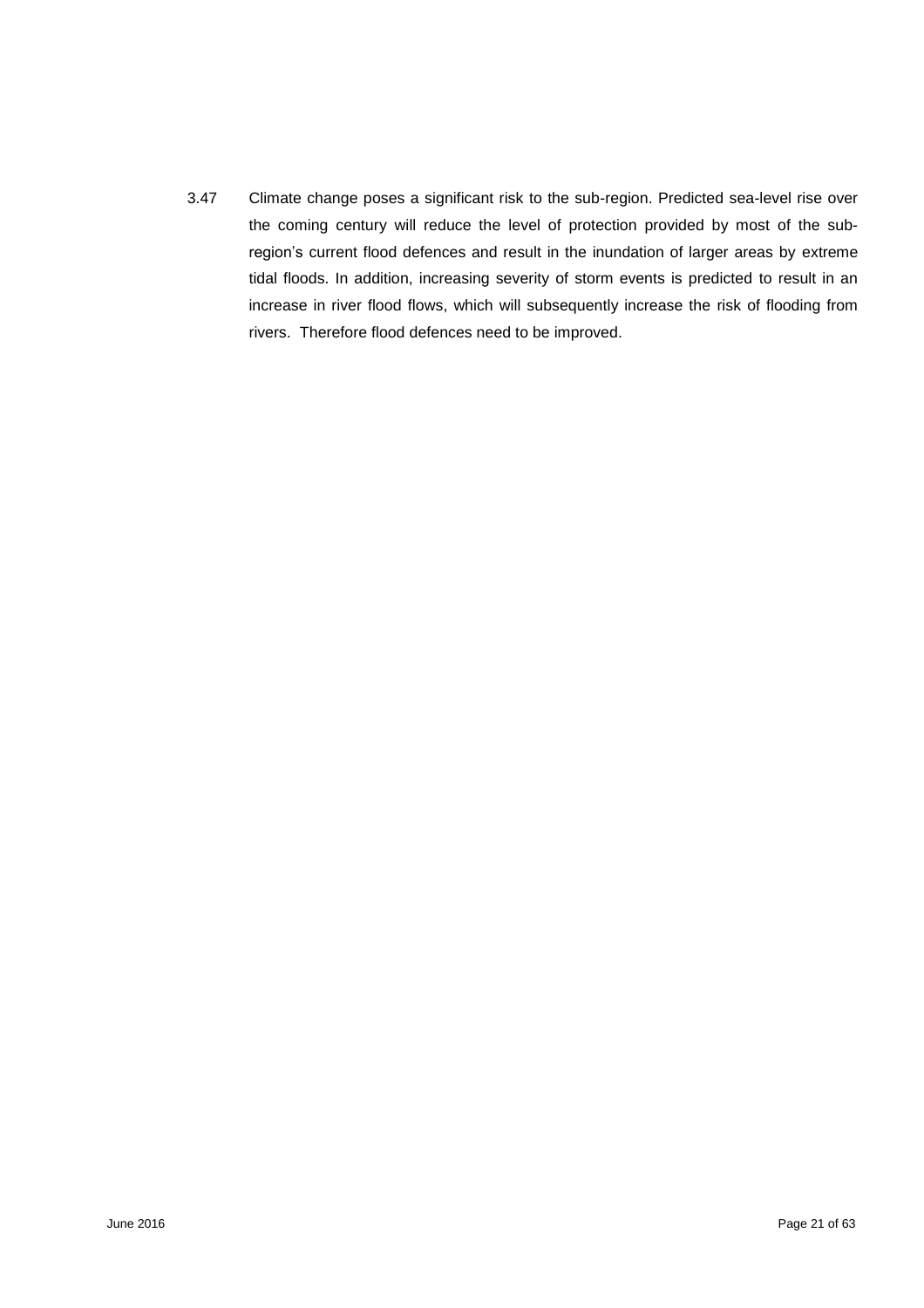# **4 VISION AND OBJECTIVES**

4.1 The National Planning Policy Framework sets out that the purpose of planning is to achieve sustainable development. Achieving this involves balancing economic, social and environmental dimensions, to achieve positive improvements to the quality of the built, natural and historic environment as well as to people's quality of life.

## Vision Statement

4.2 The Partnership for Urban South Hampshire (PUSH) is committed to:

*"delivering sustainable, economic-led growth and regeneration to create a more prosperous, attractive South Hampshire & Isle of Wight offering a better quality of life for everyone who lives, works and spends their leisure time here."* 

4.3 The Partnership is committed to long-term managed economic growth and regeneration and the delivery of the housing, infrastructure, facilities and services necessary to achieve it.

# PUSH's Four Key Ambitions

4.4 PUSH's aim is to work with partners to deliver a better South Hampshire and Isle of Wight – by growing the local economy, improving the quality of life for residents, creating high quality places and protecting our natural environment. These are the Partnership's four key ambitions.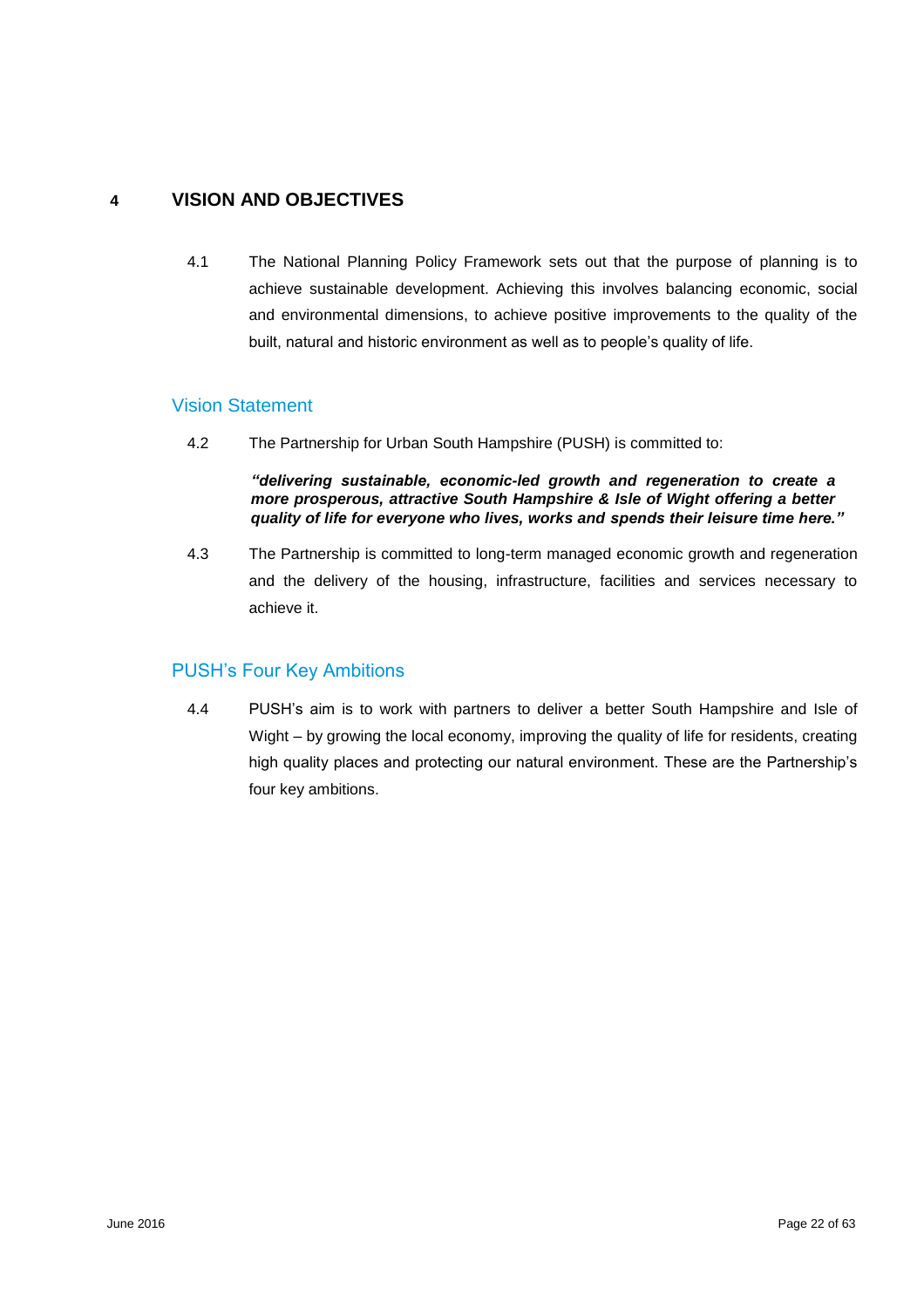

#### **Figure 3: PUSH's Key Ambitions**

4.5 We set out below what we mean by these key ambitions. (The 4 ambitions are of equal importance):

#### **Sustainable Economic Growth**

- 4.6 PUSH wants to deliver sustainable economic growth, narrowing the gap in economic performance between South Hampshire and the wider South East region, and supporting the cities of Portsmouth and Southampton to fulfil their potential as engines of economic growth. It is important to consider where development should generally be located to create jobs, increase prosperity and make the best use of the area's built and natural assets to achieve sustainable economic growth.
- 4.7 PUSH's ambitions are linked to those of the Solent Local Enterprise Partnership (LEP) which takes the primary responsibility for driving forward economic development in the sub-region. The Position Statement considers the spatial and land use implications of the LEP's Strategic Economic Plan<sup>8</sup>.
- 4.8 To move the sub-region forward, the area must do more to capture investment and improve the quality and range of jobs within our economy.

#### **Bringing Benefits to Local Communities**

4.9 Our ambition is to ensure that local people benefit from economic growth and investment in the area - helping local people to access jobs, homes and services.

 8 http://solentlep.org.uk/uploads/documents/Solent\_Strategic\_Economic\_Plan.pdf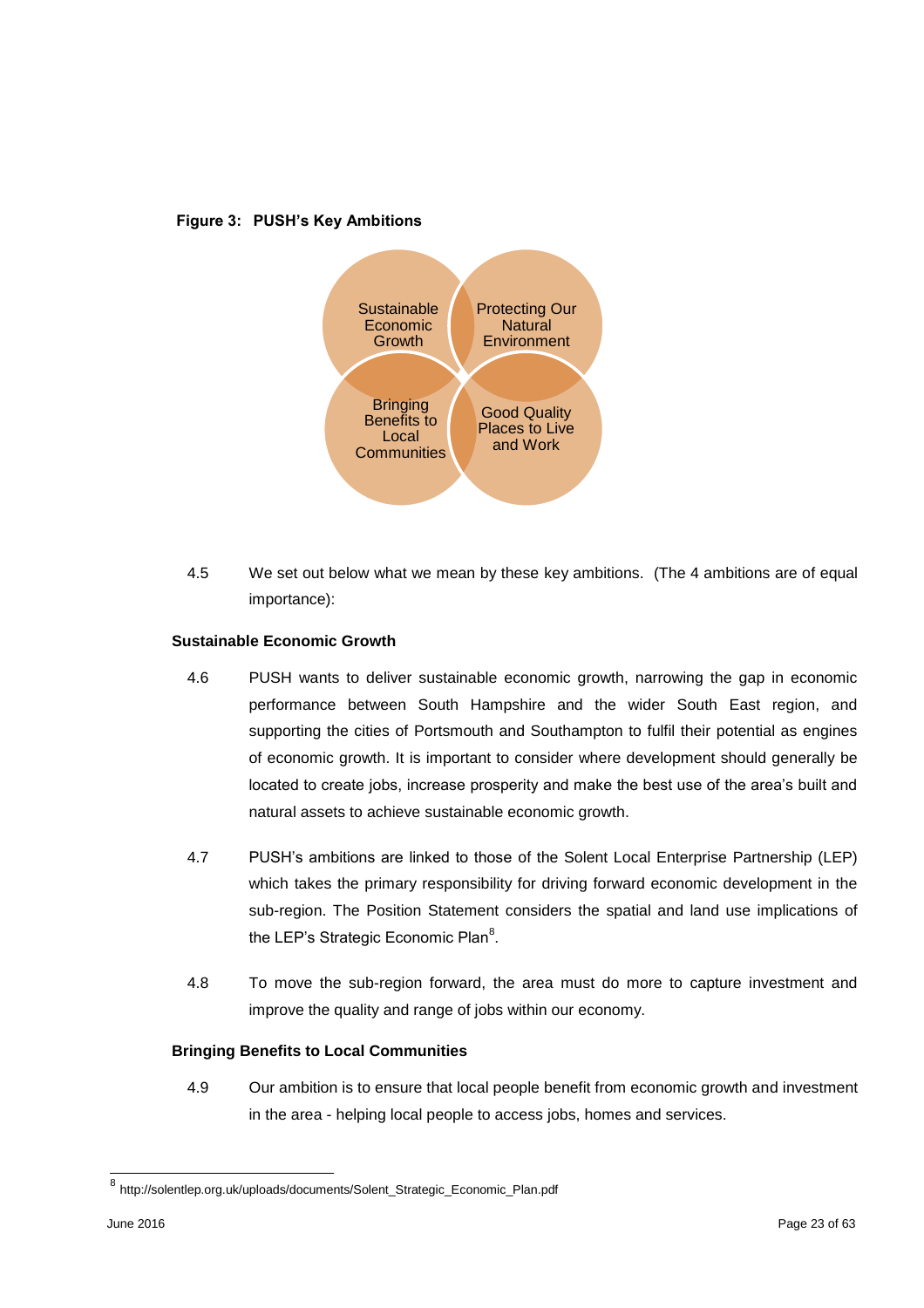- 4.10 Affordability of housing is a major challenge. Over the last 15 years it has become increasingly difficult for young people in their 20s and 30s to find suitable housing which they can afford.
- 4.11 We want to improve the affordability of housing in South Hampshire and the Isle of Wight, deliver more affordable housing, work with other bodies to up-skill local people to capture new employment opportunities, and improve accessibility. We want to consider how major investment can be attracted to address these challenges.
- 4.12 We want to coordinate the location of homes and jobs, so local people can access employment opportunities and companies can recruit.

#### **Protecting Our Natural Environment**

4.13 Our natural environment – the coast, our rivers and countryside – is what makes South Hampshire particularly special. We will continue to protect and enhance our nationally and internationally important designated wildlife sites and landscapes and promote the preservation, restoration and re-creation of key habitats, species and ecological networks through the delivery of sustainable development. We want to provide "green links" for walking and cycling between settlements. We are keen to enhance opportunities for local wildlife to thrive and to deliver new green infrastructure alongside new development.

#### **Good Quality Places to Live and Work**

- 4.14 The quality of place matters. Our ambition is for high quality, well designed places which provide:
	- A good range and mix of homes, jobs, services, cultural facilities and public space;
	- Well designed and maintained sustainable buildings and public spaces;
	- Protection for important wildlife and nature conservation sites;
	- Significant high quality green space and green links; and
	- Sensitive treatment and protection of historic buildings, spaces and landscape.
- 4.15 We want to create sustainable places, minimising the need to travel whilst also promoting the use of public transport, walking and cycling through greater integration of transport and land use planning. The delivery of new infrastructure alongside development – from local schools, health facilities and services to transport infrastructure - is critical to this.
- 4.16 We want places that are distinctive and to maintain or enhance the local character of existing settlements. We see countryside gaps between settlements as important to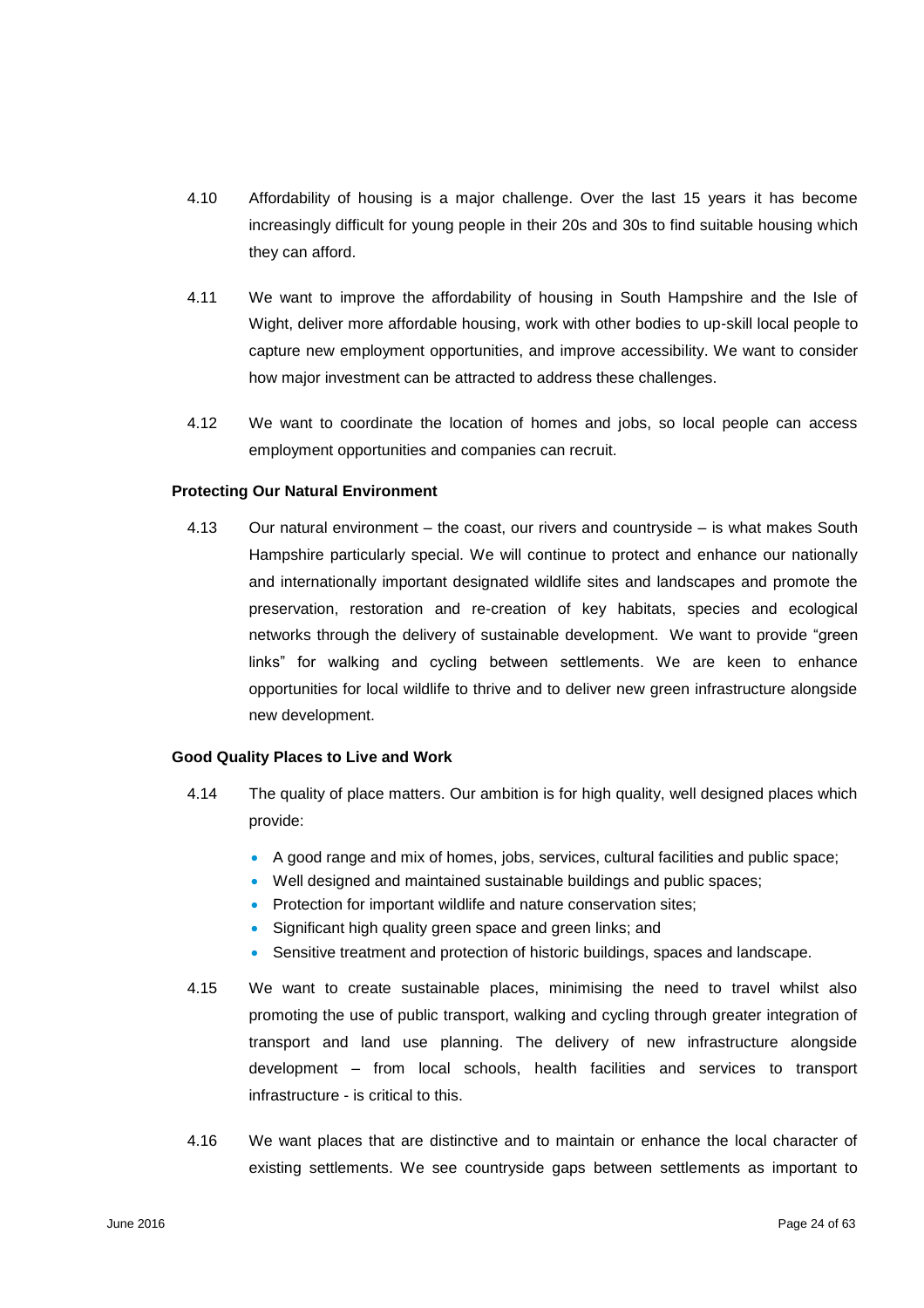maintaining the identity of different places. We also want to protect local landscapes and wildlife sites.

## Spatial Principles

4.17 There are a number of key spatial principles which have underpinned the development of the Position Statement and which should continue to guide and inform local plan processes in achieving sustainable development.

#### **POSITION STATEMENT SP1: SPATIAL PRINCIPLES**

**The Position Statement is guided by the following spatial principles:** 

#### *Sustainable Economic Growth*

- **Locating new employment close to where people live**
- **Delivering high quality employment sites which will attract investment**
- **Protecting high quality and waterfront employment sites from redevelopment**

#### *Bringing Benefits to Local Communities*

- **Supporting a balance of housing sites to widen choice and support delivery**
- **Delivering and upgrading of strategic infrastructure alongside new development**
- **Investing in improving public transport and walking/cycling infrastructure within the sub-region**
- **Ensuring and maintaining vibrant, mixed-use town centres**

#### *Protecting Our Natural Environment*

- **Minimising harm to areas designated for nature conservation interest**
- **Supporting and protecting wildlife and important biodiversity and geological resources**
- **Investing in enhancing green infrastructure**

#### *Good Places to Live and Work*

- **Optimising potential to reduce reliance on private car**
- **Higher employment densities at locations with high public transport accessibility**
- **Providing a good range and mix of homes, jobs, services, leisure, recreational and cultural facilities and public space**
- **Well designed and maintained sustainable buildings and public spaces**
- **Sensitive treatment and protection of historic buildings, spaces and landscape**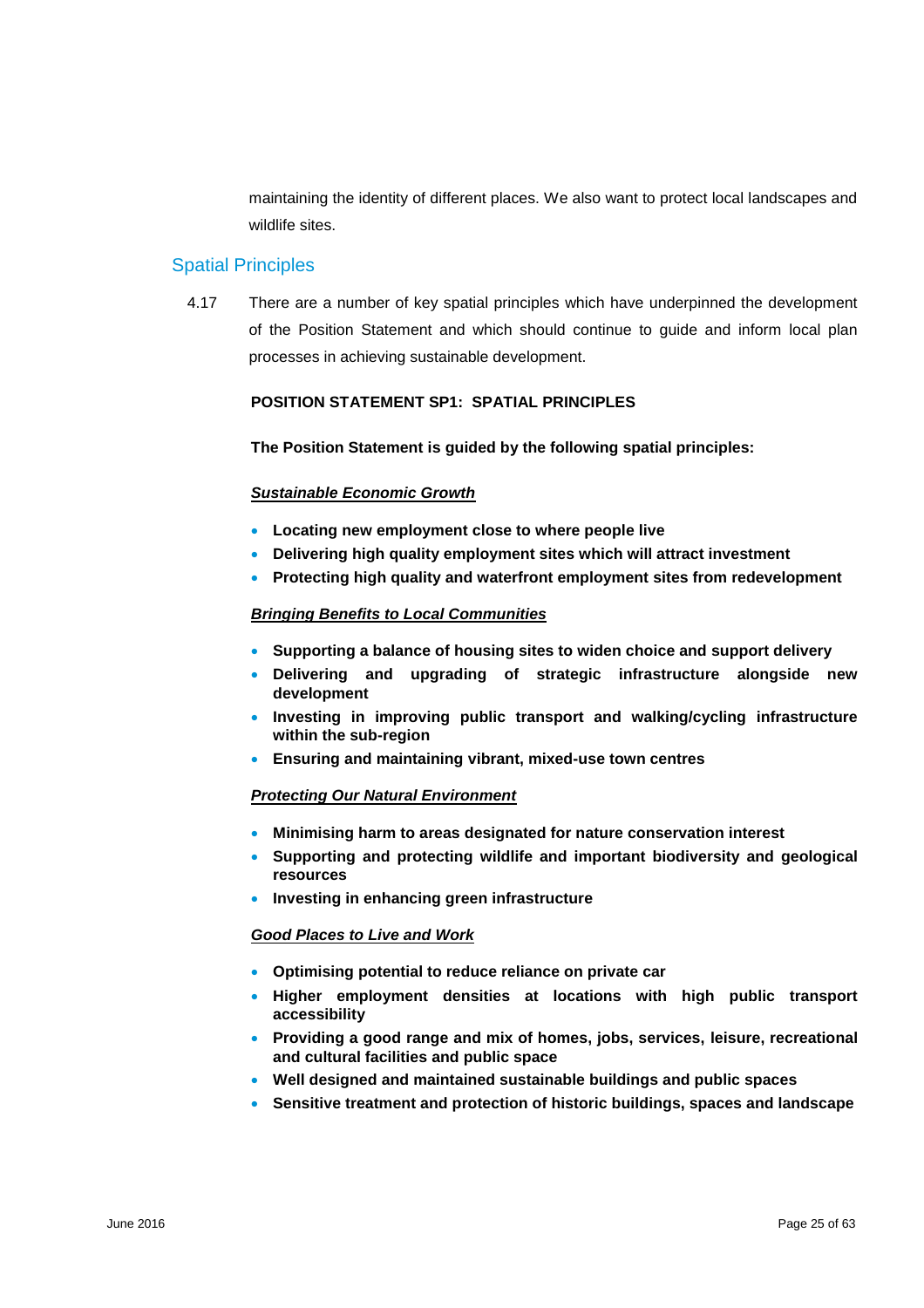# **5 SPATIAL APPROACH**

5.1 In developing the Position Statement, four strategic concepts for development have been considered. These were:

| <b>Option</b>                                  | <b>Key Elements and Issues</b>                                                                                                                                                                                                                                                                                                                                                                                                                                                                                                                                                                                                                                                                                                    |
|------------------------------------------------|-----------------------------------------------------------------------------------------------------------------------------------------------------------------------------------------------------------------------------------------------------------------------------------------------------------------------------------------------------------------------------------------------------------------------------------------------------------------------------------------------------------------------------------------------------------------------------------------------------------------------------------------------------------------------------------------------------------------------------------|
| Concept 1:<br><b>Dispersed</b><br>Growth       | New development distributed across a range of settlements in accordance with<br>$\bullet$<br>their size<br>Investment in addressing local congestion and local services<br>$\bullet$<br>Limited potential for major investment in improving sub-regional transport<br>$\bullet$<br>infrastructure<br>More difficult to effectively mitigate environmental impacts<br>$\bullet$                                                                                                                                                                                                                                                                                                                                                    |
| <b>Concept 2:</b><br><b>Anchor Cities</b>      | Maximises development potential on brownfield land through higher density<br>$\bullet$<br>development - particularly in Portsmouth and Southampton<br>Development beyond the cities is focused around key public transport corridors<br>$\bullet$<br>which link them to the city centres / main towns<br>Potential for more significant investment in improving local public transport<br>$\bullet$<br>infrastructure than other options<br>Potential pressure on infrastructure in key areas. Infrastructure investment needs<br>$\bullet$<br>may influence when and at what pace new development could be sustainably<br>accommodated<br>Supports the two cities as engines for economic growth in the Solent area<br>$\bullet$ |
| Concept 3:<br><b>Integrated City</b><br>Region | Additional development is focused along public transport corridors between<br>$\bullet$<br>Portsmouth and Southampton<br>Greatest potential to support growth of the Solent economy and support access to<br>$\bullet$<br>higher paid job opportunities<br>Higher risks associated with feasibility of delivering major strategic infrastructure,<br>$\bullet$<br>including in securing funding                                                                                                                                                                                                                                                                                                                                   |
| <b>Concept 4: New</b><br><b>Settlement</b>     | Additional development is focused in one or two major growth locations, reducing<br>$\bullet$<br>pressure on other existing towns across the sub-region<br>Concentrated development supports investment in new infrastructure to serve new<br>$\bullet$<br>communities, but with less investment in infrastructure in other places in the sub-<br>region<br>Significant challenges in securing funding to invest in new infrastructure to support<br>development, and risks of delays                                                                                                                                                                                                                                             |

These concepts were not intended to be mutually exclusive, but were intended to test the merits of different potential strategic approaches to considering the future development pattern in the subregion. The concepts have informed the guiding principles below. In reality the level of growth needed, the extent of existing built up areas and countryside gaps, the range and extent of environmental designations and the location of transport infrastructure mean there is considered to be little strategic choice within South Hampshire regarding the location of development. Therefore the 4 concepts do not reflect 4 separate choices 'on the ground'. The Position Statement, based on the key principles below, draws from a mixture of these concepts, and reflects PUSH's strategic view of the appropriate scale and distribution of development.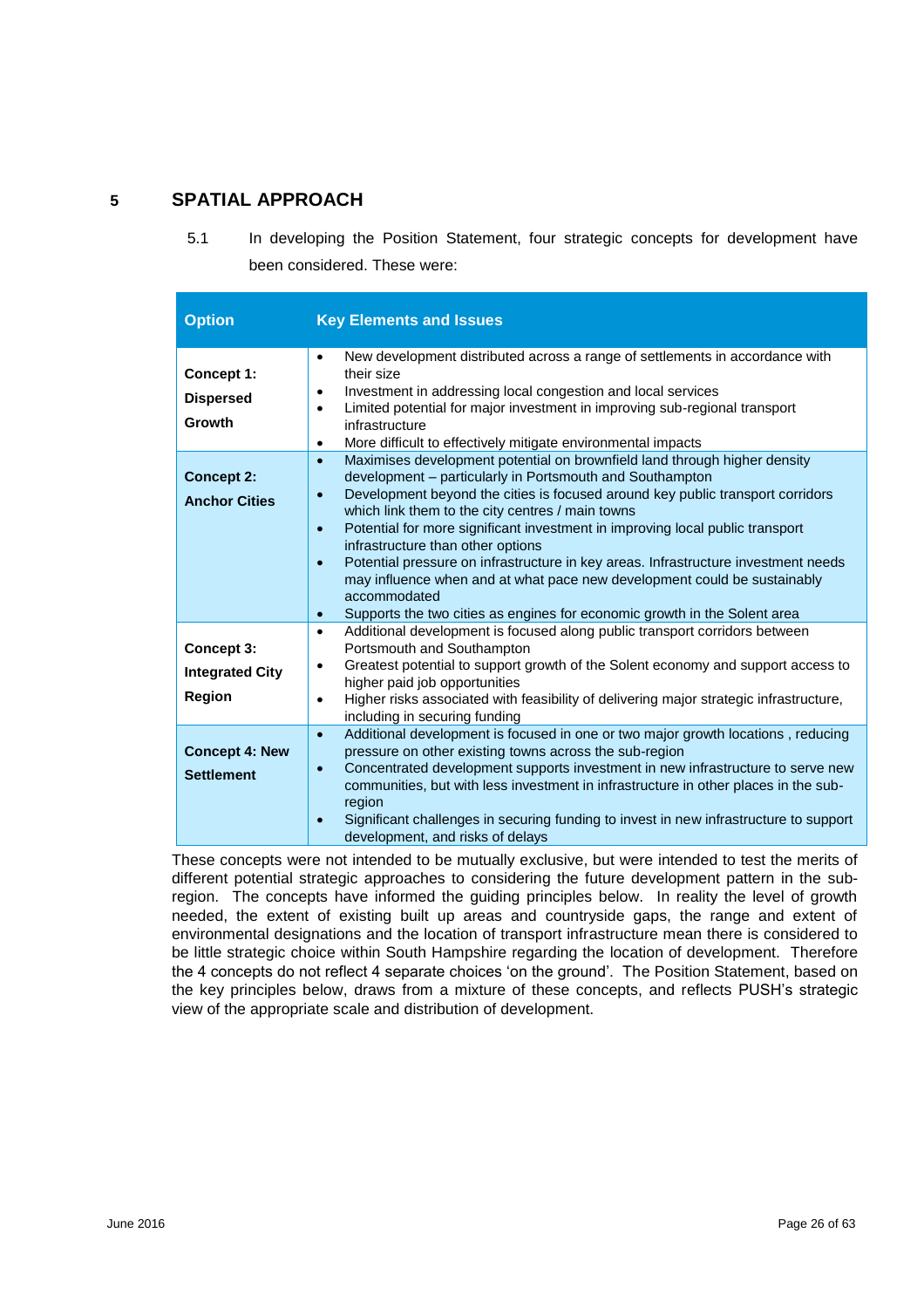## Key Principles

5.2 The preferred spatial approach outlined in this document has evolved through an iterative process of testing, informed by Sustainability Appraisal and Habitats Regulations Assessment. The key components of this are:

#### **A. Cities / Urban Areas First**

- 5.3 **Maximising development potential within the cities and urban areas, minimising greenfield land take; whilst allowing some growth in rural areas to support local communities and local services.**
- 5.4 The Position Statement seeks to maximise development within urban areas, promoting regeneration and economic synergies; the vibrancy of city and town centres; and protecting the countryside. This approach puts more people within close reach of public transport, jobs and services. The guiding principle is to focus regional retail and office development in city centres first, and local retail, housing and other employment in the cities, main towns and urban areas first, where possible. Subject to important local considerations, there is also likely to be an emphasis on higher density housing development in the city centres, followed by town centres and other key accessible locations. More generally, housing development should be located in urban areas first where possible.
- 5.5 It proposes that about a third of both new housing and employment development on the mainland will be accommodated within the two cities of Portsmouth and Southampton. Delivering this scale of growth in the cities will depend on major investment in transport, flood defence, public realm, land assembly and other areas of infrastructure.

## **B. Public Transport**

- 5.6 **The Position Statement seeks to focus development in locations which will provide the opportunity for travel by sustainable modes, and which can help to support strategic investment in improving public transport, walking and cycling infrastructure.**
- 5.7 Locating development in areas which can be served by high quality rail and bus services to key destinations, particularly the two cities; and where local facilities can be provided. This can reduce car travel, congestion and pollution. This depends on the delivery of new transport infrastructure.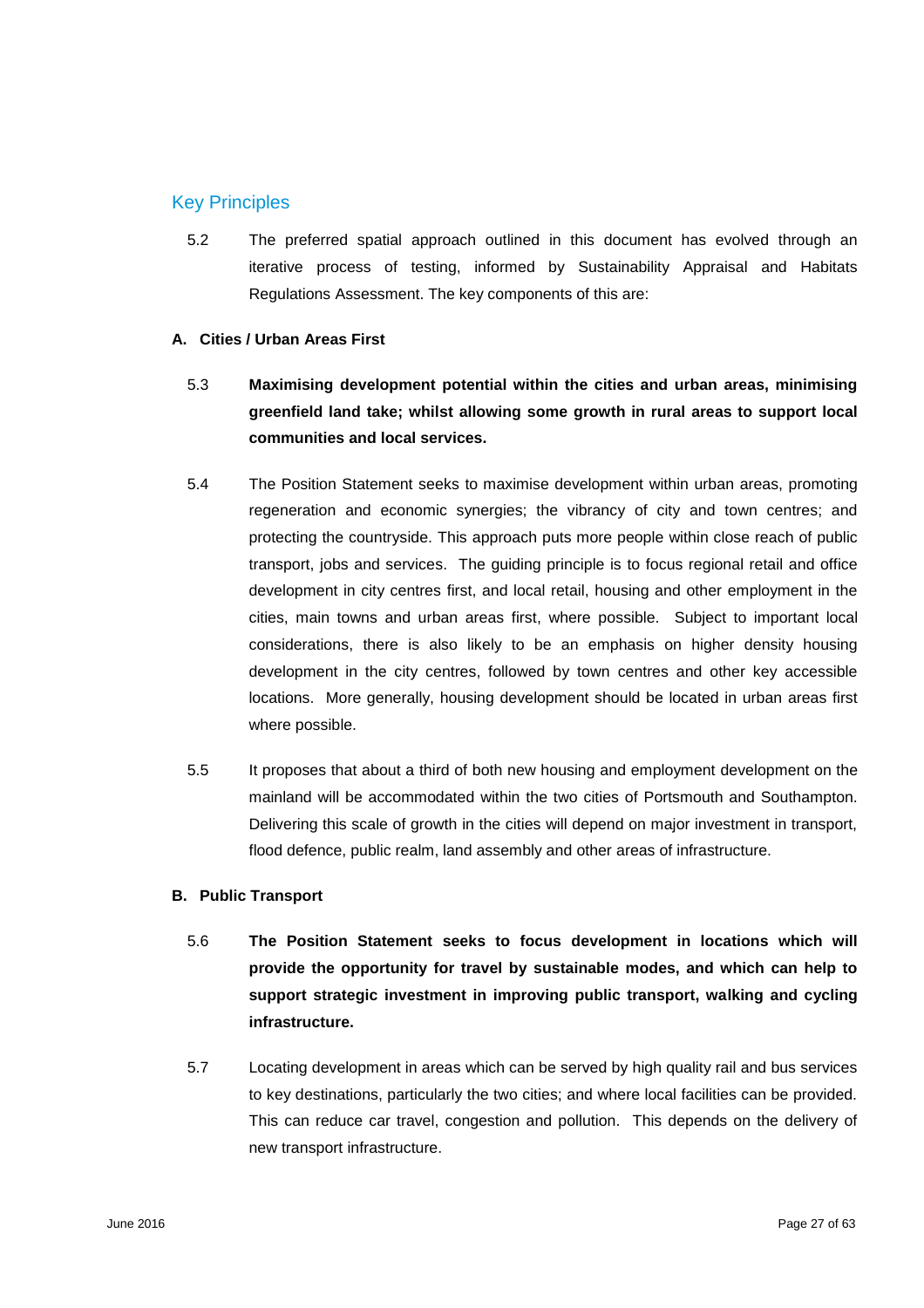5.8 The Position Statement is influenced by potential for investment in the longer-term in the rail network within the sub-region, including improving services along key rail corridors – such as between Eastleigh and Fareham; and between Southampton and Romsey. It however recognises that alongside rail investment, improvement will be needed to bus services, and walking and cycling infrastructure.

#### **C. New or Expanded Communities**

# 5.9 **The Position Statement seeks to support delivery of a balance of housing sites of different sizes, in order to support overall delivery rates.**

- 5.10 The Position Statement includes proposals for new strategic development either through creating well designed new communities, or expansions to existing communities, with a high quality of environment and a mix of homes; which can capitalise on and enhance existing or are large enough to support new facilities (e.g. local shops, schools, doctor's surgeries), open spaces and other infrastructure.
- 5.11 The Position Statement recognises the benefits of focusing development in supporting delivery of new infrastructure, and addressing infrastructure deficiencies; and in helping to support an increase in overall housing delivery over the period to 2034. Small and medium-sized residential development sites will be brought forward through local plans alongside strategic development, contributing to overall housing delivery.

## **D. Protecting and Enhancing Countryside Gaps**

- 5.12 **Locating development in a way which creates a high quality pattern of town and countryside, maintaining the distinct identity and separation of key cities and towns, to avoid urban sprawl.**
- 5.13 The Position Statement highlights the importance of countryside gaps and further work will be undertaken to define these gaps. Key country parks will be protected. Investment to enhance the quality of the countryside in recreational, landscape and ecological terms will be important.

#### **E. Protecting the Environment**

5.14 **Locating development to avoid and protect environmental designations. These include for example international, and national nature conservation designations; Areas of Outstanding Natural Beauty; ancient woodland; flood zones; and urban green spaces.**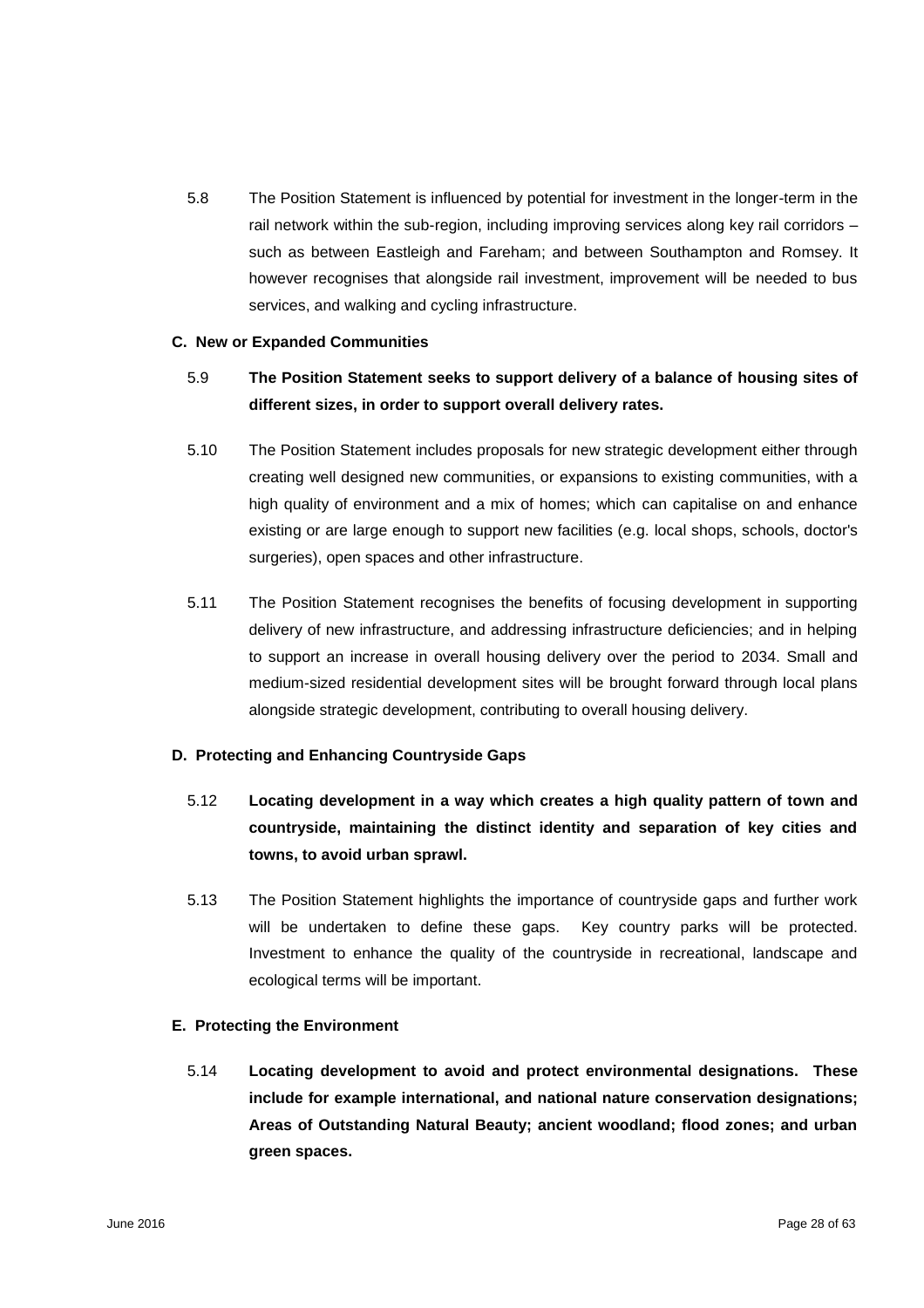5.15 Other issues to consider include for example: shaping development to protect local nature conservation designations; protecting the setting of the national parks; locating development away from sensitive nature conservation designations to minimise recreational pressures; and taking account of agricultural land quality.

## The Broad Distribution of Development

- 5.16 Southampton and Portsmouth would deliver a significant number of homes and be the focus for new office development, reflecting the 'cities first' approach. A significant proportion of these homes would be delivered in higher density schemes in the city centres, central areas, district centres and other accessible locations. There are limits to the number of new homes Portsmouth can provide given its "peninsula" geography. There is also the scope for regeneration in the other major towns to deliver new homes. Delivery depends on securing major investment in infrastructure.
- 5.17 Eastleigh would deliver a significant number of homes. This reflects existing plans, and the areas of land in the district which are served by existing or could be served by improved or new public transport corridors and are neither environmentally designated nor within key countryside gaps. It is important to stress that only some of these locations would need to be developed. Opportunities are currently being investigated within the borough to improve the transport infrastructure. Some public transport corridors have the capacity for additional services. Others would need more investment to increase capacity. New rail stations may be part of the overall package of transport infrastructure – new roads / bus routes may be needed. The Position Statement identifies criteria to help the Council select the location of new development in the northern part of Eastleigh Borough, aligned to investment in high quality transport infrastructure, including public transport. Eastleigh consider the ability to provide further homes is likely to be constrained by the rate of development which is achievable.
- 5.18 Fareham, Winchester and Havant would also deliver a significant number of homes. This reflects existing plans (with major development already planned at North Whiteley, Welborne and west of Waterlooville); and areas of land which are aligned to existing or enhanced public transport corridors which are not environmentally designated. However the potential for further development is constrained by needing to maintain an appropriate minimum width for key countryside gaps or open spaces in other locations; landscape and landownership considerations; and the rural relatively unconnected nature of parts of Winchester.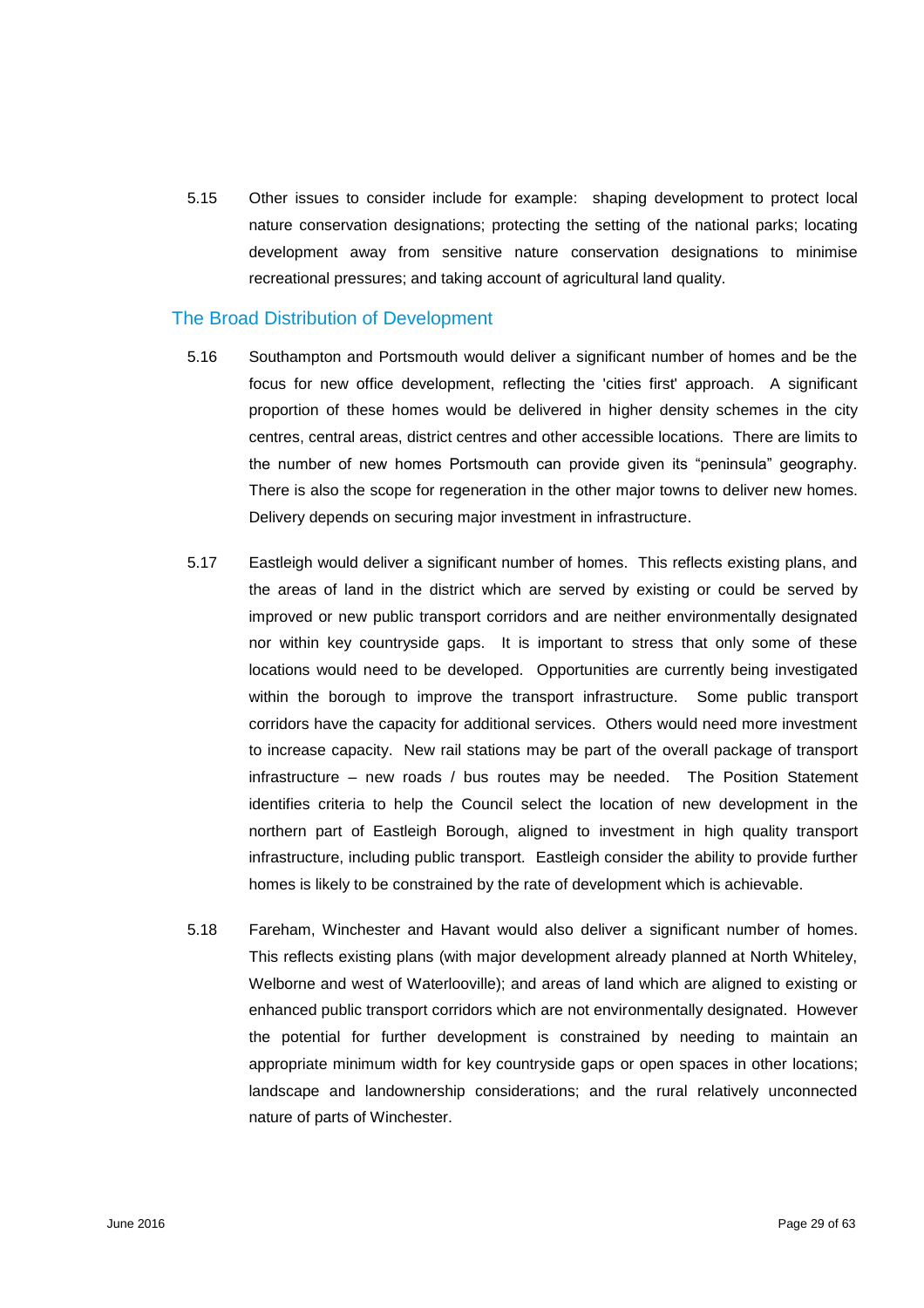- 5.19 The remaining districts have much less capacity to accommodate new development reflecting their geography - and would therefore deliver fewer homes. Gosport is already a heavily built up and densely developed urban area, constrained by natural environments and the Solent / Portsmouth Harbour, and has limited potential for further growth. Discussions with the Ministry of Defence indicate that only small amounts of their landholdings may be released for development. The Totton and Waterside part of the New Forest District is already significantly developed, constrained by the proximity of the New Forest National Park and Southampton Water nature conservation designations (and the need to avoid an adverse impact on them), and the need to maintain open natural green space and countryside gaps between settlements. Southern Test Valley is also close to the National Park, and contains countryside gaps. Only a small part of East Hampshire is within PUSH, and it is surrounded by the South Downs National Park.
- 5.20 Development potential on the Isle of Wight is influenced by significant environmental designations, including Areas of Outstanding Natural Beauty, and the Island's infrastructure.

## Housing Development

- 5.21 The National Planning Policy Framework sets out that local planning authorities should positively seek opportunities to meet the development needs of their areas. They should meet objectively assessed development needs in full for up to 15 years ahead where possible, unless the adverse impacts of doing so would significantly and demonstrably outweigh the benefits, or specific policies – such as national environmental or landscape designations, or areas subject to flooding or coastal erosion – suggest that development should be restricted<sup>9</sup>.
- 5.22 National policy emphasises that individual local planning authorities should seek to meet their own objectively assessed need (OAN) for housing, as far as it is sustainable to do so. The objectively assessed need for housing has therefore provided an important starting point for considering the level and distribution of housing in the sub-region.
- 5.23 In preparing the Position Statement, work has however been undertaken to consider the capacity of different areas to accommodate housing. This has taken account of land availability, environmental and other development constraints, and infrastructure provision – as well as market factors which may influence the potential pace of development at individual locations.

l

<sup>&</sup>lt;sup>9</sup> NPPF Paragraph 14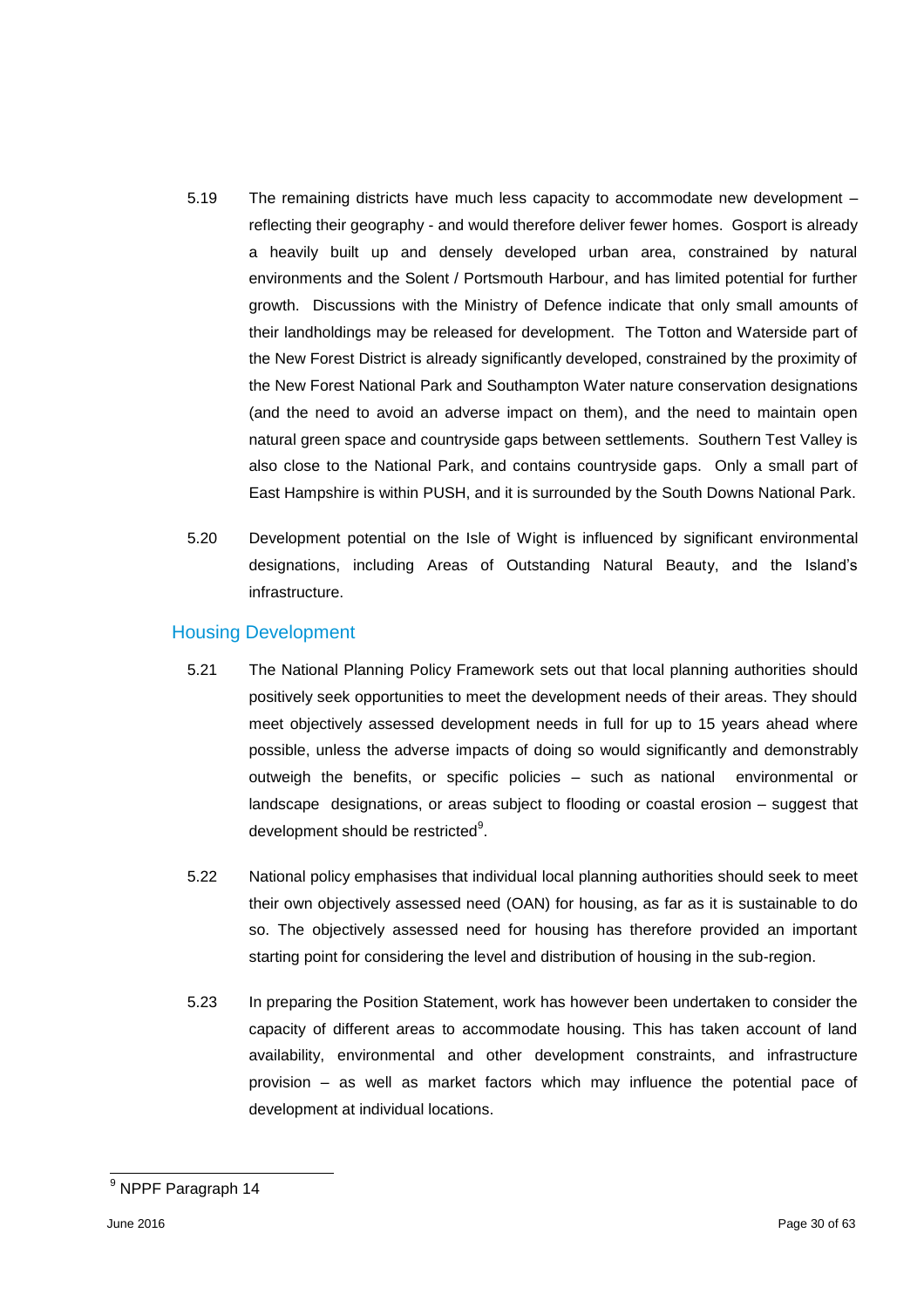- 5.24 The local authorities have worked together in developing the Position Statement. Each local authority has worked to consider a range of sources of additional potential supply of land for housing, including land which is not subject to over-riding constraints to development. Consideration has also been given to what could realistically be brought forward within the timeframe to 2034
- 5.25 The objectively assessed need<sup>10</sup> has revealed a major need for new homes. The Position Statement has sought to maximise higher density urban growth in the cities and main towns where possible, with 34,000 dwellings proposed in the two cities alone. However ultimately urban growth is limited by the range of sites available, the need to support the cities / towns as commercial (not just residential) hubs, promote good design and protect valued urban green spaces. Any further growth can only take place outside the cities and towns.
- 5.26 However there are a wide range of environmental and infrastructure constraints outside the cities and towns which makes it difficult for all of the remaining significant needs to be met:
	- South Hampshire is sandwiched between a set of National Parks (the South Downs and New Forest) and the Coast. In addition much of the coast and a significant part of the New Forest national park are internationally protected habitats, and are being adversely affected by more visits from the growing South Hampshire population. Large parts of the Isle of Wight are designated as an Area of Outstanding Natural Beauty. In terms of being surrounded by such extensive areas of national designations and coast, South Hampshire is not unique, but is arguably more constrained from expanding outwards in most directions than many other major urban conurbations in England.
	- South Hampshire is already a relatively built-up area with narrow countryside gaps separating the settlements which are key to maintaining their identity and preventing urban sprawl. (This is particularly so along many of the main transport routes which might otherwise have been suitable locations for growth).
	- In addition, there are significant areas of other environmental designations recognised by national policy as preventing or restricting development (eg Sites of Special Scientific Interest, ancient woodland, locally designated sites of importance for biodiversity, flood risk zones). Planning Inspectors have recognised the local importance of specific landscapes.

l

 $10$  Objectively Assessed Housing Need Update (PUSH, March 2016)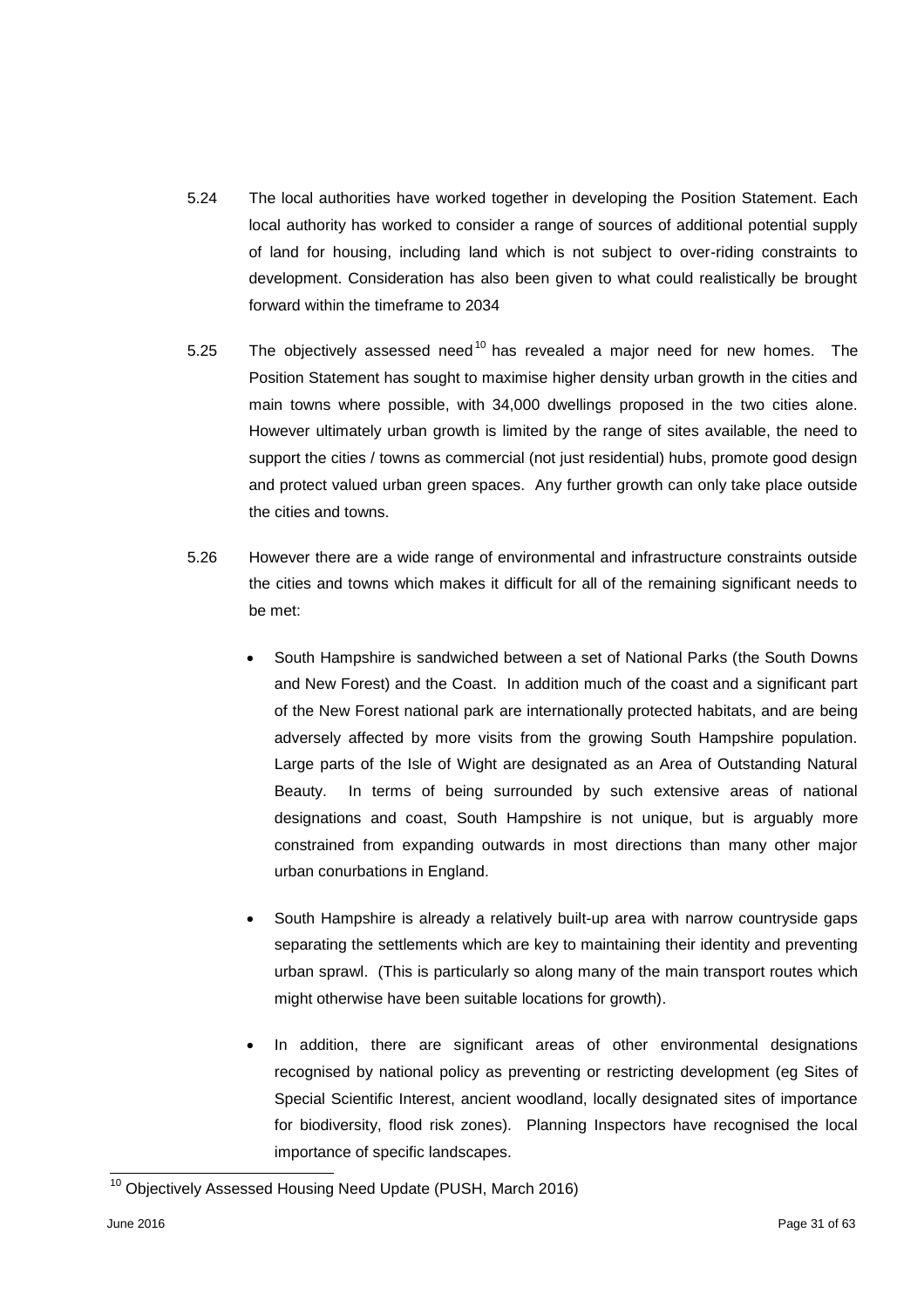A large area of central northern PUSH is located some distance from the main transport corridors and so is relatively unconnected (particularly by public transport).

In short, the geography of the area limits at the strategic level the scale of new housing development which can be accommodated.

- 5.27 A key role that the Position Statement has played has been to consider the ability of other authorities within the PUSH area to contribute to meeting unmet housing needs from these areas, where it is reasonable to do so and consistent with achieving sustainable development<sup>11</sup>.
- 5.28 The scale of housing need in the two cities cannot be fully meet on the range of sites they have available. In addition, there is a very constrained supply of land in Gosport, Havant and the Totton/Waterside area of New Forest and on the Isle of Wight, which limits the ability of these areas to meet their identified housing needs in full.
- 5.29 However the range of issues set out above affects all Council areas to varying degrees. Whilst the remaining Councils can meet the needs assigned to them by the assessment<sup>12</sup>, these issues limit their ability to help fully meet the unmet needs in the wider interconnected housing market area. This is simply a function of the scale of housing need and the geography of South Hampshire, including the nationally-significant environmental constraints affecting parts of the sub-region where the National Planning Policy Framework indicates that development should be restricted.
- 5.30 PUSH have objectively assessed needs to 2036. However given these constraints it has not been possible at the strategic level to identify a distribution of new homes to fully meet needs which can be delivered, without causing a significant adverse impact on other transport and environmental issues as set out in the NPPF. Therefore the Position Statement's time horizon has been reduced to 2034. This still provides a positive long term basis for major development growth and infrastructure provision, and enables Councils to review Local Plans whilst maintaining the 15 year time horizon sought by the NPPF. The Position Statement makes provision for 104,350 new homes, which boosts the rate of housing delivery by 34% compared to performance over the last 19 years and represents very substantial further provision. This meets the vast majority of needs through to  $2034^{13}$ , with a shortfall of 6,300 dwellings or 6.5% on the mainland and 860 dwellings or 6% on the Isle of Wight. On the mainland the shortfall can be split into the

l  $11$  NPPF Paragraph 182

<sup>&</sup>lt;sup>12</sup> Objectively Assessed Housing Need Update (PUSH< March 2016)

<sup>&</sup>lt;sup>13</sup> The PUSH SHMA identifies needs from 2011 – 2036; and these have been reduced by 2/25ths to identify the need to 2034.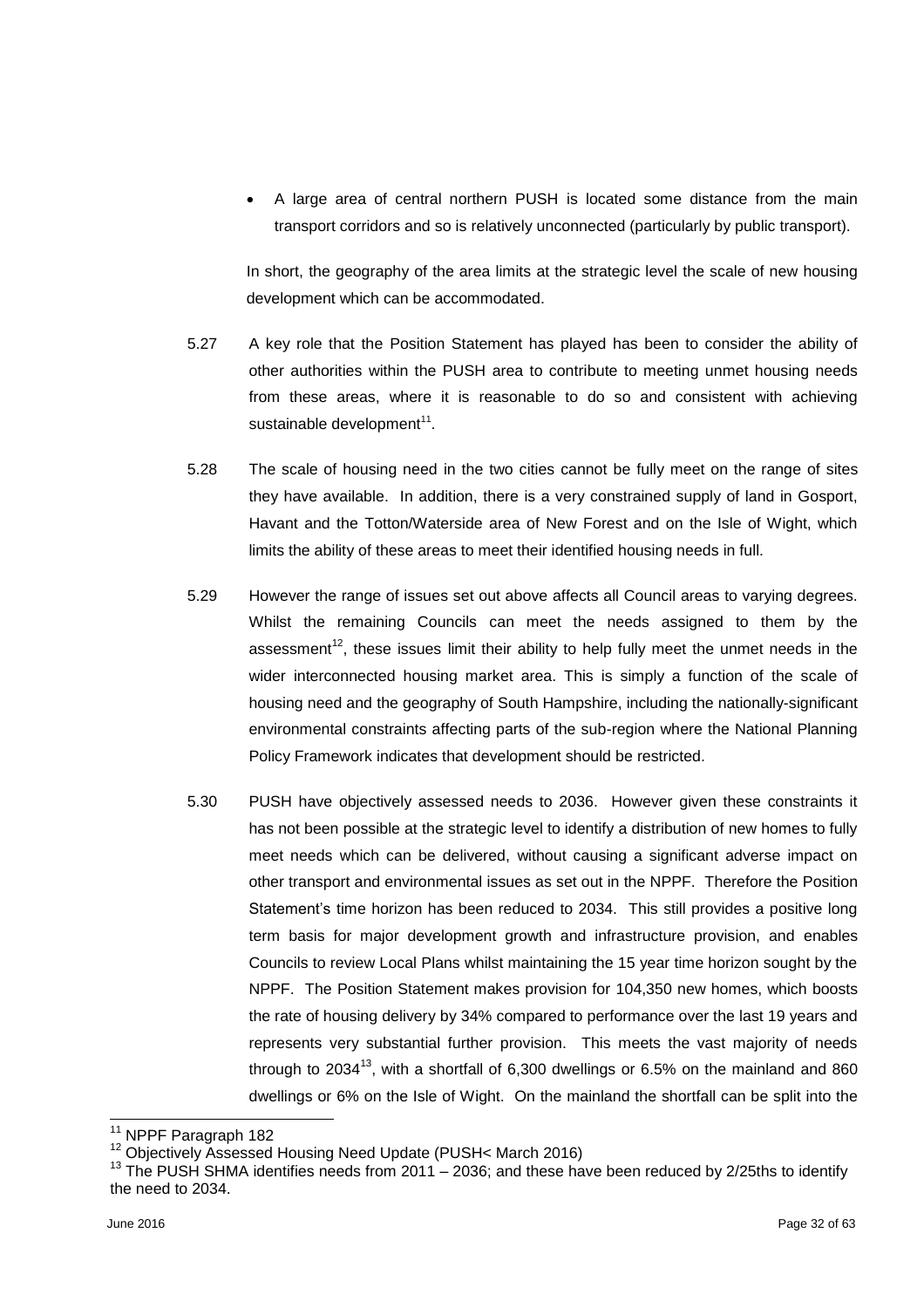Southampton housing market area (2,160 dwellings or 4%) and the Portsmouth housing market area (4,180 dwellings or 9%); although there is an inter relationship between these two areas.

- 5.31 Nevertheless, against this context, the local authorities recognise a need to continue to investigate opportunities to maximise development potential to help minimise the remaining gap. In particular PUSH and Councils will continue to work with the Government to seek further significant infrastructure funding and to explore options for further public sector land releases. This is needed to deliver the Position Statement H1 figures, will accelerate this delivery, and may also 'unlock' further provision. Increasingly, significant public sector service rationalisations and land releases are presenting opportunities for major housing provision. PUSH and Councils will continue to work with the Government and other public agencies to explore these. For example, the One Public Estate programme, central and local government rationalisations, and a review of Ministry of Defence sites are likely to present significant opportunities.
- 5.32 The Position Statement does not seek to identify specific development sites. This is for individual Local Plans. However it has involved bringing together work undertaken by individual local authorities to consider development potential in their areas. The merits of individual development sites will be considered through the preparation and review of local plans.

#### **POSITION STATEMENT H1: HOUSING DISTRIBUTION**

**Provision will be made for at least 104,350 net additional homes across South Hampshire and the Isle of Wight over the 2011-34 plan period. The distribution of housing provision is set out below.**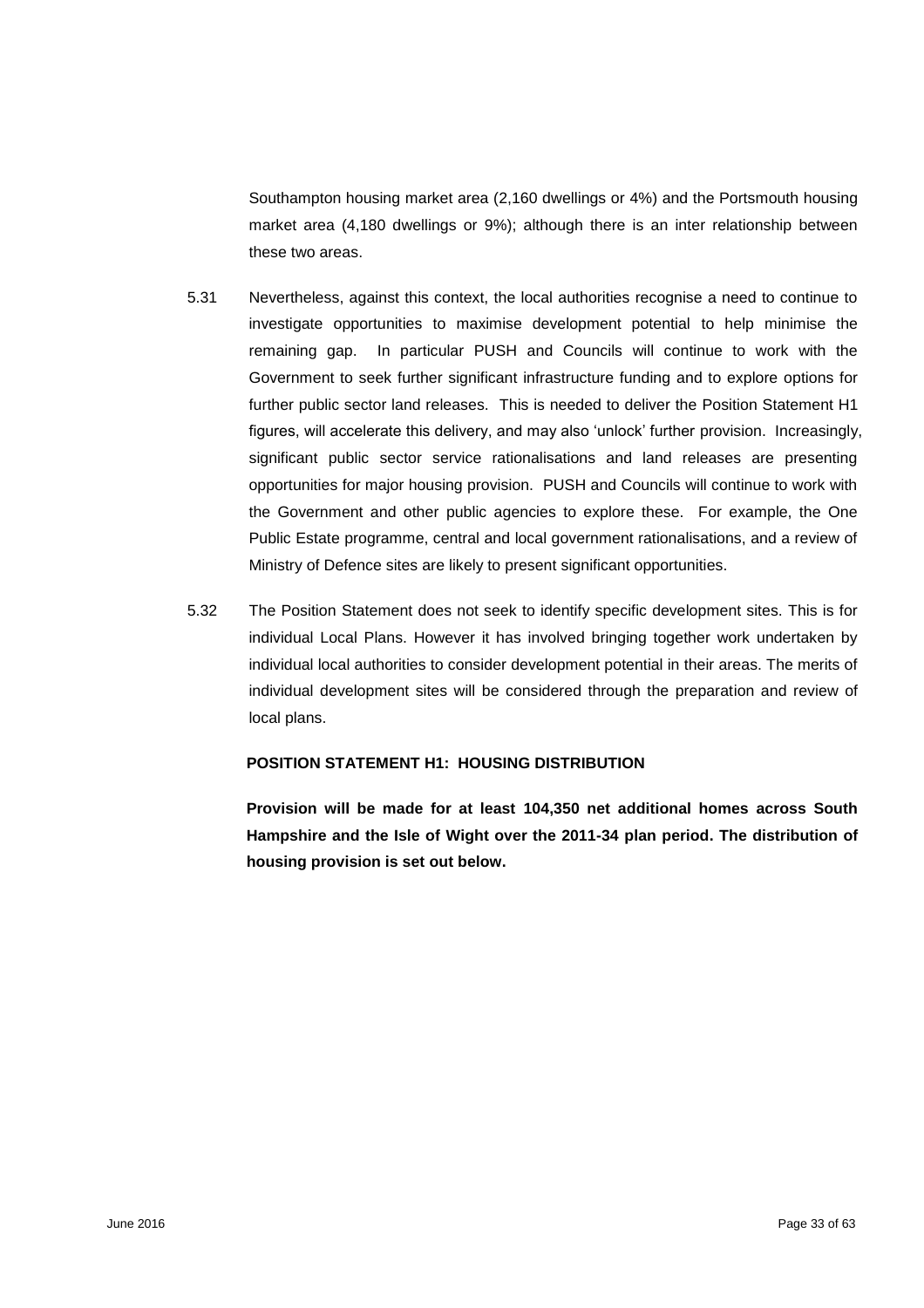## **H1: Distribution of Housing**

|                          | 2011-34 |
|--------------------------|---------|
| <b>Portsmouth HMA</b>    | 41,360  |
| East Hampshire (Part)    | 2,120   |
| Fareham (East)           | 8,410   |
| Gosport                  | 3,350   |
| Havant                   | 9,170   |
| Portsmouth               | 14,560  |
| Winchester (Part-East)   | 3,740   |
| <b>Southampton HMA</b>   | 50,050  |
| Eastleigh                | 14,950  |
| Fareham (West)           | 2,050   |
| New Forest (Part)        | 3,600   |
| Southampton              | 19,450  |
| Test Valley (Part)       | 4,640   |
| Winchester (Part-West)   | 5,370   |
| <b>Isle of Wight HMA</b> | 12,950  |
| <b>PUSH Total</b>        | 104,350 |

(Figures do not sum due to rounding)

**Of the total provision for 104,350 new homes; around 50% will be met by homes completed since 2011 or on sites which already have planning permission or are identified in existing Local Plans. Estimates indicate that a further 22% can be met on additional urban sites. Therefore in total 72% of the overall provision of new homes is already being planned for and / or can be delivered in urban areas. In advance of the more detailed considerations of an area's development capacity that will come through the local plan-making processes, the housing targets set out above should be treated as minima. Local authorities should actively seek opportunities to identify additional potential for housing provision to address the shortfall against the objectively assessed need through the local plan process. Any such potential opportunities will be tested against the principles of sustainable development set out in the National Planning Policy Framework and this Position Statement.**

5.33 Housing targets set out in Table H1 are intended to inform the review of local plans to meet longer-term development needs, particularly beyond 2026. They do not invalidate housing policies set out within up-to-date local plans which have been recently adopted, because a district's housing requirement must be established through a more detailed (localised) consideration of environmental constraints, infrastructure requirements and the need for complementary land uses (for example, relating to retail, leisure and community facilities). Position Statement H1 does not establish a phasing of housing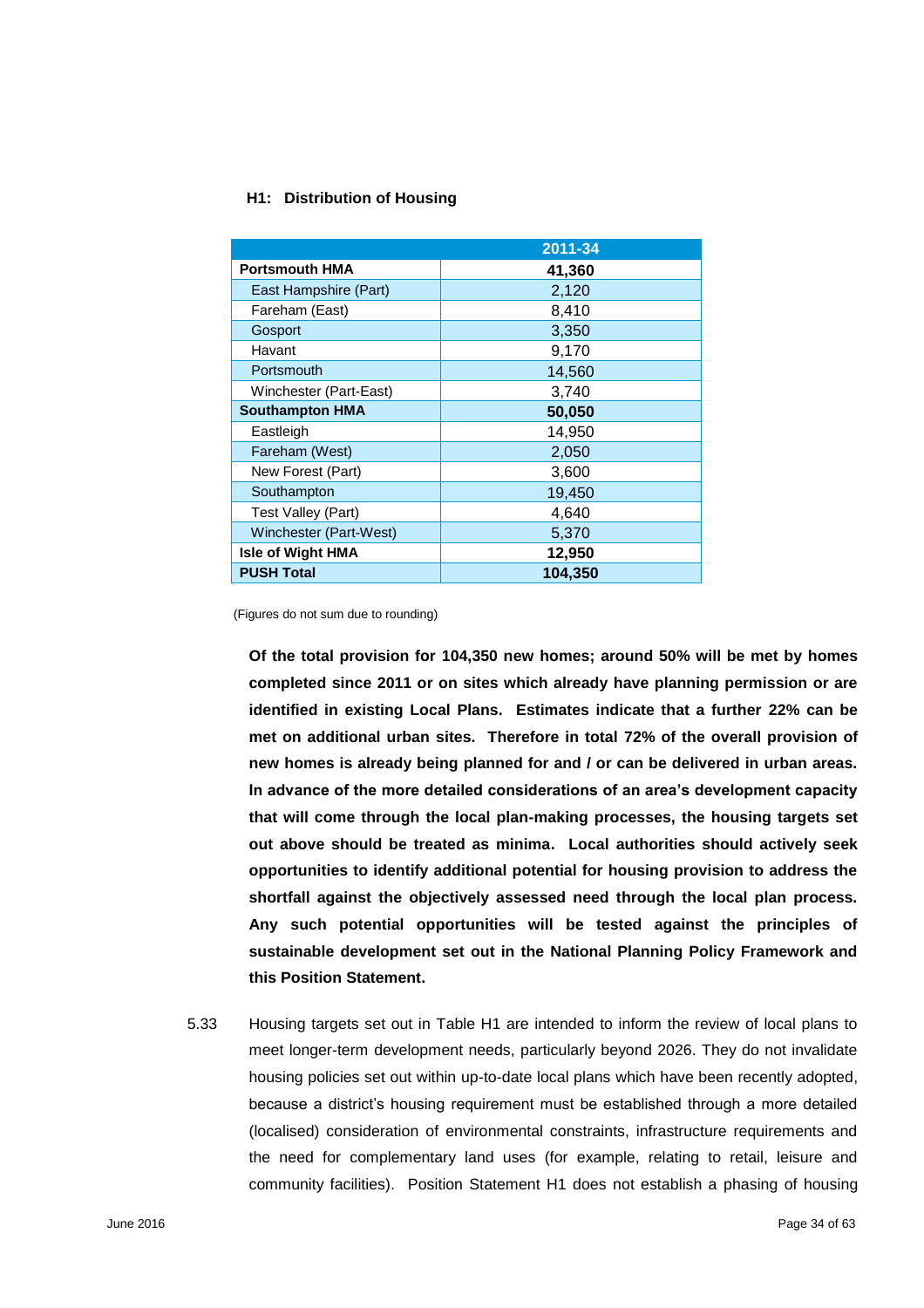development, which should be considered through the development/ review of individual local plans. For example, in some cases the phasing of delivery will need to be stepped up over time to achieve major growth as infrastructure comes forward.

- 5.34 The Local Plans will consider further how the targets will deliver a mix of housing, including of different types and sizes, market and affordable housing. Housing targets include provision of housing meeting specific needs, including sheltered and extra care housing which meets the needs of a growing older population.
- 5.35 The Position Statement will support delivery of housing on a range of different sizes of sites, from small infill development through to large major growth locations. A balanced provision of different sizes of development schemes has been sought – recognising that larger schemes can better support provision of new infrastructure and drive delivery; whilst recognising the role which smaller sites will play in boosting delivery in the shortto-medium term.

## Strategic Development Locations

- 5.36 The Position Statement seeks to bring forward a portfolio of sites for housing development. In developing the Position Statement, consideration has been given to the potential to bring forward new strategic development locations within the sub-region. These are intended to:
	- Focus development at locations which are accessible by sustainable means of transport, or have the potential to be made accessible;
	- Support delivery of major new infrastructure investment alongside new development, including new schools, heath and community facilities together with transport and highways, and utilities investments.
- 5.37 The existing South Hampshire Strategy 2012 identifies Welborne (North of Fareham) as a strategic development location. Substantial development is also planned (through existing local plans) at West of Waterlooville, North Whiteley and in Portsmouth and Southampton.
- 5.38 There is potential capacity in the northern part of Eastleigh Borough to accommodate new development, subject to significant investment in the infrastructure, particularly transport improvements. On this basis an additional potential growth location is identified in the northern part of Eastleigh Borough. This area provides opportunities for mixed use development, incorporating new housing; employment; local services and amenities; and associated infrastructure. The location of strategic growth in Eastleigh Borough will be determined through the Local Plan process.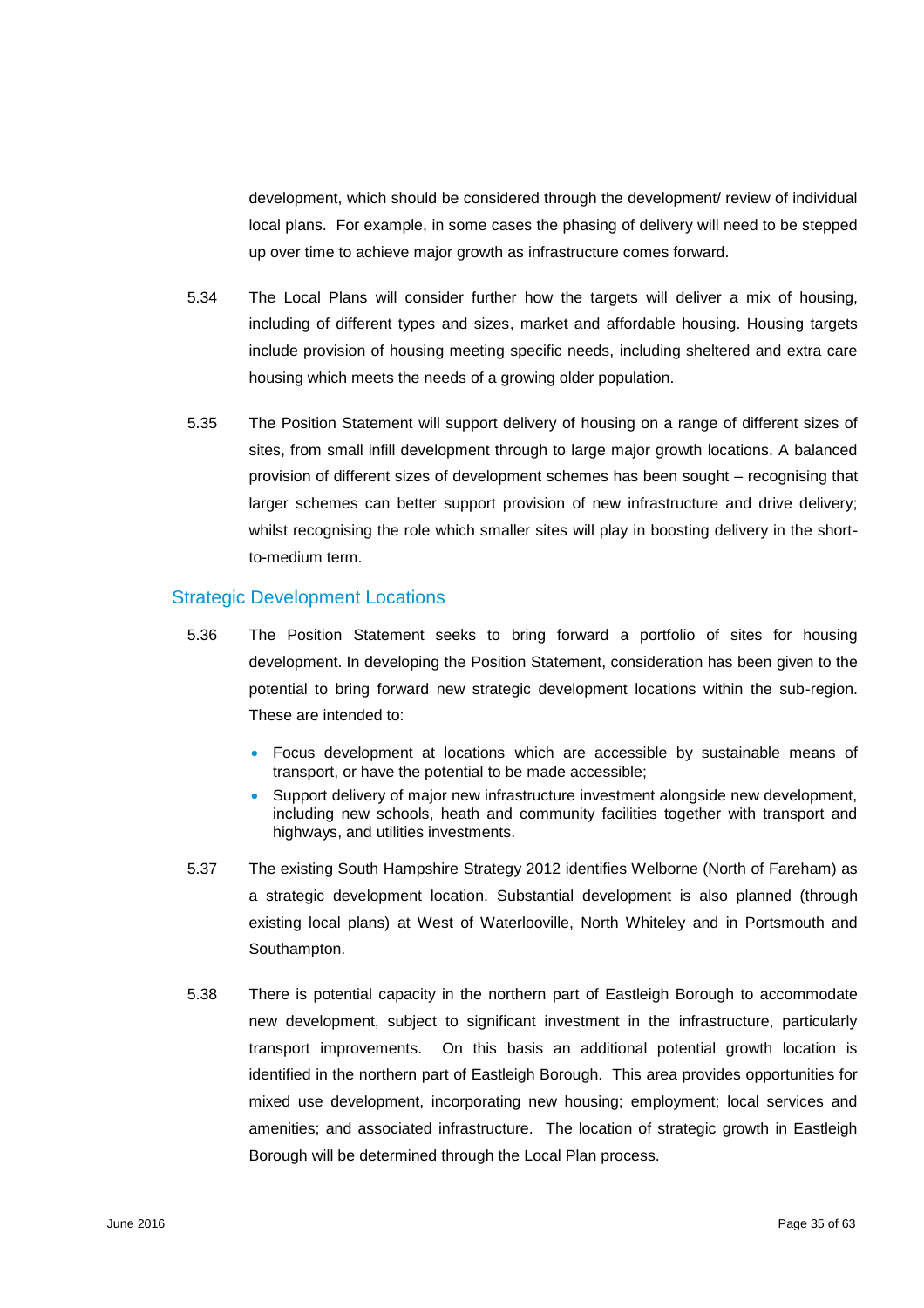#### **POSITION STATEMENT SDL1: STRATEGIC DEVELOPMENT LOCATIONS**

**The following strategic development locations are identified for mixed-use development over the period to 2034.** 

| Location                                     | <b>Local Authority</b> |
|----------------------------------------------|------------------------|
|                                              |                        |
| <b>Portsmouth Urban Area and City Centre</b> | Portsmouth             |
| Southampton Urban Area and City Centre       | Southampton            |
| <b>Fareham Town Centre*</b>                  | Fareham                |
| <b>West of Waterlooville</b>                 | Havant / Winchester    |
| Welborne                                     | Fareham                |
| <b>North Whiteley</b>                        | Winchester             |
| Northern Part of Eastleigh Borough*          | Eastleigh              |
| <b>Gosport Waterfront</b>                    | Gosport                |

\*New strategic development location proposed in Position Statement

## Employment Development

- 5.39 The Position Statement needs to balance growth in homes and jobs. There are a number of key sectors within the sub-region which have the potential to create new high quality jobs, including advanced manufacturing, marine, logistics, construction, transport and communication, tourism and higher value private services including finance, engineering and research and development.
- 5.40 The National Planning Policy Framework sets out that the planning system should do everything it can to support sustainable economic growth; and that Councils should plan proactively to meet the development needs of businesses and support an economy fit for the 21st century.
- 5.41 The Solent Local Enterprise Partnership has set an economic vision for the area, to:

*"create an environment that will bring about sustainable economic growth and private sector investment in the Solent. It will assist this globally-competitive area to reach its*  full potential, enabling existing businesses to grow, become more profitable and *greener; enabling the creation of new businesses and attracting new businesses to the region."* 

5.42 Through proactive planning, the area needs to provide a portfolio of high quality employment locations in order to remain competitive and attract investment. The Position Statement seeks to provide a coordinated framework for employment land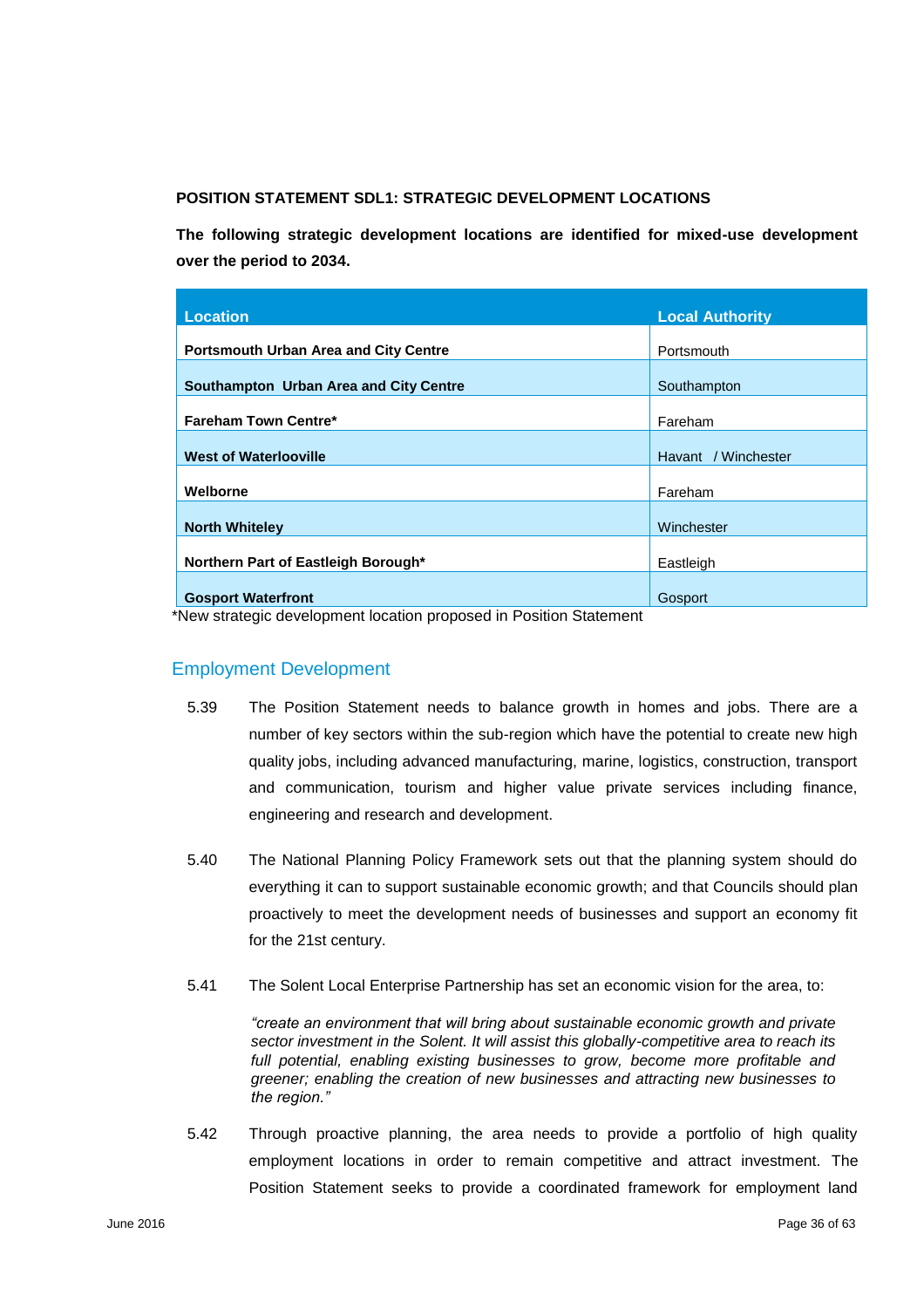provision, and outline what the major locations are which can accommodate future business investment.

- 5.43 Oxford Economics have undertaken forecasts for the Solent LEP, the status of which are set out in section 3 above. The Solent's economy is expected to grow by 2.7% per annum over the period to 2030. This is anticipated to result in an increase in the number of jobs by 97,700 between 2011-30. Stronger productivity growth could support higher overall economic growth (in terms of Gross Value Added (GVA)).
- 5.44 GL Hearn's *Economic and Employment Land Evidence Base Paper* includes an objective assessment of the need for new employment floorspace (in 'B class' uses) over the period to 2036. This has been based on extending Oxford Economics' forecasts to 2036, and taking account of the sectoral composition of employment growth. PUSH have then reduced this need slightly to align with the Position Statement's time horizon to 2034 $^{14}$ . The demand evidence points to a net need for around 1 million sq.m of additional B-class employment floorspace over the period from 2011 to 2034 across the sub-region to support the needs of a growing economy.
- 5.45 The evidence identifies that this need of around 1 million sq m can be split into a need for an additional 552,000 sq.m of office floorspace (B1a/b) together with mixed industrial or warehousing floorspace (Use Classes B1c/B2/B8) of 462,000 sq.m. This reflects forecast growth in employment in sectors which can be expected to generate need for office and research floorspace, including financial and business services, science, engineering as well as information and communications; together with expected growth in demand for warehouse/distribution floorspace. It recognises a strength in advanced manufacturing in the sub-region and the need for modern high quality industrial floorspace to support business growth and investment. The evidence on need can be tested further. The figures represent the current estimates of the total need for new floorspace. Space which has been completed since 2011 and existing planning permissions and site allocations can count towards this need.
- 5.46 The cities of Portsmouth and Southampton are the largest employment centres in the Solent area and accommodate, between them, 40% of total employment. It is considered appropriate to prioritise employment growth in the two cities – and particularly the city centres – as:
	- The cities contain the highest existing concentrations of jobs and businesses;
	- With a younger population, they are expected to see the strongest workforce growth;

l

 $14$  Employment needs from 2011 – 2036 have been reduced by 2/25ths to identify the need to 2034.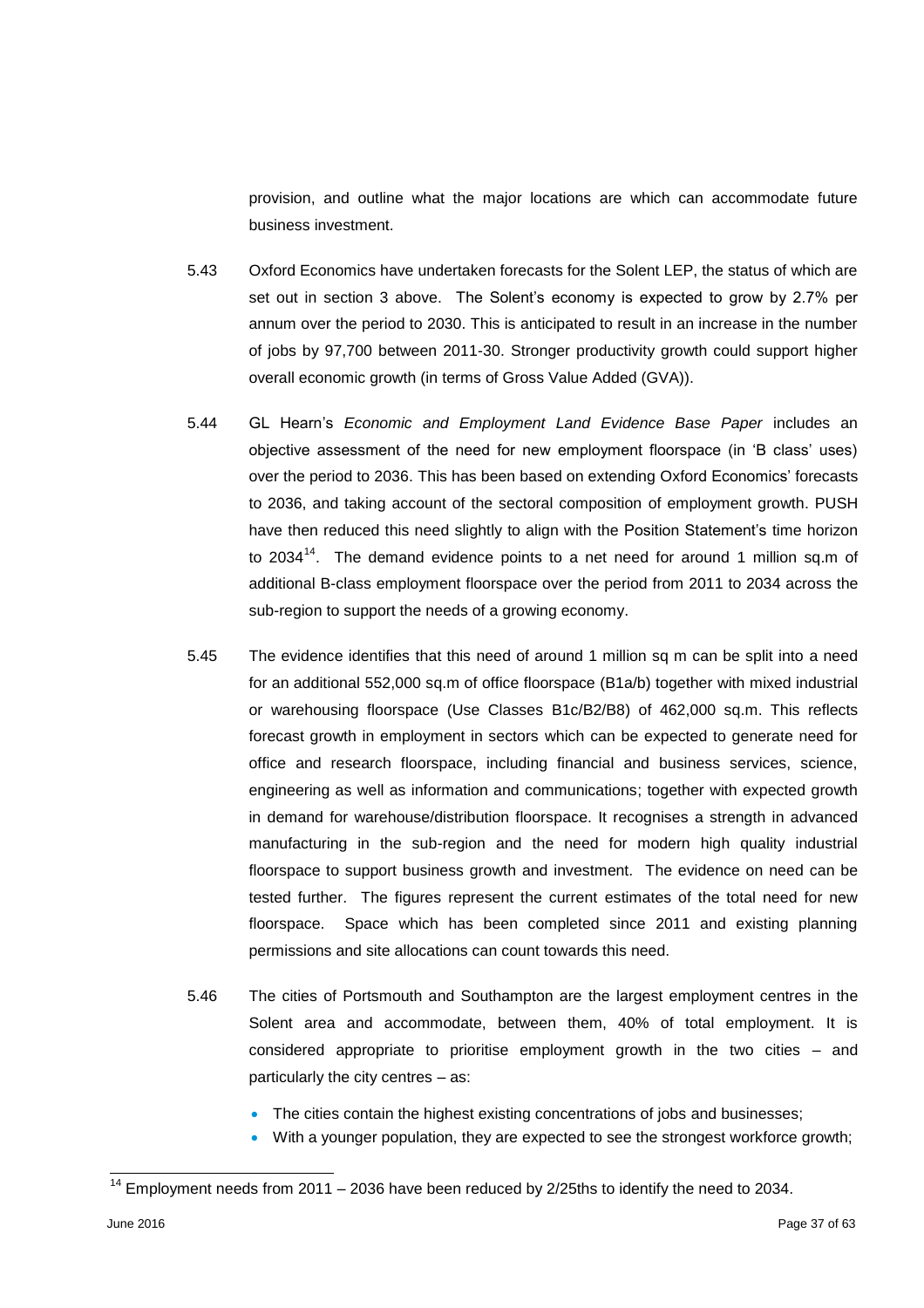- The cities benefit from the strongest public transport accessibility.
- 5.47 The greater Southampton area has a stronger concentration of employment in financial and business services, including in professional services and business administration activities. In contrast the greater Portsmouth area demonstrates relative strength in advanced manufacturing and engineering activities, and is home to the defence cluster.
- 5.48 In considering the wider distribution of employment development, account has been taken of:
	- Differences in economic structure and growth potential;
	- Current supply of suitable land for employment;
	- The proposed housing distribution.

## **POSITION STATEMENT E1: DISTRIBUTION OF ADDITIONAL EMPLOYMENT FLOORSPACE**

**The local authorities should plan for the following net increases in B-class employment floorspace, which are based on positive planning for economic growth and subject to further assessment, over the 2011-34 period:** 

| Sq.m                                   | <b>Office Floorspace</b> | <b>Mixed B-Class</b><br><b>Floorspace</b> | <b>Total B-Class</b><br><b>Floorspace</b> |
|----------------------------------------|--------------------------|-------------------------------------------|-------------------------------------------|
| <b>PUSH Total Need:</b>                | 550,530                  | 425,900                                   | 976,430                                   |
| Eastleigh                              | 40,000                   | 74,000                                    | 114,000                                   |
| Fareham                                | 55,000                   | 64,000                                    | 119,000                                   |
| Gosport                                | 28,000                   | 46,000                                    | 74,000                                    |
| Havant                                 | 55,000                   | 55,000                                    | 110,000                                   |
| <b>Portsmouth</b>                      | 92,000                   | 28,000                                    | 120,000                                   |
| Southampton                            | 110,000                  | 74,000                                    | 184,000                                   |
| <b>East Hampshire</b>                  | 1,000                    | 3,000                                     | 4,000                                     |
| <b>New Forest</b>                      | 14,000                   | 18,000                                    | 32,000                                    |
| <b>Test Valley</b>                     | 55,000                   | 87,000                                    | 142,000                                   |
| Winchester                             | 37,000                   | 18,000                                    | 55,000                                    |
| Isle of Wight                          | 22,000                   | $-5.000$                                  | 17,000                                    |
| <b>PUSH Total</b><br><b>Provision:</b> | 509,000                  | 462,000                                   | 971,000                                   |

#### *E1: Net Change in B-Class Employment Floorspace, 2011-34*

5.49 Table E1 outlines the net changes in floorspace expected, including an allowance for churn (an assumed level of vacancy to allow local business to move more easily) and flexibility within a functioning property market.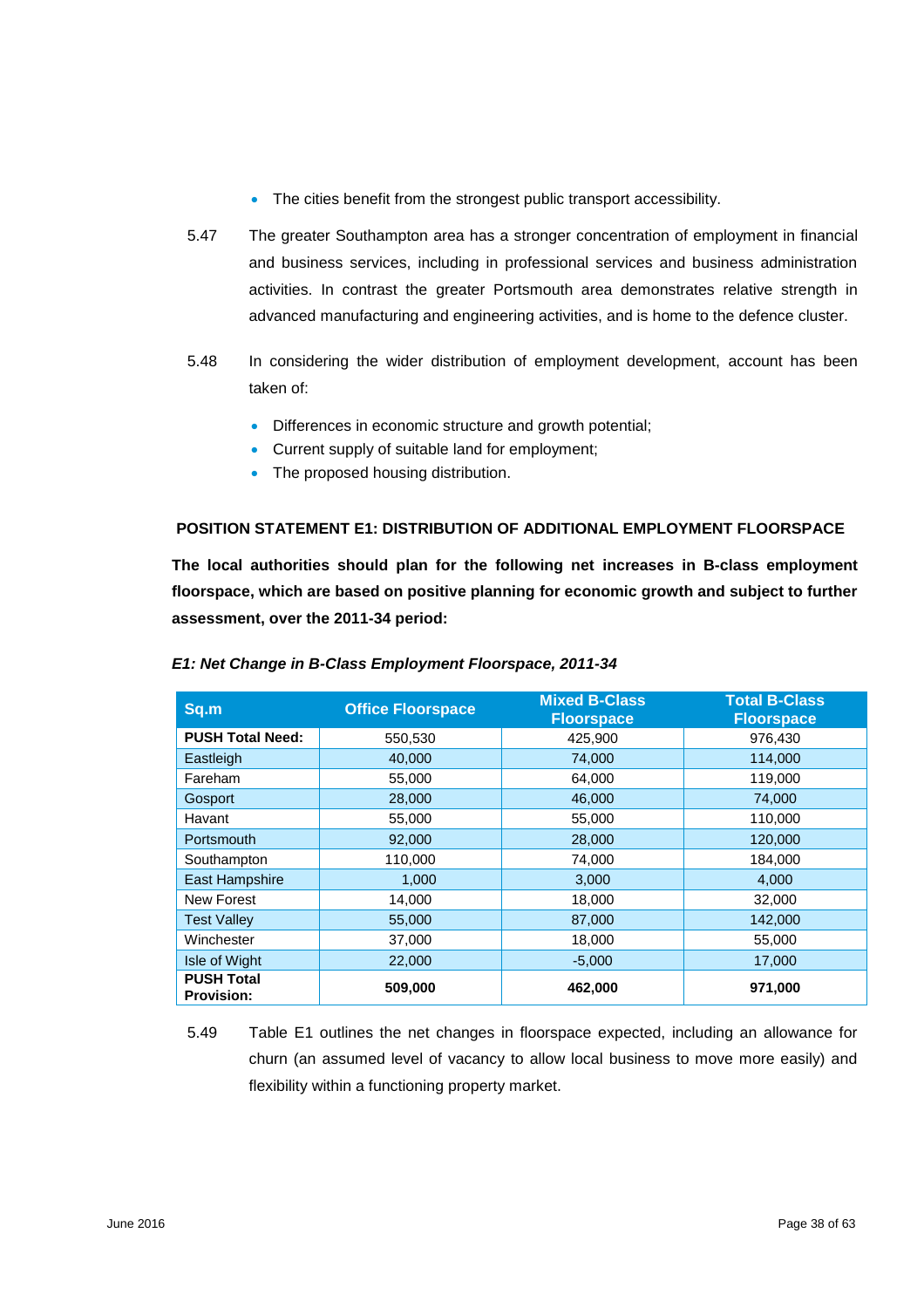- 5.50 The Objectively Assessed Need should take account of economic forecasts and market signals. GL Hearn's assessment of need<sup>15</sup> starts from the Oxford Economics forecasts (extended to 2036). They then add an extra 5 year margin for flexibility. They then reduced the need for offices by 9%, reflecting their judgement based on market signals that the high levels of past office development in the Whiteley / Segensworth area (Winchester) are unlikely to be repeated given macro and global economic factors. PUSH have then undertaken a pro-rata reduction of this need from 2036 to 2034 $^{16}$ .
- 5.51 This creates a total need for all employment floorspace to 2034 of 976,430 sq m (including the extra 5 year margin for flexibility). The Position Statement sets out a provision for 971,000 sq m, which effectively meets this need (99% of it, including the extra 5 year margin).
- 5.52 There is a nominal shortfall in office provision of 8% and a surplus of mixed employment provision of 8%. This enables some flexibility between the two to ensure that the office needs are met. In any case, whilst PUSH recognise the forecast potential for growth in office based sectors, and the need to plan positively for this; PUSH considers the need taking account of market signals could be, at least to a degree, lower than indicated. This reflects the current state of the office market and a strong drive from occupiers emerging from the recession to adapt working practices to reduce the need for space. If so, then further assessment and monitoring may reveal that Position Statement E1 has already fully met the need for offices. In any case the office provision in E1 still exceeds the need indicated by the economic forecasts (prior to adding the extra 5 year margin) and substantial provision for just over 0.5 million sq m of offices is being made.
- 5.53 The Position Statement E1 figures for individual districts are in some cases significantly different to those set out for districts in GL Hearn's assessment of need. This adjustment is based on GL Hearn's broad assessment of the distribution of existing commitments, relative market strengths and the emerging housing distribution<sup>17</sup>. South Hampshire is an inter connected economic area. The adjustments balance out to sum to meeting the overall needs across the economic area as set out above.
- 5.54 The figures set out are indicative, and reflect the potential net growth in floorspace. Much of the identified need could in theory be met through current employment land allocations and commitments (in terms of sites with planning consent for employment

 $\overline{\phantom{a}}$ 

<sup>&</sup>lt;sup>15</sup> Economic and Employment Evidence Base Paper, GL Hearn, April 2016.

<sup>16</sup> Based on reducing need from 2011 – 2036 by 2/25ths to reach a figure for 2034.

 $17$  Eastleigh had the highest office provision outside of the cities, at 83,000 sq m (based on GL Hearn's advice). PUSH agreed to a further reduction of Eastleigh's provision to 40,000 sq m, reflecting PUSH's view regarding the office market.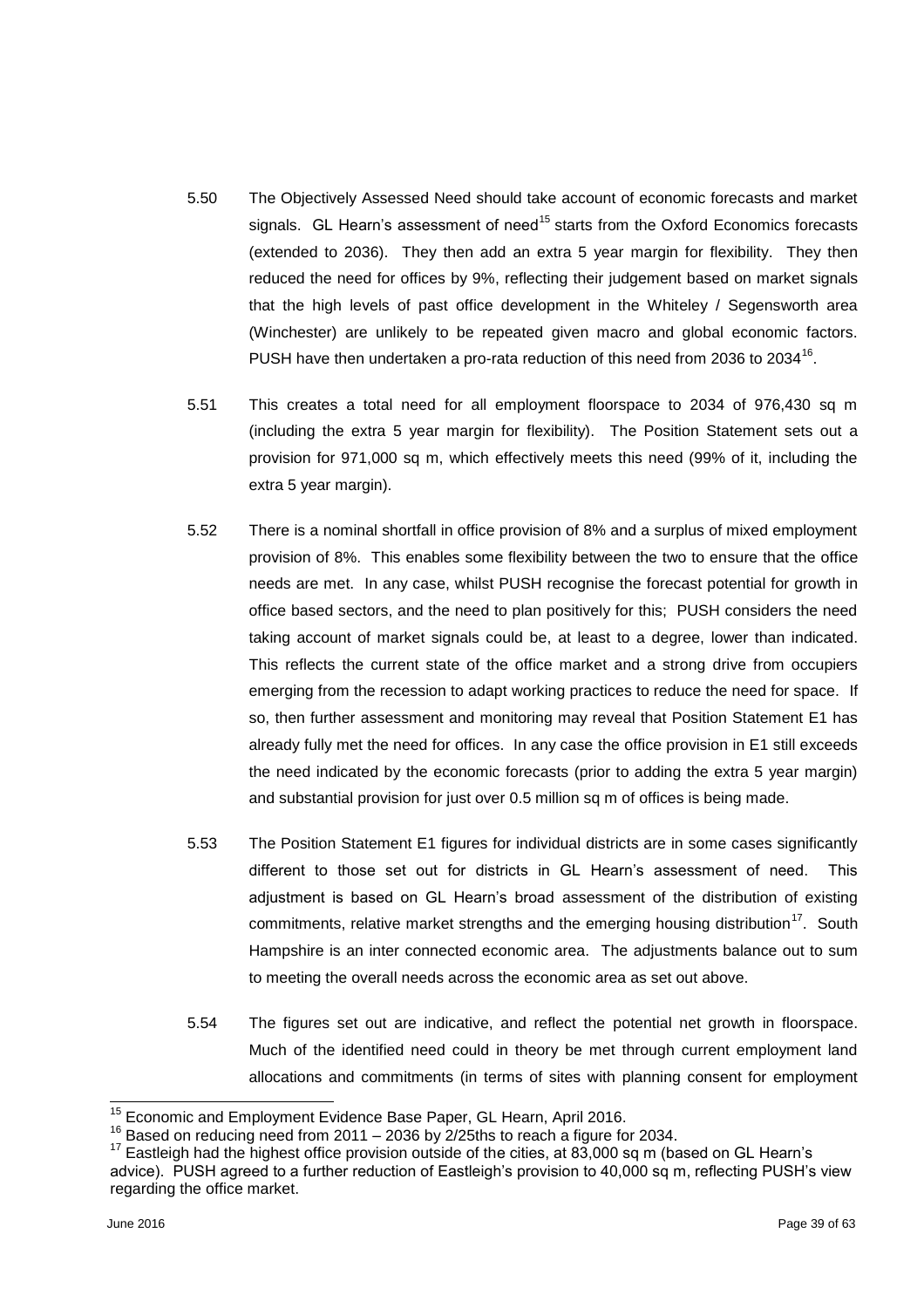development). As at April 2015, allocated sites and those with planning permission could potentially support development of 1.5 million sq.m of employment floorspace on the mainland. There is thus potentially a quantitative surplus of employment land in the sub-region (though this does not take account of employment losses). There is a need for further assessment to test this quantitative position. Each Council will need to consider its strategy for employment land provision taking account not just of quantitative factors – but of qualitative issues, such as the quality and suitability of existing employment sites and their ability to meet modern business needs.

- 5.55 In considering what level of employment floorspace to allocate in local plans, it would be appropriate for local authorities to estimate what replacement provision may be required for losses of employment floorspace, resulting for instance from the redevelopment of outdated supply or through permitted development rights.
- 5.56 Not all existing employment land is in locations which are suitable for modern business needs. It is likely that some poorer quality sites and premises could be redeveloped over time for alternative uses; whilst some new land in accessible locations will need to be identified to support economic growth and attract investment.
- 5.57 Local plans should recognise the priority afforded to office floorspace growth within Portsmouth and Southampton city centres. Out of centre office development proposals which could draw investment away from the city and town centres (and the additional strategic mixed use locations) in the PUSH area should be subject to a full impact assessment.
- 5.58 Outside of the cities, office floorspace development should be prioritised within town centres, close to public transport nodes, or along high frequency public transport corridors.
- 5.59 For industrial and warehouse floorspace, development should be prioritised at locations which offer good access to a local workforce, are accessible by sustainable modes of travel, and provide good access to the strategic road network.
- 5.60 The Position Statement recognises the potential for growth in port-related logistics, associated with the sub-region's strategic location on major shipping routes; and the potential for additional port capacity to be delivered. Sites which offer the potential for freight distribution by rail should particularly be encouraged.
- 5.61 To provide a clear and compelling investment offer, it is appropriate to identify strategic employment locations within the sub-region, which are of a high quality, well located and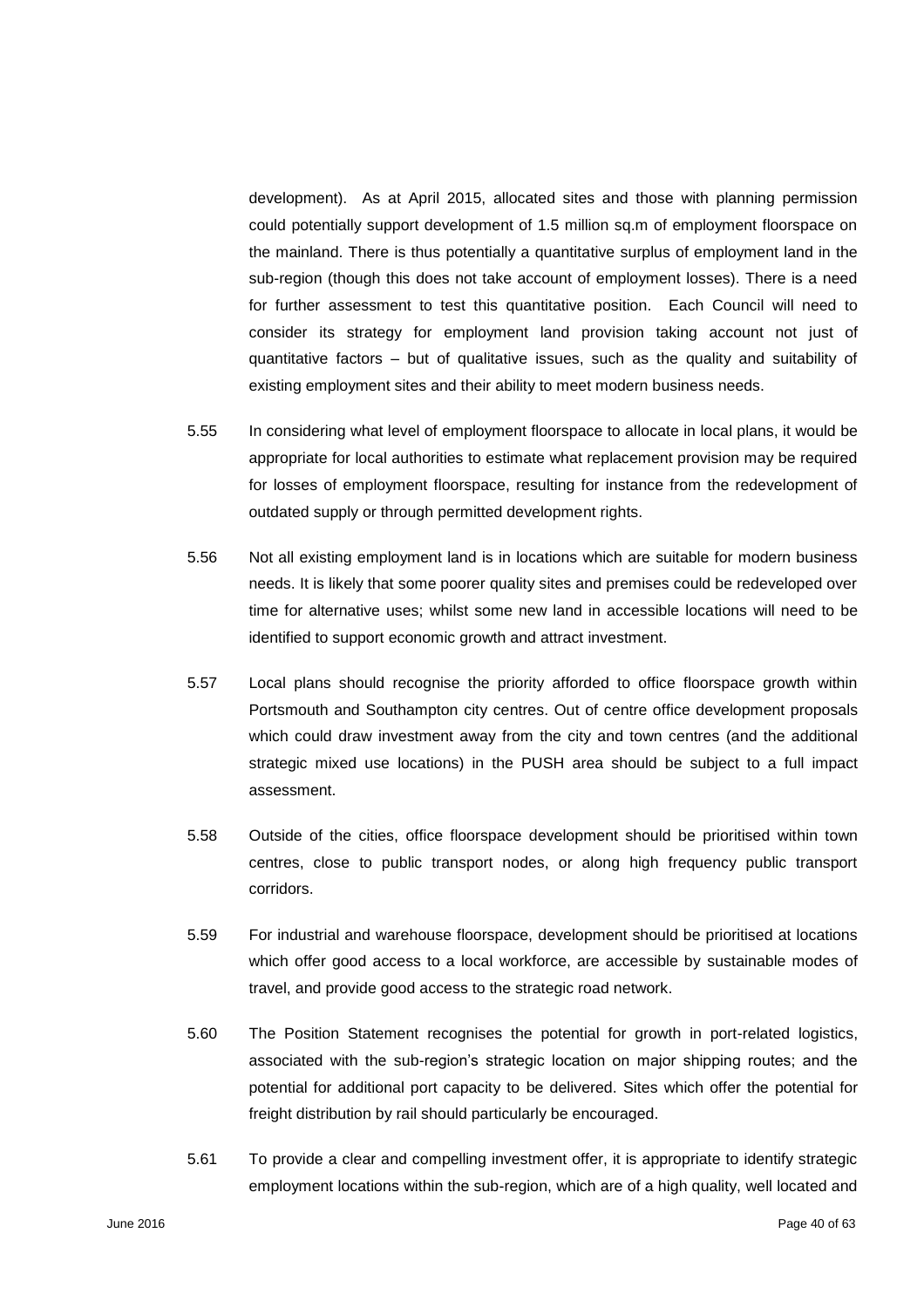have further development potential. An important part of achieving the net employment targets in Position Statement E1 is to safeguard existing employment land, including strategic and other employment sites.

#### **POSITION STATEMENT E2: STRATEGIC EMPLOYMENT LOCATIONS**

**The following locations are identified as strategic employment locations which are of significant scale to have sub-regional importance and offer further development potential:** 

- **E2.1: Southampton Airport Economic Gateway**
- **E2.2: Solent Business Park**
- **E2.3: Welborne\***
- **E2.4: Solent Enterprise Zone at Daedalus**
- **E2.5: Dunsbury Hill Business Gateway**
- **E2.6: West of Waterlooville\***
- **E2.7: Kingston Marine Park**
- **E2.8: Island Technology Park**
- **E2.9: Portsmouth City Centre\***
- **E2.10: Lakeside North Business Park**
- **E2.11: Tipner & Horsea Island**
- **E2.12: Adanac Business Park**

**E2.13: Southampton City Centre including Station Quarter, Western Gateway and Royal Pier\*** 

**E2.14: Southampton Itchen Riverside\***

**E2.15: Former Ford Site, Southampton** 

**These sites should be protected for B-class development from competing development pressures through local plan policies as key employment sites of sub-regional significance. \*However the asterixed strategic employment sites form part of wider major growth areas. Any protection for B-class employment in these locations will only apply to parts of the area; and within existing urban areas may need to include some flexibility.**

**Councils should also protect other viable employment sites where appropriate.**

5.62 Waterfront sites are of critical importance to supporting the marine and maritime sector in the sub-region. Across the Solent area there is 1,730 ha of waterfront employment land across 97 sites. These sites support 11,000 jobs.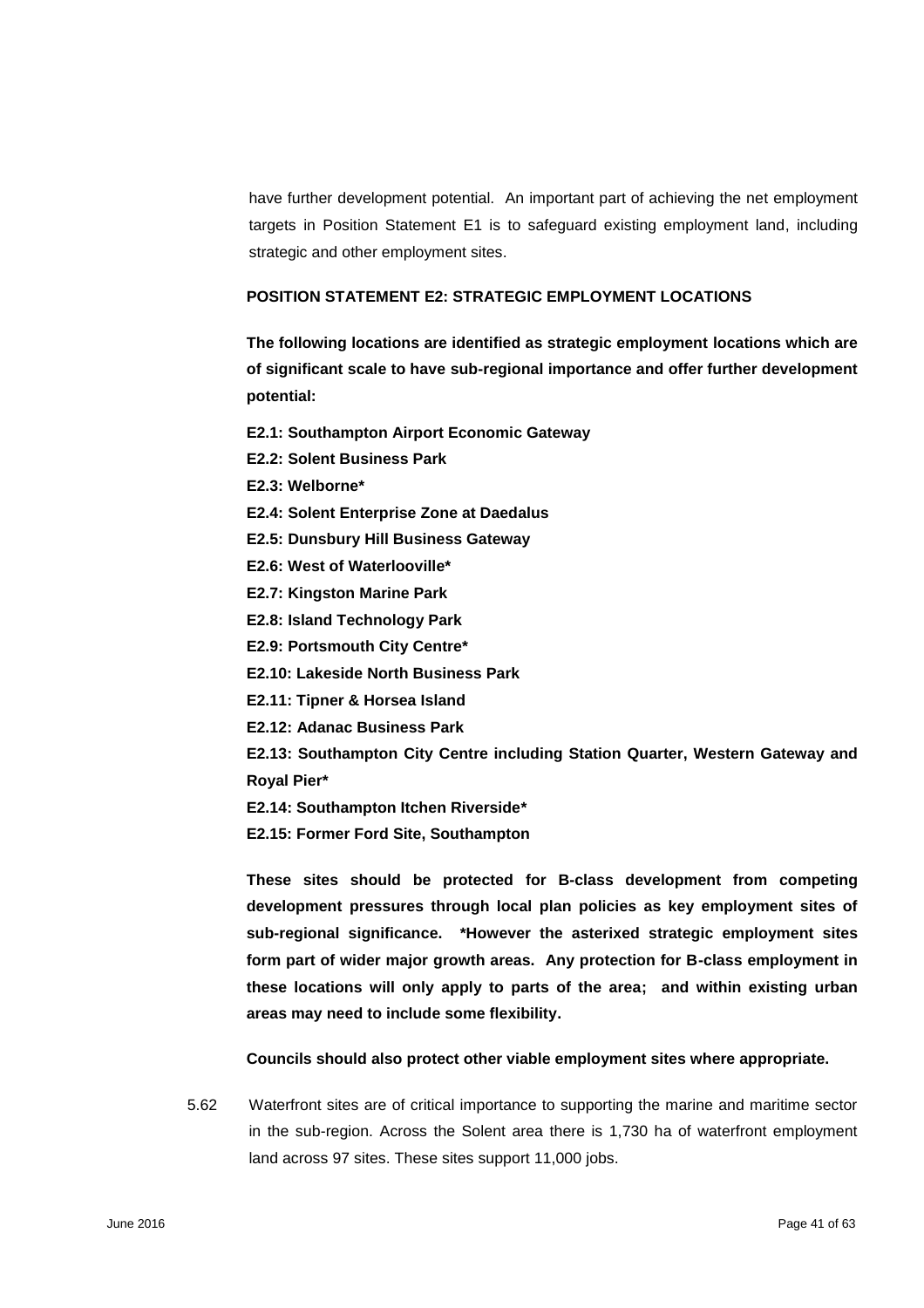- 5.63 Marine Futures: Solent Waterfront Sites<sup>18</sup> identifies 97 key waterfront sites within the sub-region. Six are MOD sites, three are used by utility providers, eight are commercial or ferry ports and eleven are leisure or recreational marinas and one is outside of the PUSH area. These sites are critical to the role and function of the PUSH area and are nationally important defence, commercial port and transport infrastructure.
- 5.64 The remaining 68 sites are categorised into three categories relating to their function and future role and tiered to reflect their importance. The most important (Tier 1) sites are listed below. These are important in supporting the marine and maritime economy in the PUSH area.

# **POSITION STATEMENT E3: WATERFRONT SITES OF SUB-REGIONAL SIGNIFICANCE**

**The following waterfront sites are considered to be of sub-regional significance to the marine and maritime cluster in the sub-region. They should be protected through local plans for continued employment use, and in particular activities which support the marine and maritime economy.**

| <b>Local Authority</b> | <b>Site</b>                                                     | <b>Role</b>                             |
|------------------------|-----------------------------------------------------------------|-----------------------------------------|
| <b>Portsmouth</b>      | Town Quay - BAR Racing                                          | Support ongoing marine & maritime       |
| <b>Portsmouth</b>      | Port Solent Quay                                                | Support ongoing marine & maritime       |
| <b>Portsmouth</b>      | Trafalgar Wharf                                                 | Support ongoing marine & maritime       |
| <b>Gosport</b>         | <b>Endeavour Quay</b>                                           | Support ongoing marine & maritime       |
| Fareham                | Swanwick Marina                                                 | Support ongoing marine & maritime       |
| <b>Fareham</b>         | <b>Universal Marina</b>                                         | Support ongoing marine & maritime       |
| Fareham                | Port Hamble Marina                                              | Support ongoing marine & maritime       |
| <b>Eastleigh</b>       | Hamble Port Marina                                              | Support ongoing marine & maritime       |
| Southampton            | Drivers Wharf                                                   | Support ongoing marine & maritime       |
| <b>Southampton</b>     | Saxon Wharf Boatyard and Marina                                 | Support ongoing marine & maritime       |
| Southampton            | Shamrock Quay                                                   | Support ongoing marine & maritime       |
| <b>Southampton</b>     | Ocean Quay                                                      | Support ongoing marine & maritime       |
| Southampton            | National Oceanographic Centre                                   | Support ongoing marine & maritime       |
| <b>New Forest</b>      | <b>Hythe Marine Park</b>                                        | Support ongoing marine & maritime       |
| <b>Gosport</b>         | Royal Clarence Yard                                             | Invest & grow for marine & maritime     |
| <b>Fareham/Gosport</b> | Daedalus- Solent Enterprise Zone                                | Invest & grow for marine & maritime     |
| Southampton            | Centenary Quay                                                  | Invest & grow for marine & maritime     |
| <b>New Forest</b>      | Marchwood Industrial Park                                       | Invest & grow for marine & maritime     |
| Isle of Wight          | Venture Quays                                                   | Invest & grow for marine & maritime     |
| <b>Isle of Wight</b>   | Medina Yard                                                     | Invest & grow for marine & maritime     |
| <b>Portsmouth</b>      | <b>Tipner West</b>                                              | Support transition to Marine & Maritime |
| Southampton            | Spitfire Quay / Vancouver Wharf /<br>Merlin Wharf / Smiths Quay | Support transition to Marine & Maritime |

<sup>&</sup>lt;sup>18</sup> Marine Futures: Solent Waterfront Sites (AECOM, Final Report Sept 2015)

l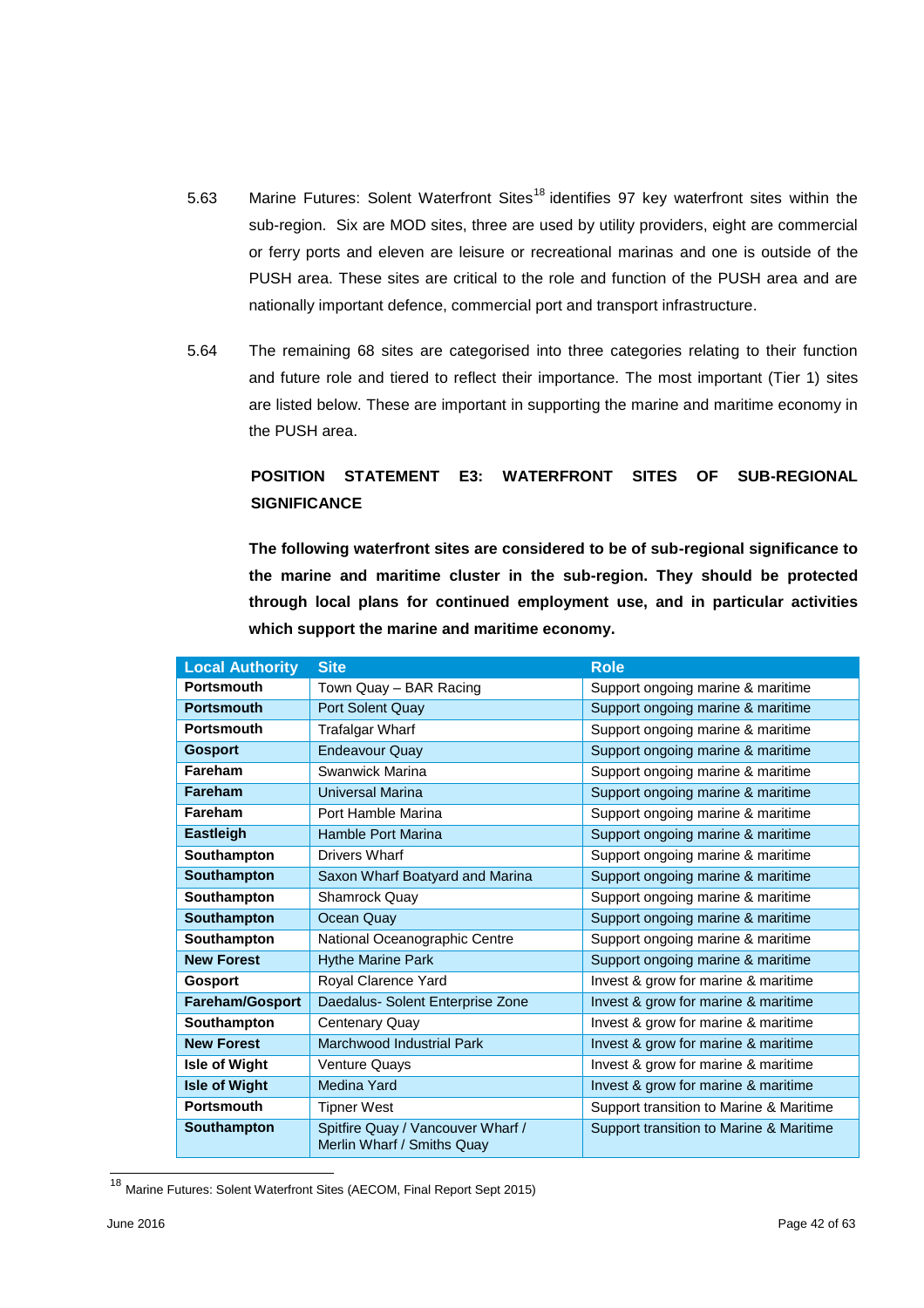| <b>Southampton</b>   | Lower William Street Industrial Estate     | Support transition to Marine & Maritime |
|----------------------|--------------------------------------------|-----------------------------------------|
| <b>Isle of Wight</b> | Vestas Technology UK-Manufacturing<br>Site | Support transition to Marine & Maritime |

## Retail and Leisure Development

- 5.65 Changing trends in the retail sector, including the growth in online shopping and out-ofcentre development, have placed pressures on city / town centres and high streets. Population and economic growth can be expected to support increased spending on retail and leisure over the period to 2034. It is important that the investment is encouraged in the network of city, town and district centres across the sub-region. National planning policies strongly promotes a "town centre first" approach to development of new retail, leisure and office development. The Position Statement supports this approach.
- 5.66 Retail expenditure growth can be modelled taking account of expected population growth. Trend-based growth in population could be expected to support growth in convenience expenditure of £667.7 million across the sub-region over the 2011-36 period; and an increase in comparison expenditure of £3.6 billion to 2036. Population growth may in reality however be more modest. Comparison expenditure relates to the money that could be spent on durable goods such as clothing, electronic goods and homeware; whilst convenience expenditure relates to spending on everyday consumables such as food and drink.
- 5.67 The retail sector and town centres more widely are however being affected by structural changes, including growing online shopping. There is a need to invest in city, town and district centres across the sub-region to maintain their competitiveness. There is considerable potential through investment and selective redevelopment to improve sales densities within town centres across the sub-region.
- 5.68 Need for new retail floorspace will be influenced by the level and distribution of housing development – as this will influence population growth and thus retail spending. Further assessment will be undertaken for Local Plans.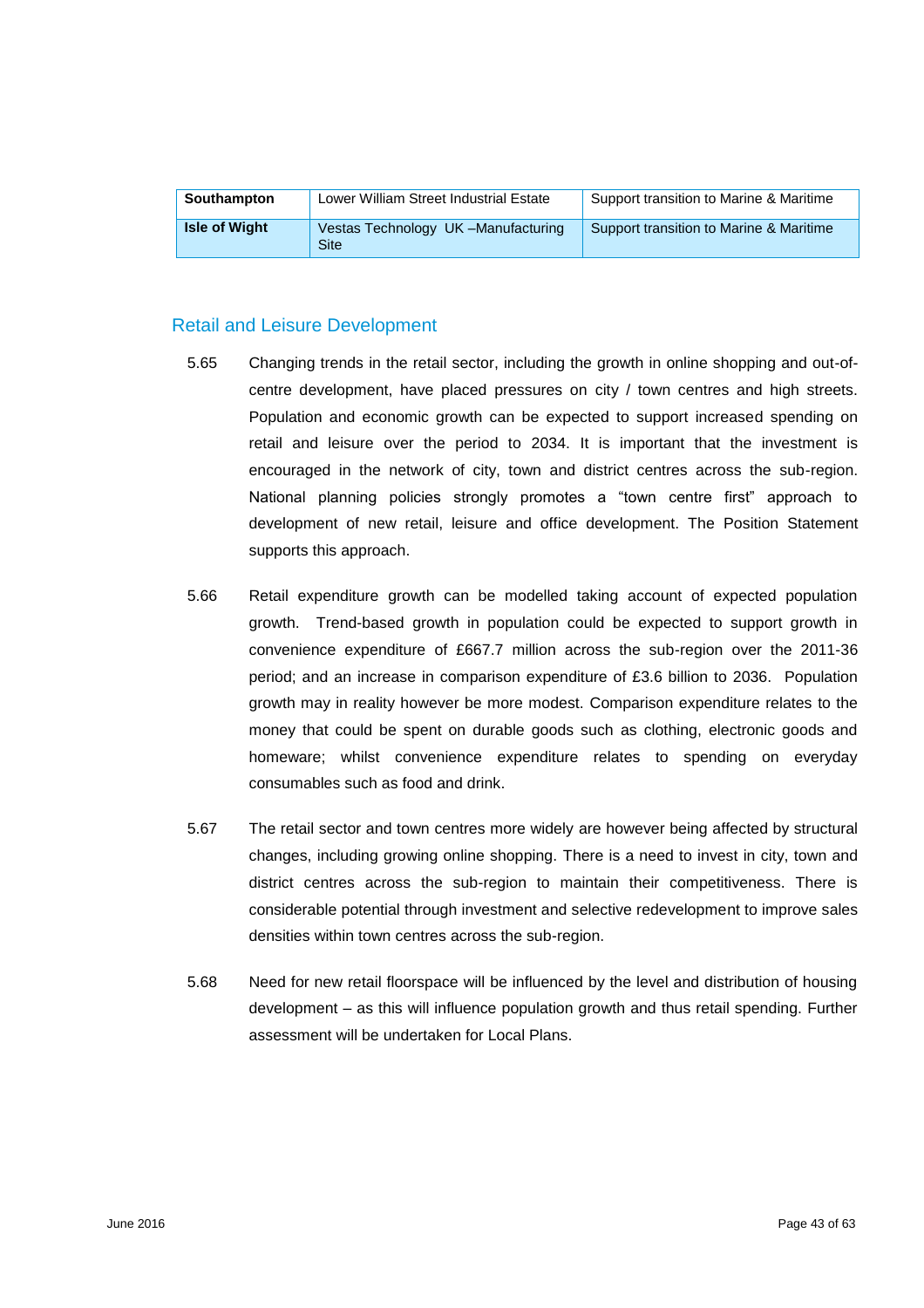## **POSITION STATEMENT R1: RETAILING AND TOWN CENTRES**

**The current hierarchy of city and town centres in the sub-region will be maintained. Development will be focused principally within existing centres, seeking to enhance their individual character and complementary roles; support improvements to public realm; and public transport and walking and cycling facilities.** 

#### **The broad hierarchy of centres is set out below:**

| Tier                              | <b>Centres</b>                                                    |
|-----------------------------------|-------------------------------------------------------------------|
| <b>Regional City Centres</b>      | Portsmouth, Southampton                                           |
| <b>Large Town Centres</b>         | Eastleigh, Fareham, Newport                                       |
| <b>Medium Town Centres</b>        | Gosport, Havant, Romsey, Ryde, Totton, Southsea,<br>Waterlooville |
| <b>District and Local Centres</b> | Various (defined through individual local plans)                  |

- 5.69 Major comparison goods retailing and large scale town centre developments should be focused in the Regional City Centres and Large Town Centres.
- 5.70 The detail of the hierarchy can be further tested through Local Plans. It may be appropriate for new district or local centres to be provided as part of new strategic development locations identified in Position Statement SDL1 and other significant areas of development, subject to considering the relationship with and impact on existing centres.

## Green Infrastructure

- 5.71 The enhancement of the sub-region's green infrastructure (GI), including the water environment, as a multifunctional network of green spaces and other environmental features is crucial to enable and complement planned sustainable economic growth and development within the sub-region. The multifunctional benefits of GI include: flood risk management; health and wellbeing; adaption to climate change; protection and enhancement of biodiversity; and the provision of recreational opportunities.
- 5.72 The PUSH Green Infrastructure Strategy 2016 has been prepared in parallel with, and has informed, this Position Statement. The GI strategy focuses on the delivery of strategic scale GI projects and integrates with the equivalent GI strategy for the Isle of Wight. It is important that this integrates with GI planning and delivery at the local level, and areas neighbouring PUSH. Strategic scale GI includes:
	- The Strategic Rights of Way network;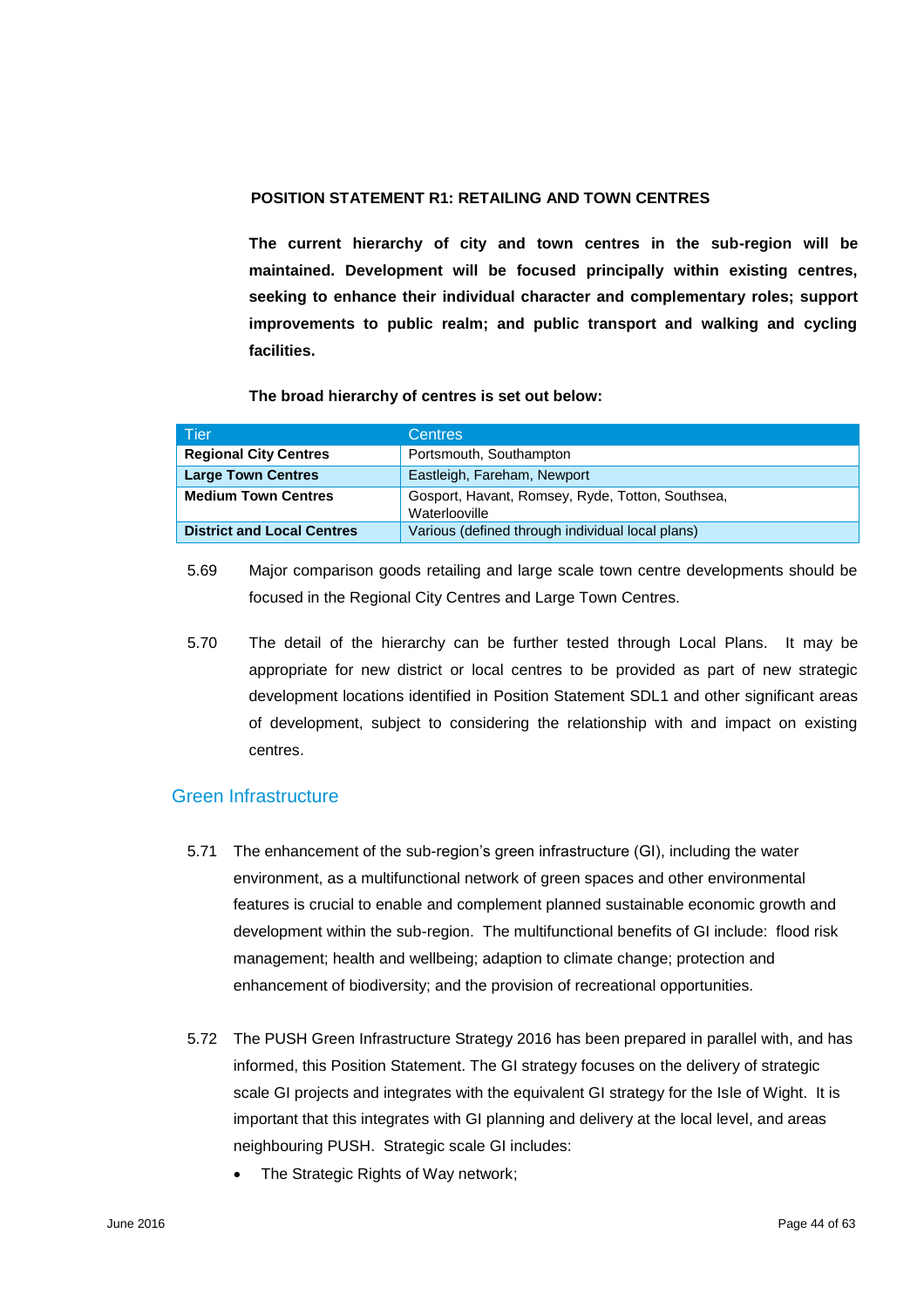- Long distance footpaths and national cycle routes;
- Country Parks;
- Large scale Suitable Alternative Natural Green Spaces (SANGs)
- Community Forests;
- River and strategic wildlife corridors;
- Internationally important habitat areas;
- National Nature Reserves (NNR);
- Protected landscapes (National Parks and AONBs).
- 5.73 The GI strategy will also be important in the delivery of the mitigation measures necessary to address recreation pressures arising from new development in the PUSH area on the Solent (as set out in the Solent Recreation Mitigation Strategy) and New Forest European protected areas.
- 5.74 Funding will be sought from a number of sources to deliver the GI Strategy, including the Local Enterprise Partnership's Local Growth Deal, developer contributions (Community Infrastructure Levy and section 106), and lottery funding.

## **POSITION STATEMENT G1: GREEN INFRASTRUCTURE**

**The PUSH authorities and their partners will continue to work together to plan, provide and manage connected networks of multi-functional green spaces including existing and new green infrastructure. These networks will be planned and managed to deliver the widest range of environmental, social and economic benefits.**

**Strategic priorities will be identified in the PUSH GI Strategy (2016) and the latest equivalent document for the Isle of Wight. Types of projects include:** 

- **Landscape-scale green infrastructure projects (e.g. the Forest of Bere);**
- **The provision of new and enhancement of existing strategic recreational facilities (e.g. Country Parks);**
- **Projects that will effectively divert recreational pressure away from sensitive European sites;**
- **The creation and enhancement of a network of green recreational routes (such as pedestrian and cycle) including improved links between urban and rural areas, and to the Country and National Parks;**
- **Ecological protection and mitigation (e.g. SRMS and SANGs);**
- **Watercourse and river corridor restoration and enhancement;**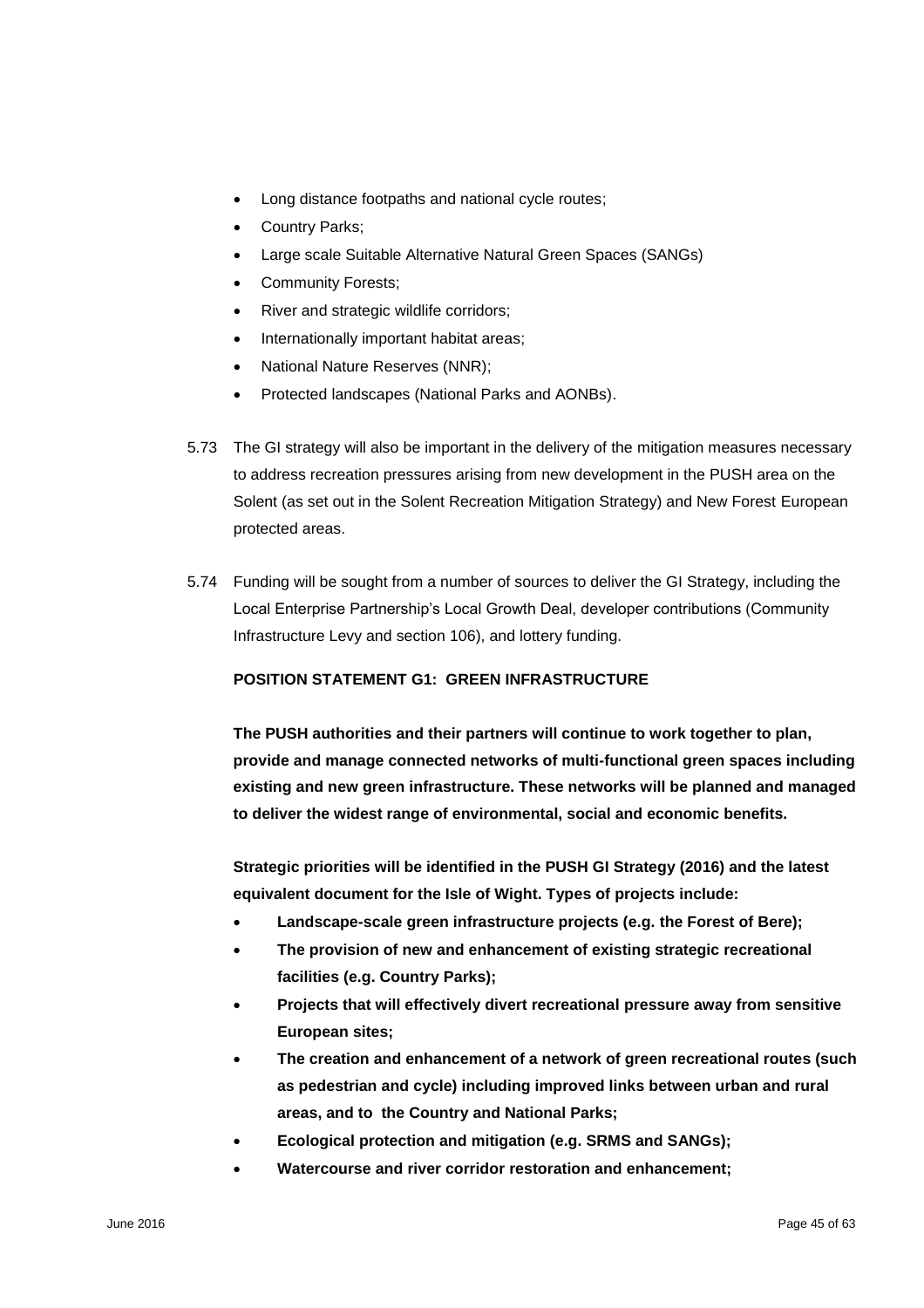- **Coastal/seafront enhancement; and**
- **Greener Urban Design/greening the urban area initiatives.**

**Each of the PUSH authorities will in their Local Plans and where appropriate, GI Strategies:**

- **Make provision for these strategic and other local GI proposals taking account of Natural England's Accessible Natural Greenspace Standards (ANGst); including where appropriate as an integral part of development proposals;**
- **Protect and enhance the integrity, quality, connectivity and multifunctionality of the existing green infrastructure network and individual sites; and**
- **Secure funding to deliver and manage these enhanced and new GI features and networks.**

## Strategic Countryside Gaps

- 5.75 South Hampshire is due to accommodate considerable growth over the period to 2034. There is a need to deliver this in a way that will ensure the integrity of the highly valued natural environment and that key elements of the settlement pattern are maintained.
- 5.76 In a densely populated area such as this, a key part of the strategy is to ensure that the necessary development can be accommodated while preventing the coalescence of the separate communities of South Hampshire, with distinct communities retaining their own identity where possible. This will be achieved through the use of policies to encourage development within existing urban areas, and the identification of key areas of undeveloped land which serve to separate settlements (strategic gaps).
- 5.77 The identification of these strategic gaps is an integral part of the implementation of the Position Statement. They should be defined where necessary to prevent the coalescence of and protect the identity of distinct settlements; maintaining green infrastructure and countryside gaps of local importance. They are a mechanism which still allows development to come forward in appropriate sustainable locations, by giving communities the confidence to plan positively for growth, whilst ensuring there is room for the necessary complimentary uses, such as recreation areas, transport corridors, and environmental mitigation.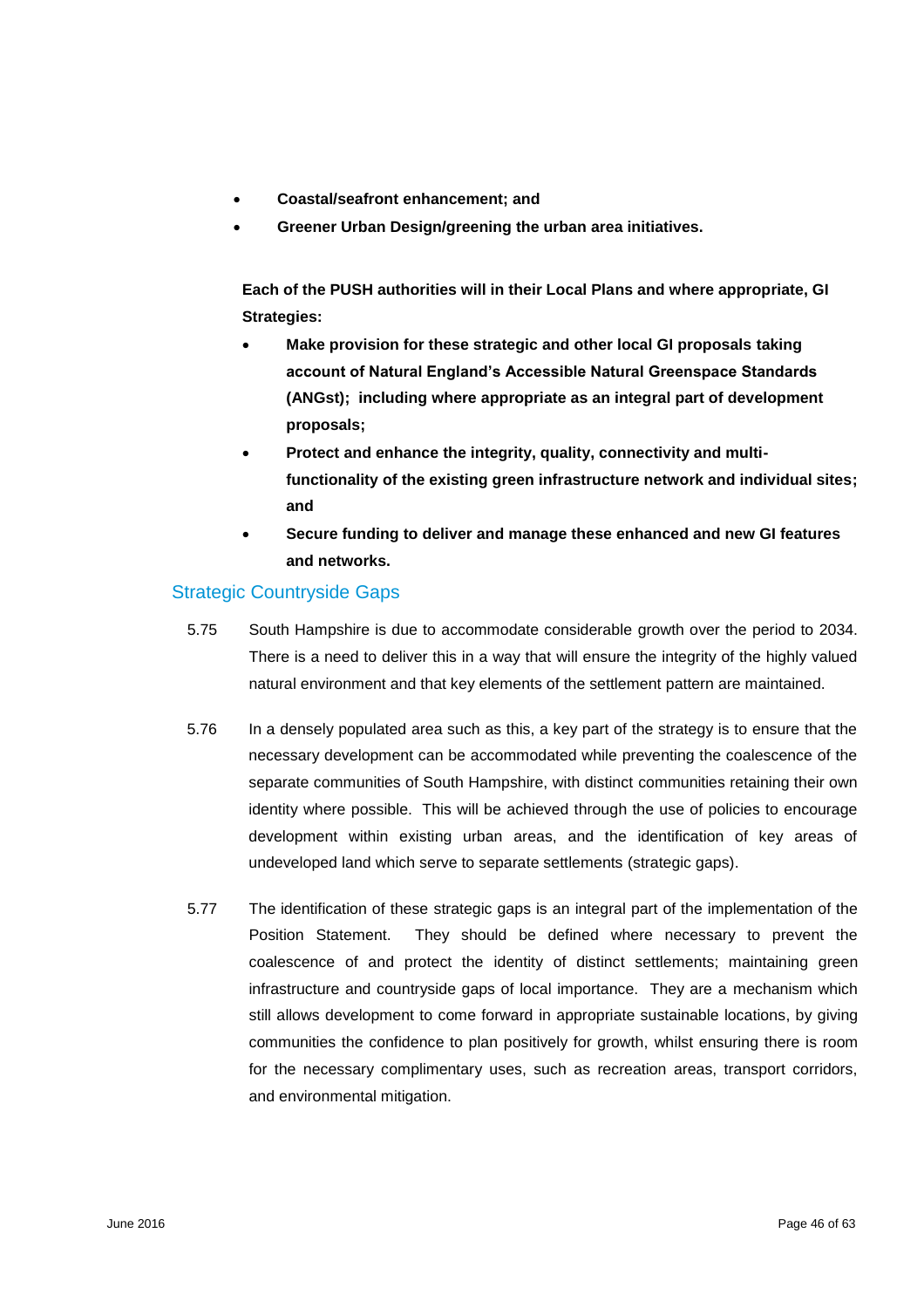5.78 The Meon Valley gap is of particular significance as it demarks the boundary of the Portsmouth and Southampton Housing Market Areas. Other gaps of sub regional and local significance will be identified through Local Plans.

#### **POSITION STATEMENT S1: STRATEGIC COUNTRYSIDE GAPS**

**Strategic countryside gaps between settlements are important in maintaining the sense of place, settlement identity and countryside setting for the sub region and local communities.** 

**The Meon Valley is identified as a strategic gap of sub-regional strategic significance and should be protected from inappropriate development.** 

**In addition to this area, Councils should identify in their Local Plans other strategic countryside gaps of sub-regional significance as appropriate; and may also identify local countryside gaps which are of fundamental local importance in their area. The precise extent of the Meon and other gaps will be defined in Local Plans. Given the long term need for development, the number and extent of gaps should only be that needed to achieve their purpose.**

#### Protecting the Environment

- 5.79 There are a range of European Protected Areas in South Hampshire and the Isle of Wight, including Special Areas of Conservation, Special Protection Areas and RAMSAR sites. These include sensitive marine environments in the Solent.
- 5.80 To conform to the requirements of the Habitats Regulations and the Water Framework Directive (WFD), the PUSH authorities have to ensure that further development avoids harm to European Protected Areas. The Position Statement is accompanied by a Habitats Regulations Assessment (HRA).
- 5.81 The level of growth outlined in this Position Statement is likely to require mitigation of potential impacts on protected sites.
- 5.82 To facilitate major urban growth in the two cities and Gosport, sustained long term investment will be required to manage coastal flood risk. Shoreline management plans set out the approach for these areas, and more detailed plans are being prepared for priority coastal defences.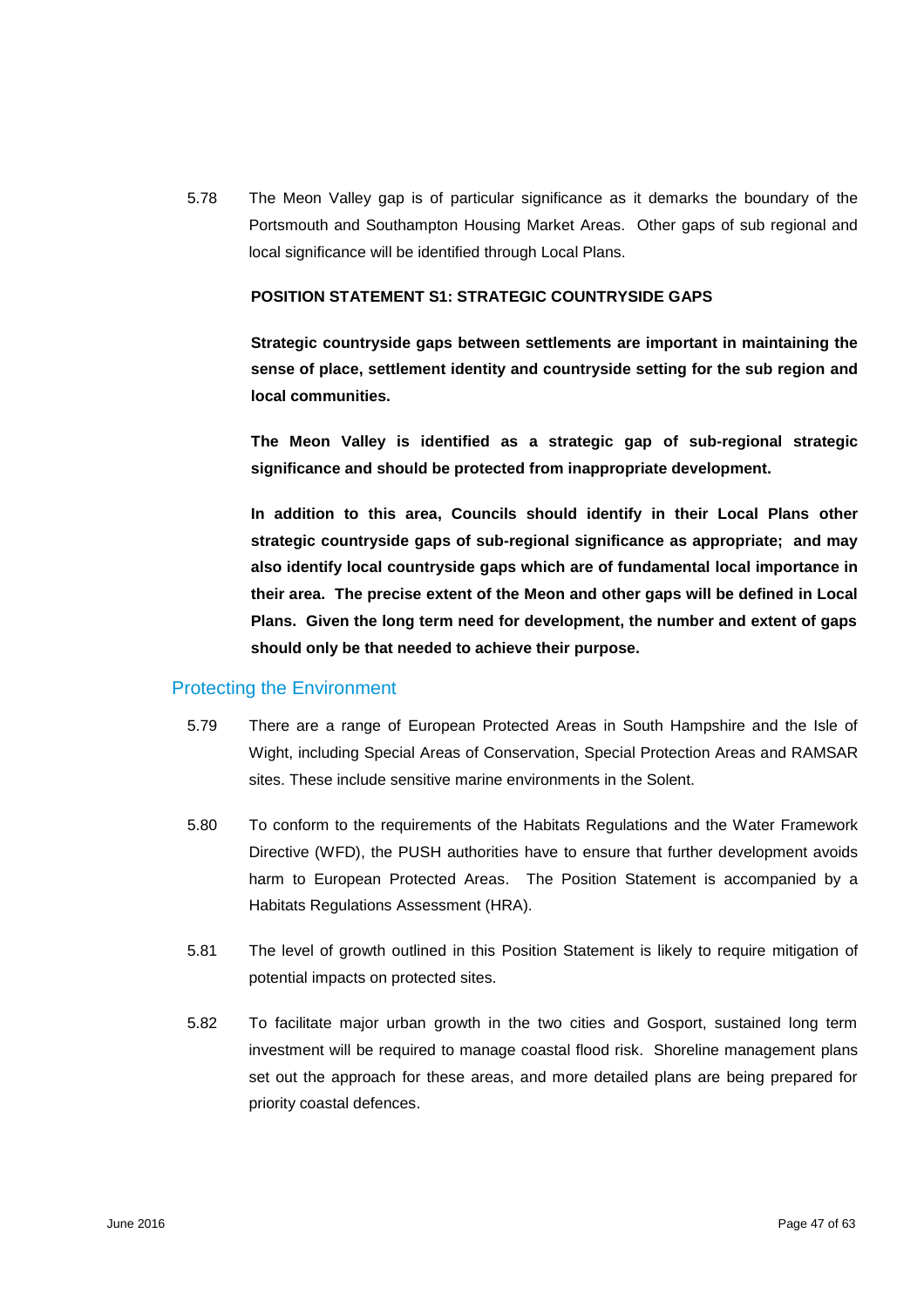## **POSITION STATEMENT ENV1: ENVIRONMENT**

**The PUSH authorities will protect the natural environment and manage flood risk in accordance with the Habitat and Water Framework Directives and the National Planning Policy Framework. This will include addressing South Hampshire wide issues with the following types of mitigation measures:**

- o **How development is designed, and the detail of how it is located (within the overall approach set by this Position Statement);**
- o **Managing the impacts of increased visitor pressures on the Solent (through the Solent Recreational Mitigation Strategy) and the New Forest National Park;**
- o **Measures to manage the need for further water supply and waste water management;**
- o **Flood risk management measures, including strategic coastal defences.**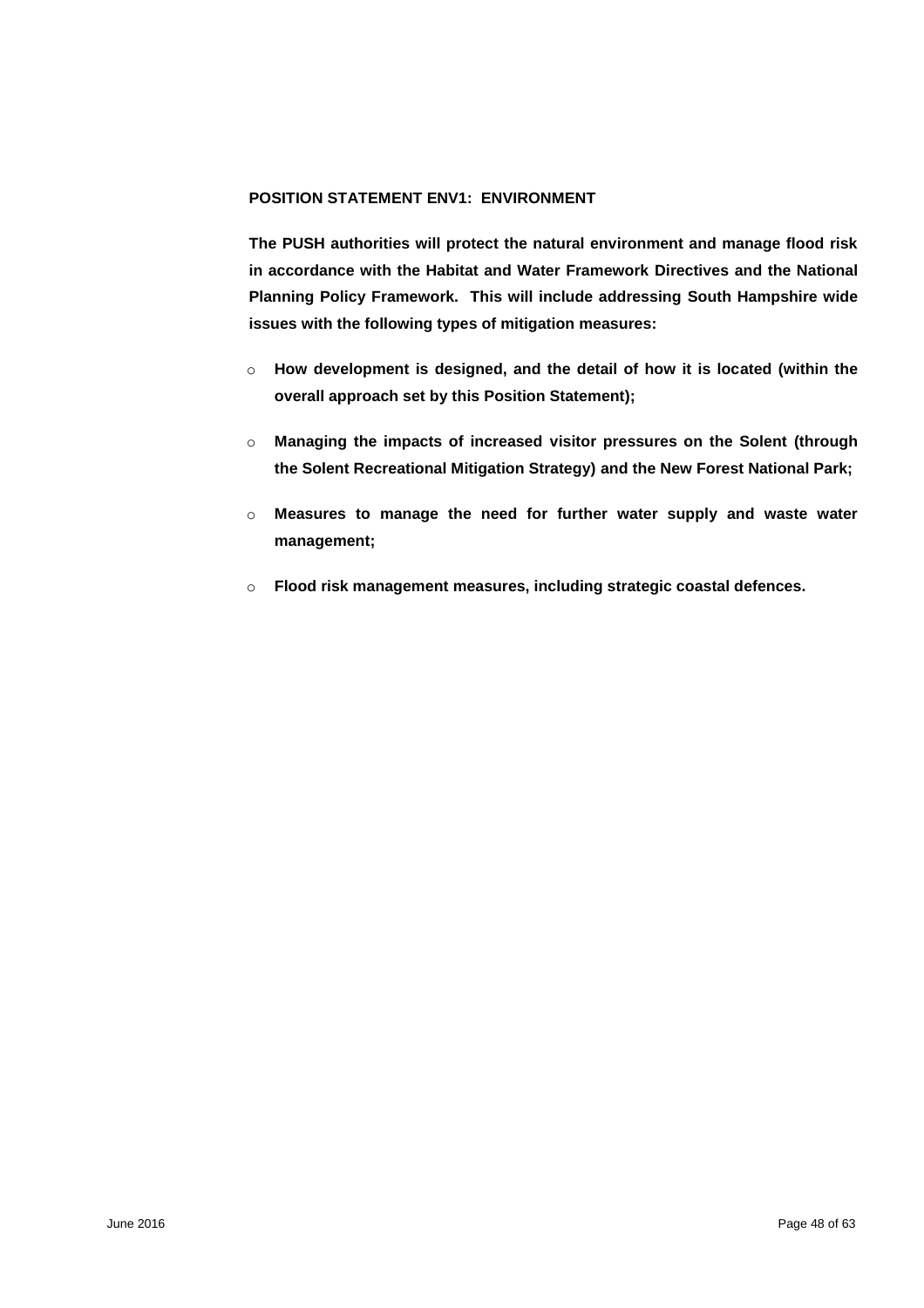## **6 TRANSPORT & MOVEMENT**

- 6.1 The key strategic transport hubs and routes for South Hampshire in economic and movement terms include:
	- Southampton International Airport;
	- the Ports of Southampton and Portsmouth;
	- the north south links from the rest of the U.K. to the wider Southampton and Portsmouth areas (mainline rail routes, M3 / A34 and A3[M]);
	- the east west routes along the south coast and connecting areas within South Hampshire between the wider Southampton and Portsmouth areas (e.g. rail, M27 and other routes);
	- the ferry links to the Isle of Wight; and
	- the routes leading in to the city, main town and other key employment centres (walking, cycling, bus, rail, road).
- 6.2 The PUSH area has complex transport demands, with international, regional and local movements of people and freight placing significant pressure on transport networks. Some 3.2 million person trips start and/or finish within the PUSH mainland area every weekday, with 70% of these trips made by car. Large volumes of local traffic compete for scarce capacity on the motorway network with long distance users including vehicles to/from the international gateways, resulting in congestion and unreliable journey times.
- 6.3 In terms of person travel, the mainland area is principally defined by the travel to work areas of Southampton and Portsmouth, which are quite distinct with limited commuting between the two cities. This reflects the poor east-west connectivity across the PUSH/Solent area, which arises from the congestion that occurs on the M27 motorway and the poor frequency and quality of rail services. PUSH, Solent Transport and the Solent Local Enterprise Partnership have an aspiration for rail infrastructure, journey times and frequencies to be substantially improved across the sub-region, thereby enhancing east-west rail connectivity.
- 6.4 On the mainland, 63% of trips in the morning rush hour are made by car, 31% are on foot or bike and 6% by public transport. However, there is significant variation across the area with much higher levels of public transport use, walking and cycling in the more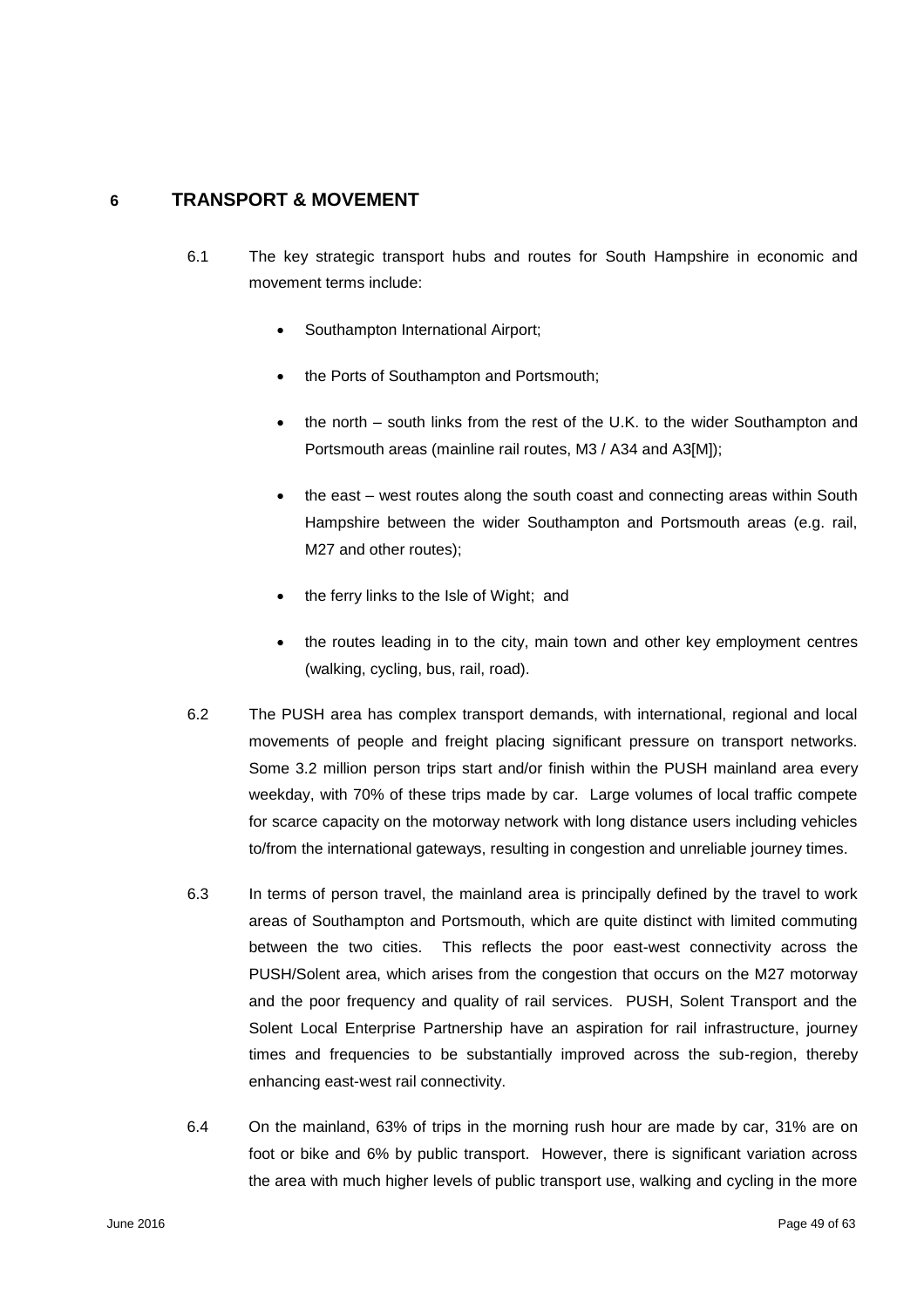urbanised areas of Portsmouth, Southampton and Gosport and higher levels of car usage elsewhere. The complex and disparate nature of many journeys in the less densely populated areas, means it is difficult to provide attractive alternatives to the private car.

#### **POSITION STATEMENT T1: ENCOURAGING MODAL SHIFT**

**The aim is to encourage a modal shift to more sustainable transport. Councils should investigate the opportunities to do this through the Local plan process and joint working. It can be achieved by:**

- **Locating development where it is or has the potential to be well served by public transport.**
- **Maximising development in the most sustainable locations including the two cities and major towns.**
- **Targeting improvements to the existing public transport network, including** 
	- o **Investing in Bus Rapid Transit (BRT) corridors along key routes.**
	- o **Working closely with Network Rail and rail franchisees to enhance rail services in the PUSH area.**
- **Investing in walking and cycling routes including the development of Green Corridors.**
- **Ensuring an integrated approach to delivering housing, employment land and transport infrastructure.**
- 6.5 The NPPF states that development should, where possible, be located to facilitate sustainable modes of travel. Consideration has been given to the potential for connecting into public transport corridors, and the broad impact on the road network. An initial run of the sub regional transport model has also been undertaken. It incorporates the proposed development, the consequent increase in trips, and is aligned to the Solent LEP's Transport Investment Plan. It includes a range of funded and other identified longer term transport improvements. These include:
	- The significant Highways England investment programme, including 'Smart Motorways', M3 Junction 9 grade separation and the M27 Southampton Junctions scheme;
	- Road capacity improvements including upgrades at M27 junctions 9 and 10, Stubbington and Botley by-passes;
	- A "Solent metro" rail service providing more frequent rail services around Southampton, with the potential for using tram trains for an on-street route in to Southampton city centre;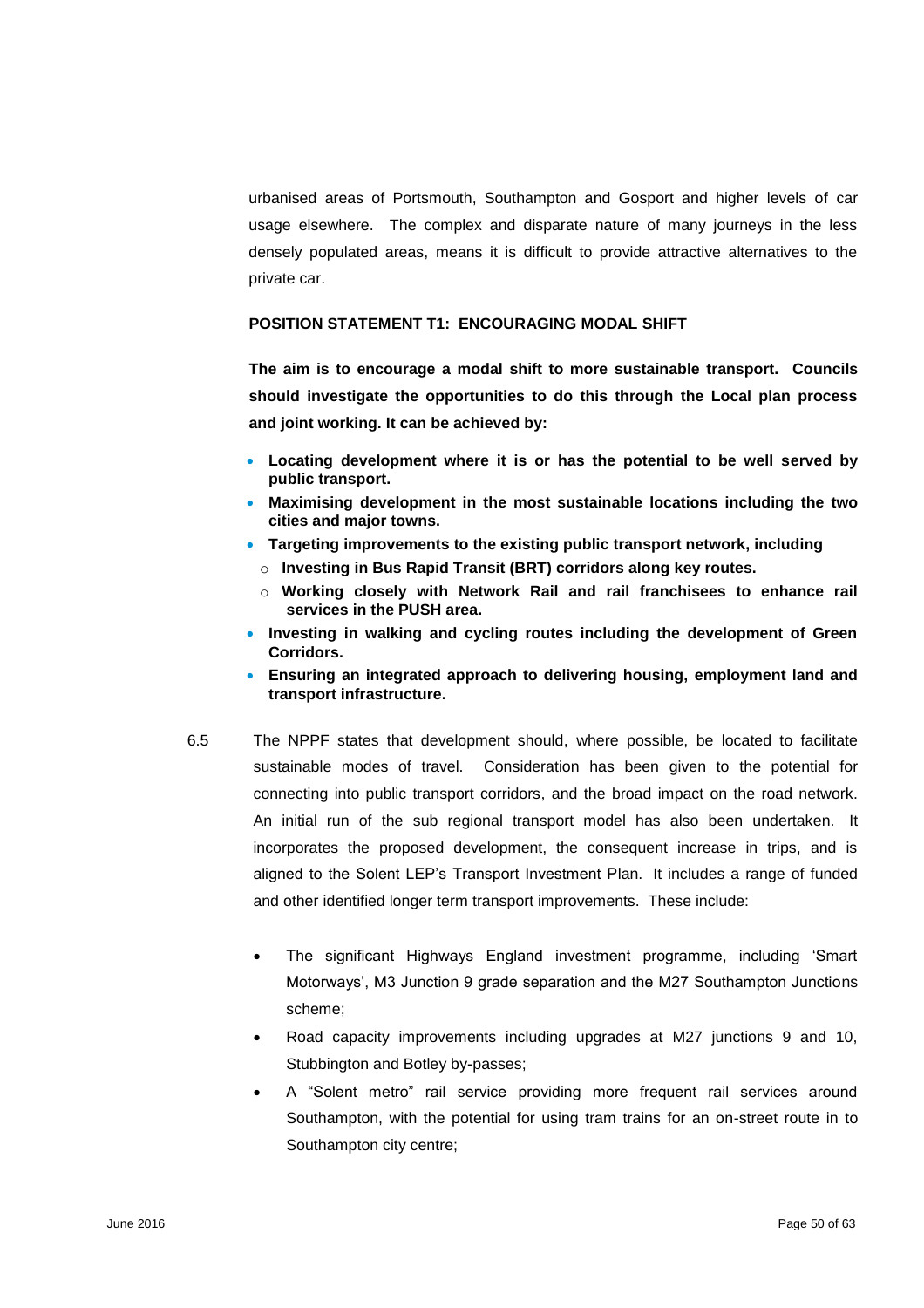- General railway service enhancements identified in Network Rail's Wessex Route Study;
- Comprehensive delivery of Bus Rapid Transit in South East Hampshire and Portsmouth.
- 6.6 The model assesses peak time South Hampshire related trips. It indicates that public transport trips will increase by 23% - 26% and walking and cycling will increase by 6% - 9%. Further testing can identify the additional public transport improvements which will promote a higher increase in usage. The model indicates that vehicle trips will increase by around 10% with a slight increase in overall congestion levels (average vehicle speeds declining from 45 k.p.h. to 42 or 43 k.p.h.). Congestion will increase and need to be managed at key 'pinch points'. This is addressed to some extent by some of the improvements already identified. However if public transport, walking and cycling trips can be further increased, the increase in vehicle trips and consequent congestion is likely to reduce significantly from the above.
- 6.7 This first run of the model provides an initial assessment. It indicates that in overall terms the transport effects of the development are manageable provided that significant investment in transport improvements is secured. These measures include locating development in locations accessible by public transport, walking and cycling; behavioural change measures (travel planning, etc); investment in public transport, walking and cycling enhancements; and in selected enhancements of the road network. The transport model identifies specific enhancements; and the overall approach is outlined further as follows.
- 6.8 In the PUSH area, the highest sustainable travel mode shares are seen in the two cities, providing strong evidence for a "cities first" approach to future development. Public transport, walking and cycling levels are generally much higher in the cities. However as a key focus for future growth, they will still face challenges in accommodating increasing travel demands on key routes in and out of the cities. This will require a balanced approach to maximise the number and proportion of journeys made by sustainable modes, alongside targeted investment to address key pinch points on the road network.
- 6.9 Elsewhere, aiming wherever possible to locate development in other urban areas and along rail and existing or new high quality bus corridors will maximise the opportunities for reducing travel distances and encouraging travel by active and public transport modes. The evidence indicates that where good public transport services exist, a good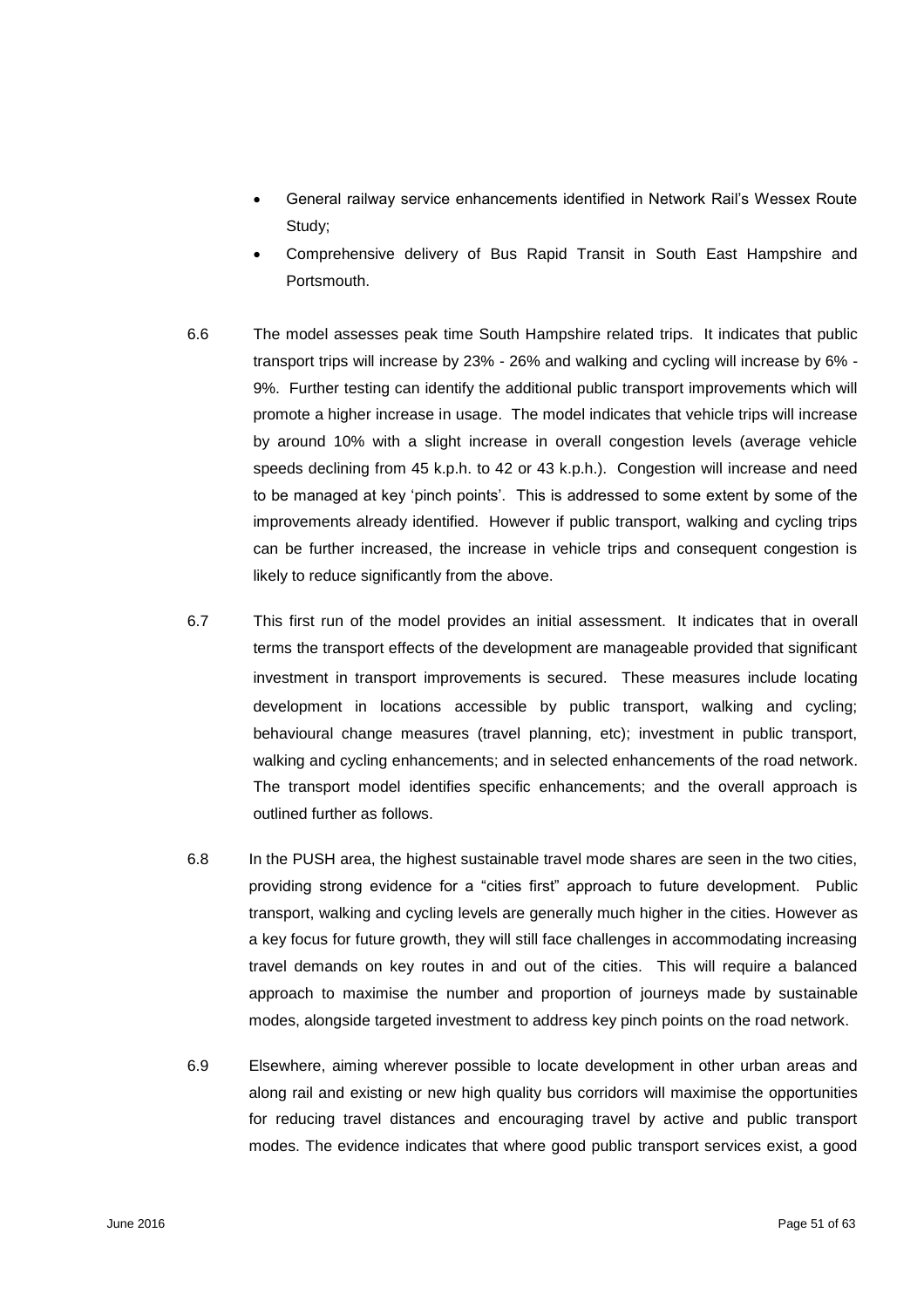proportion of people will use them; the strongest example is of those living close to Fareham station and working in Southampton, 31% travel by train.

- 6.10 Significant levels of investment have recently been secured for the Solent's transport networks over the next five years. This includes funding secured by Highways England to improve the M3 and M27 Motorways and other trunk roads, together with a range of more local transport improvements secured by the Solent Local Enterprise Partnership through its Local Growth Deal. However, the initial run of the transport model indicates that the sub-region's transport infrastructure and networks will need further investment, in order to accommodate the travel demands of planned growth in the Position Statement over the medium and longer term to 2034.
- 6.11 The forecast increase in dwellings on the mainland between 2011 and 2034 of 91,400 will generate a significant growth in trips by car. It is anticipated that there is sufficient supply to meet needs over the period to 2026 and to some extent the transport infrastructure required to accommodate at least some of this growth is already planned. The Position Statement, and its supporting transport strategy, is therefore mostly focused on the longer term, between 2026 and 2036.
- 6.12 Furthermore, whilst around 63% of current trips are made by car, by focusing growth on the cities and urban areas, and at locations along sustainable transport corridors, it can be reasonably expected that travel associated with the additional housing identified in the Position Statement will have a higher sustainable transport mode share.
- 6.13 However, the majority of journeys will be made by car and there will inevitably be significant impacts on the highway network. Committed investment from Highways England will provide additional capacity on the M3 and M27, but further enhancements to the network will be required, including key access routes in the vicinity of major new development sites.

## **POSITION STATEMENT T2: HIGHWAY IMPROVEMENTS**

**PUSH, Solent Transport and the local authorities will work together to deliver highways improvements to support new development, particularly through targeted improvement to address key capacity pinch points on the road network.** 

6.14 Delivery of improvements to the transport networks is clearly of paramount importance, and Solent Transport have been closely involved in the development of the Position Statement, and discussions are underway with the highway authorities, Highways England, Network Rail, and the South Hampshire Bus Operators Association.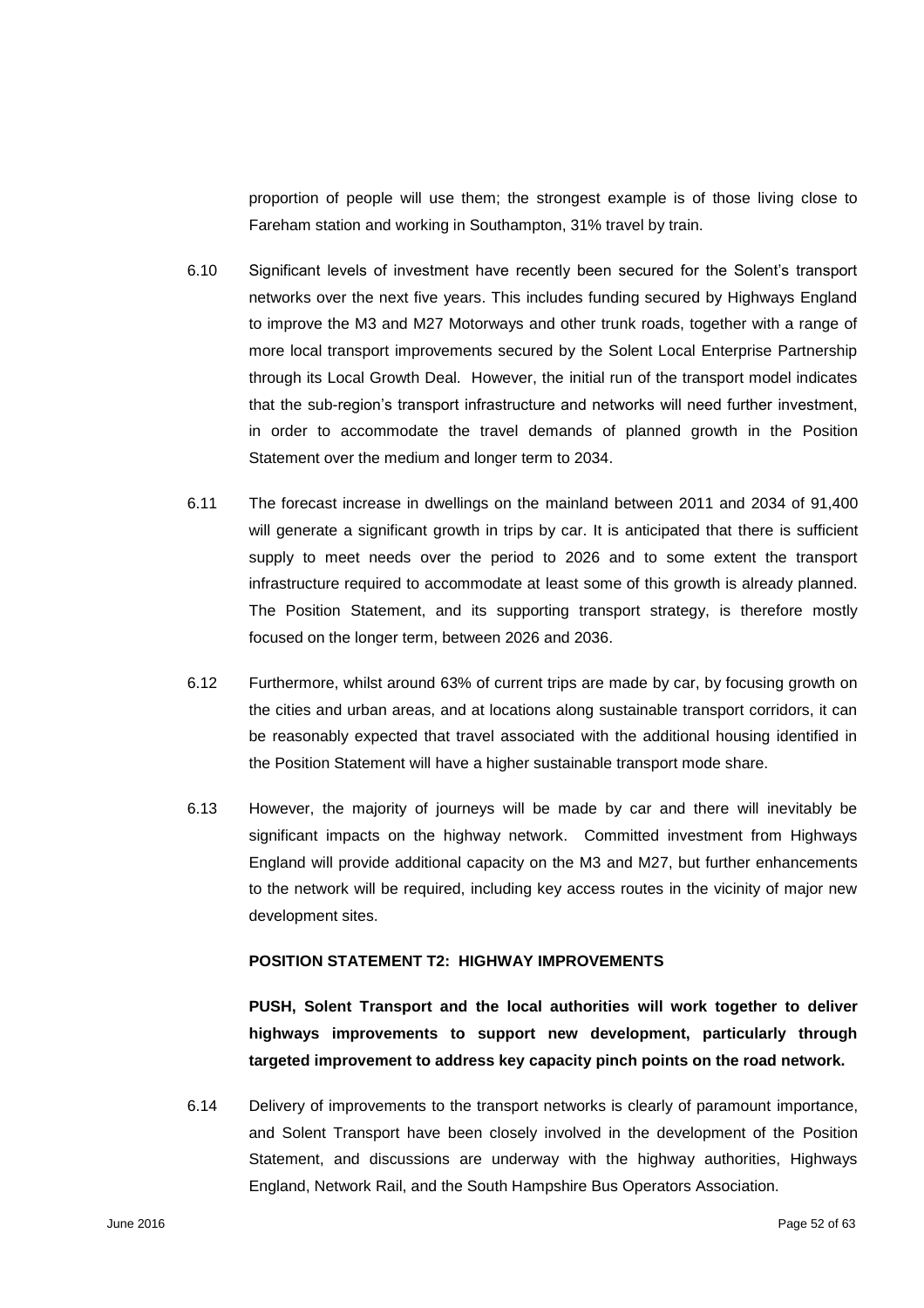## **7 DELIVERING WIDER INFRASTRUCTURE**

- 7.1 It is critically important that a range of wider infrastructure is delivered alongside new development. This includes:
	- **Social Infrastructure** including health, education and community facilities;
	- **Green Infrastructure** including public open space, sport and recreational facilities;
	- **Utilities Infrastructure** water supply, waste water, energy infrastructure;
	- **Telecommunications Infrastructure** including broadband provision.
- 7.2 Detailed infrastructure requirements associated with individual development schemes/ proposals will be assessed as part of the development and review of local plans, and through planning applications. In particular social infrastructure provision and local green infrastructure can be dealt with through individual local plan processes, and are not considered to be of sub-regional significance.
- 7.3 It is however important that the Position Statement considers the aggregate impact of development on utilities infrastructure; and promotes coordinated investment in delivering wider infrastructure.
- 7.4 The National Planning Policy Framework requires local authorities to liaise with other bodies to assess the quality and capacity of infrastructure, and the ability to meet forecast demands. There is also the requirement to consider the need for strategic infrastructure (para. 165). To this end a strategic assessment was undertaken to ascertain the current constraints existing in each utility service provider's networks (gas, electricity, water and communications) and identify their proposals and plans for upgrading their networks to meet the planned development in the PUSH area.

## Social Infrastructure

7.5 Social infrastructure, for example health facilities and schools, are of key importance to creating successful communities. South Hampshire's hospitals provide health services for the whole area and beyond. Other facilities such as doctor's surgeries and schools are important for individual communities and serve a more local area. It is important that the need for these local facilities is considered further through Local Plan reviews.

## **POSITION STATEMENT I1: SOCIAL INFRASTRUCTURE**

**The need for new and improved social infrastructure, such as education and training facilities, health facilities and community facilities should be assessed as an integral part of the preparation of Local Plans. Local Authorities will liaise with**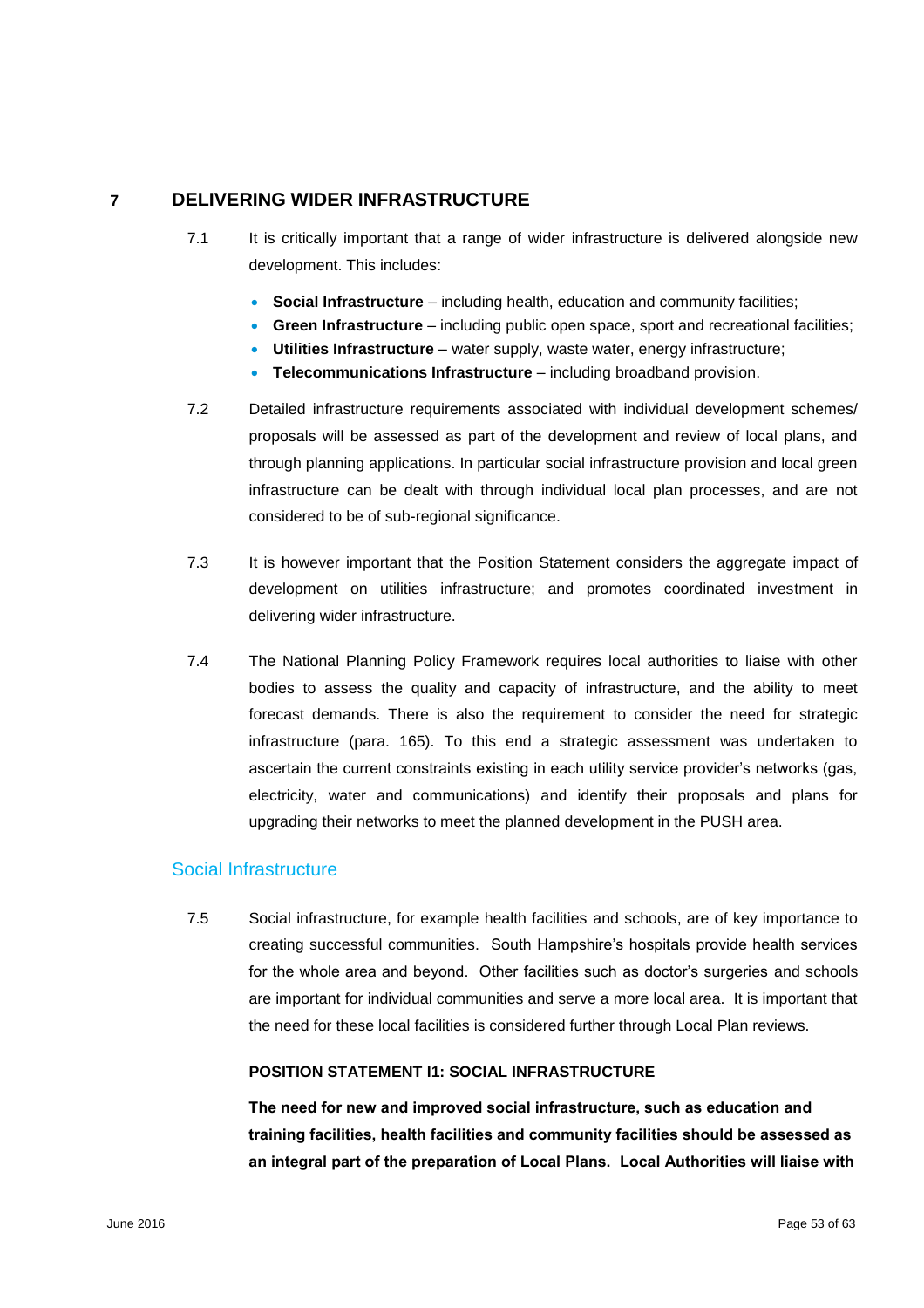**the appropriate infrastructure providers to ensure that the delivery of new social infrastructure is programmed to support the delivery of new housing.** 

## Utilities Demand

7.6 The table below estimates the additional demand for different utilities resulting from the broad level of residential and commercial growth shown earlier in the plan. An estimate of demand was made using published research, standards and guidance. These were:

#### **Table U1: Estimated Utilities Demand**

|                    |                         | <b>Residential</b><br><b>Commercial</b>           |                          | <b>Total</b>                                           |                                   |
|--------------------|-------------------------|---------------------------------------------------|--------------------------|--------------------------------------------------------|-----------------------------------|
|                    | Per house<br>demand     | <b>Estimated demand</b><br>$(100,000$ properties) | <b>Typical</b><br>demand | <b>Estimated demand</b><br>$(1, 122, 000 \text{ m}^2)$ | <b>Estimated</b><br><b>Demand</b> |
| <b>Electricity</b> | 330 kWh <sup>19</sup>   | <b>330 MW</b>                                     | 40 W/sqm $^{20}$         | 44.8 MW                                                | 374.8 MW                          |
| Water              | 140 l/h/d <sup>21</sup> | 14 MI/d                                           | 20 $I/d/p^{22}$          | 1.95 MI/ $d^{23}$                                      | 15.95 MI/d                        |
| Gas                | $9$ kW <sup>24</sup>    | <b>900 MW</b>                                     | 65 W/sqm <sup>25</sup>   | 72.9 MW                                                | 972.9 MW                          |

#### **Consideration of Future Growth**

7.7 The figures presented above are based on demand under current conditions. However UK government publications indicate that future energy use per capita is expected to decrease.<sup>26</sup> Water use is also predicted to reduce over a similar period, with 2030 projections estimating water consumption to drop to 130 l/d/p, with new building performance standards set at 125 l/d/p. Therefore, the figures presented in the tables may be seen as a "worst case" scenario and provide a robust basis for future capacity assessments.

 $\overline{\phantom{a}}$ 

<sup>&</sup>lt;sup>19</sup> Typical Domestic Energy Consumption Factsheet 96 – OFGEM 2011

<sup>20</sup> Rules of Thumb - Guidelines for building services (5th Edition) 50% warehousing at 17W/sqm and 50% offices @ 62 W/sqm – BSRIA BG 9/2011 Table 19<br><sup>21</sup> PUSH Integrated Water Management Strategy Atkins December 2008 (p.35)

<sup>22</sup> Water Key Performance Indicators for offices and hotels CIRIA C657, 2006

<sup>23</sup> Based on 97,700 increase in employment

 $^{24}$  See 14. Av. Boiler rating 60W/sqm per 3 bed dwelling - BISRA BG 9/2011 Table 18

<sup>25</sup> See 14. 50% industrial @ 80 w/sqm and 50% offices at 70 W/sqm – BSRIA BG9/2011 Table 20

Other sources: Updated energy and emissions projections 2014: Department for Energy and Climate Change, 2014; Future Water: HM Government, 2008

 $26$  A decrease to 2025 when current energy policies expire, followed by some increase but still below current levels.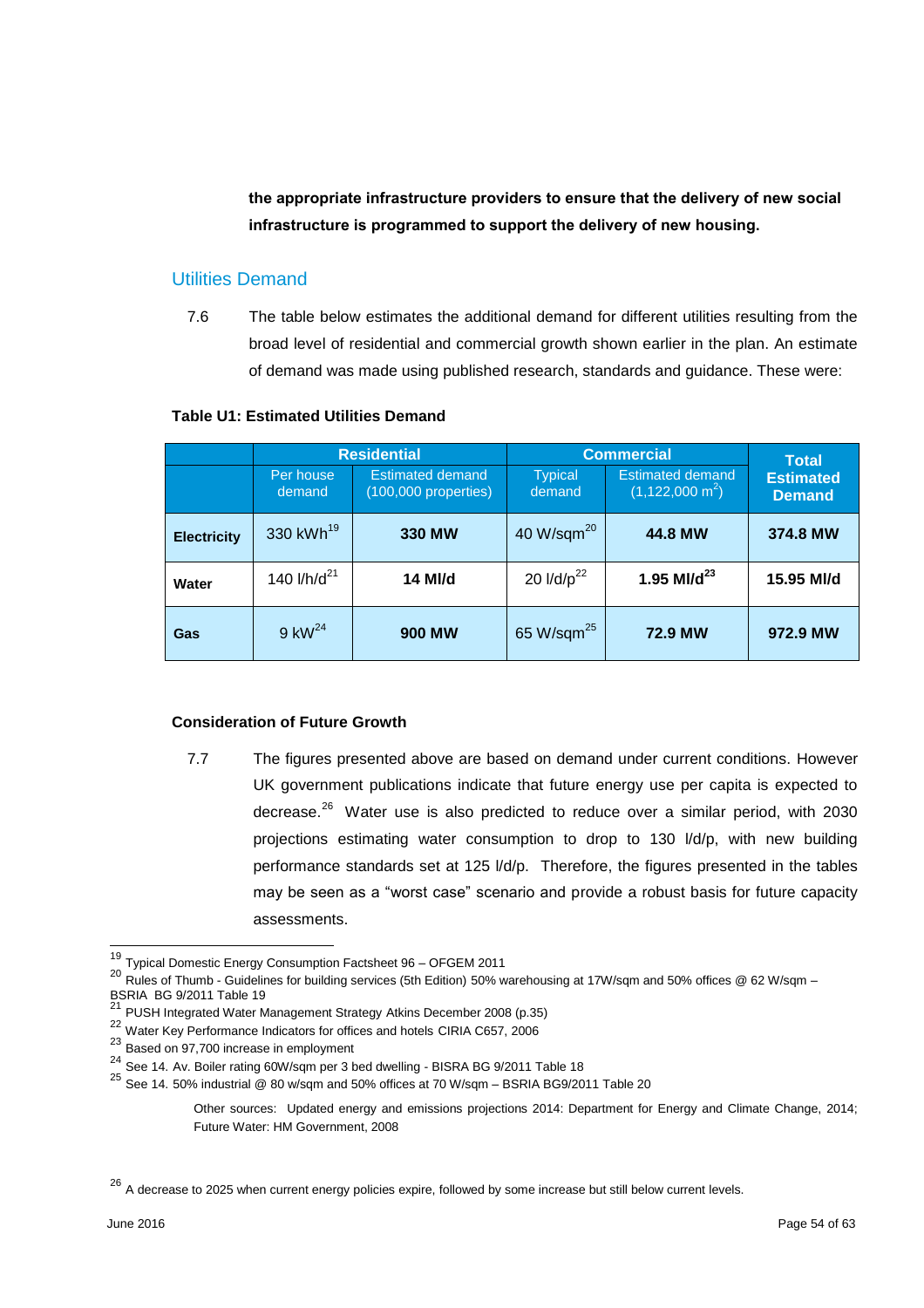## Water Supply

- 7.8 The South Hampshire Integrated Water Management Strategy was prepared in December 2008. (PUSH are currently undertaking a review of this study). The 2008 study was based on 4,000 new homes per year for the next 20 years giving a total of 80,000 new homes by 2026. The report concluded that South Hampshire currently had sufficient licensed resources to meet future demands for water.
- 7.9 There was however concern regarding the environmental sustainability of some licences. Licence changes proposed by the Environmental Agency (EA) would create a deficit in the supply-demand balance of 100 M l/d.
- 7.10 A shortlist of seven preferred options was drawn up and five of these options would be required to yield the 100 M l/d required. The report did not consider water distribution or future reinforcements to meet increased demand.

## **Overall Water Supply**

- 7.11 The Water Resources Management Plans set out the water companies plans to maintain water supply. Southern Water has assumed housing growth within their part of the PUSH area of 64,989 (from 2011/12 – 2039/40), adjusted to 52,992 dwellings (from 2015/16 to 2039/40. Portsmouth Water assumes a worst case growth of 60,000 houses over 25 years.
- 7.12 Taken together, both water companies have combined committed supply levels for c.113,000 additional houses across the PUSH area. This is in excess of the 104,350 house envisaged in the Position Statement.
- 7.13 Discussions with both Southern Water and Portsmouth Water have determined that due to the legal commitment to supply, and the ability to recover infrastructure expenditure from future customers, future water supply is not constrained in engineering or economic terms.
- 7.14 It will be important that local authorities engage with the relevant water provider in bringing forward specific development proposals.

#### Waste Water

7.15 Southern Water is the statutory undertaker for waste water in the PUSH area. Triumvirate discussions with the company (as provider), the Environment Agency and Natural England (as regulators) have established that water treatment capacity is not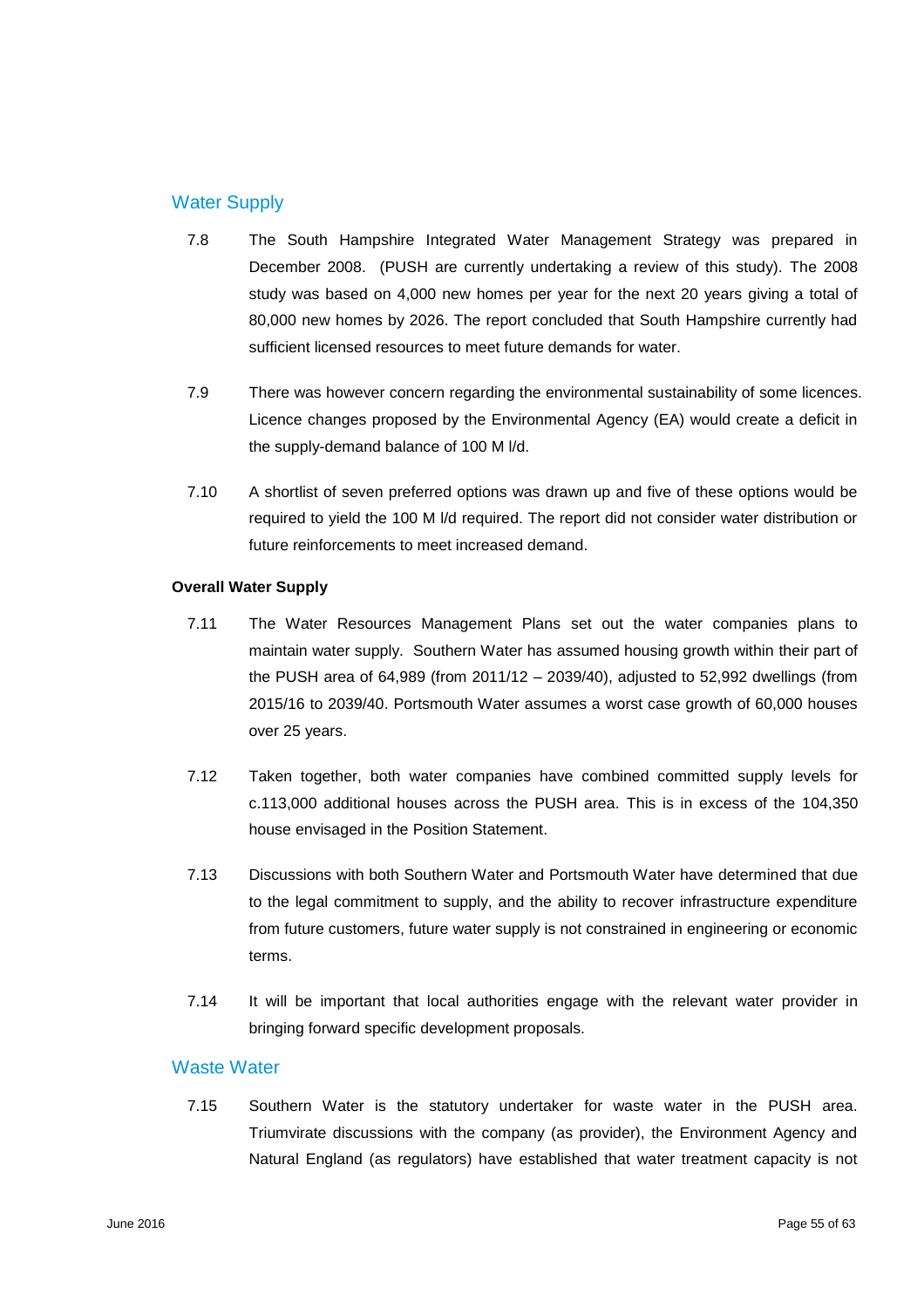constrained in pure engineering or economic terms, since the costs of network upgrades, or additional capacity is passed back to consumers.

7.16 Southern Water have issued a "Wastewater Position Statement" (October 2015) with respect to development in the PUSH region. This statement confirms the statutory obligation to serve new development, and the desire to:

*"work in collaboration…to understand the location and timing of development, and ensure that development is co-ordinated with provision of necessary…capacity in the event that significant development comes forward sooner than anticipated".*

- 7.17 The constraints that exist, however, relate to licencing of discharges to controlled waters, where extra discharge may pose a risk to protected waters, especially Natura 2000 sites (Special Protection Areas, and Special Areas of Conservation) and RAMSAR sites.
- 7.18 Any increase in waste water treatment capacity will require an assessment of potential impacts at an appropriate scale, in consultation with the Environment Agency and Natural England. Southern Water state that:

*"It would be inappropriate to use existing wastewater treatment capacity to determine the Spatial Strategy for PUSH, because additional capacity…could be provided"* 

- 7.19 Where future demand results in permit conditions to protect controlled waters becoming onerous, new technologies may be required. These are stated as:
	- Reducing infiltration into the sewage system
	- Reducing future water consumption
	- Flow transfers to areas facing less environmental pressures
	- Introducing non-conventional technology to treat wastewater to a higher standard
- 7.20 The 5 year funding mechanism of the wastewater companies (the Asset Management Programme – AMP) provides a suitable method to adapt to new development.
- 7.21 The Strategic Habitats Regulations Assessment provided alongside the Position Statement recommends that a revised Integrated Water Management Strategy be developed to accurately ascertain likely areas of concern in the longer term and to determine areas where less risk exists. PUSH are now undertaking this work.
- 7.22 It further recommends a catchment based approach where development be targeted initially in those catchments where less pressure exists, and that investment in additional capacity is phased to coincide with longer term development proposals in areas where higher risks exist.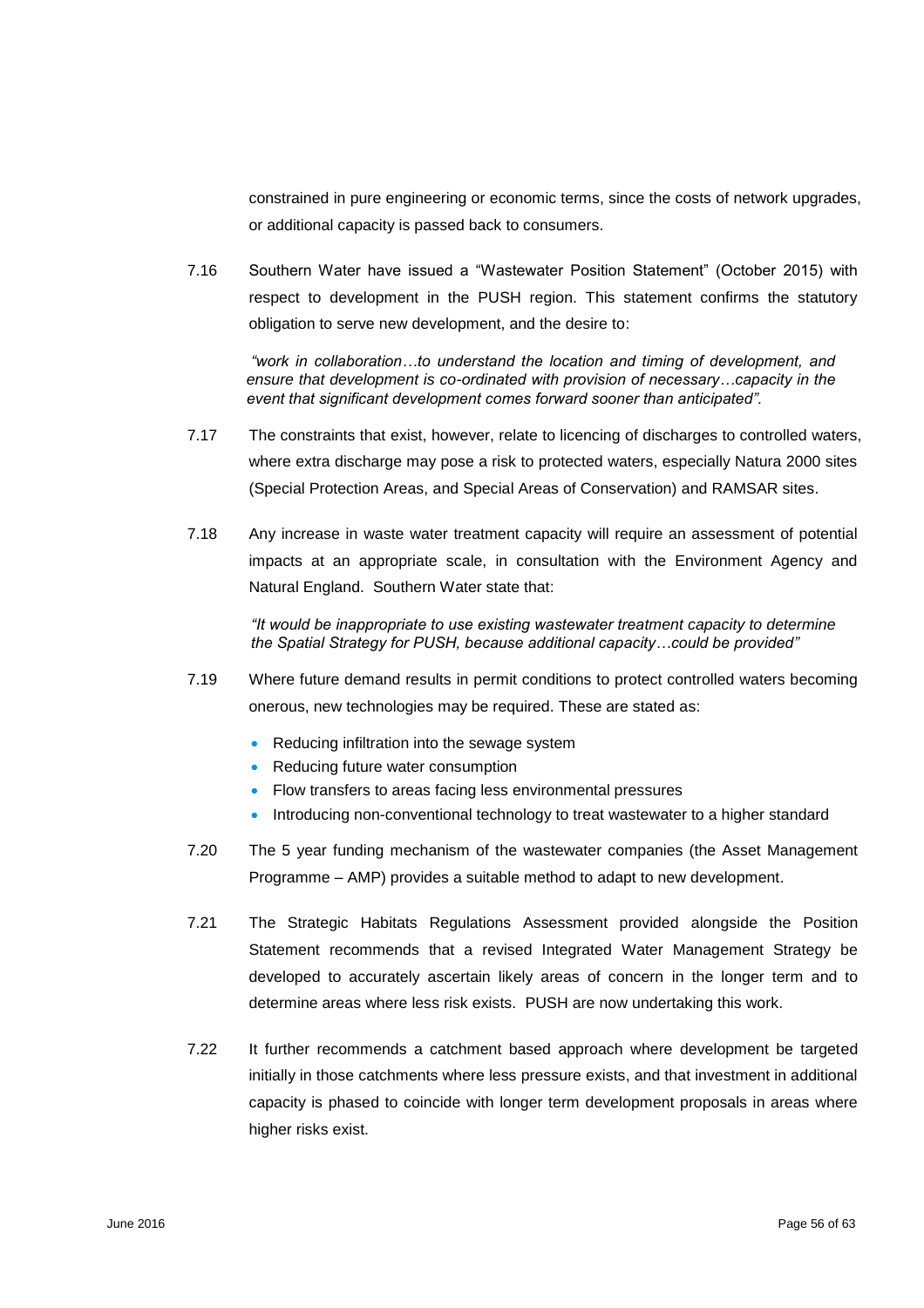- 7.23 The most efficient method of dealing with new developmental pressures within PUSH is to assess impacts and plan at the sub-regional level in order to capture the cumulative effects of the Position Statement. This will then contribute to the body of evidence available to the Environment Agency, Natural England, and the Local Authorities.
- 7.24 The Position Statement therefore commits these bodies to a collaborative approach to producing development proposals that do not put environmental assets at risk, and seek co-operation to determine collective offsets and mitigate negative effects.
- 7.25 Further work to potentially assess local infrastructure requirements will be progressed in finalising the Position Statement; and through local plan development/ review processes.

## **Energy**

#### **Electricity**

- 7.26 National Grid owns and operates the electricity transmissions system and Scottish & Southern Energy (SSE) is the local Distribution Network Operator (DNO) for the PUSH area and Isle of Wight. They generally obtain power from the National Grid and distribute it to the consumer.
- 7.27 The previous South Hampshire Regional Strategy (2006) identified that a number of system reinforcements would be required to deliver further housing growth, and it is envisaged that upgrades would be required. However, given the duty to supply, and the ability to recover costs from new consumers, it is not anticipated that electricity capacity is a long term constraint on new development.

#### **Gas**

7.28 The National Grid is responsible for transporting gas through the National Transmission System (NTS) at high pressure on behalf of the gas suppliers. South Gas Networks is responsible for distributing the gas in the PUSH area. Further needs will be generated by the Position Statement proposals, and regional and localised upgrades may be required to achieve this.

## **Communications**

7.29 Hampshire County Council together with BT have a roll out programme for superfast broadband which involves retrofitting fibre cables mainly in existing communication ducts and the provision of interface panels with the copper network. The communication infrastructure is provided on a project by project basis for new developments.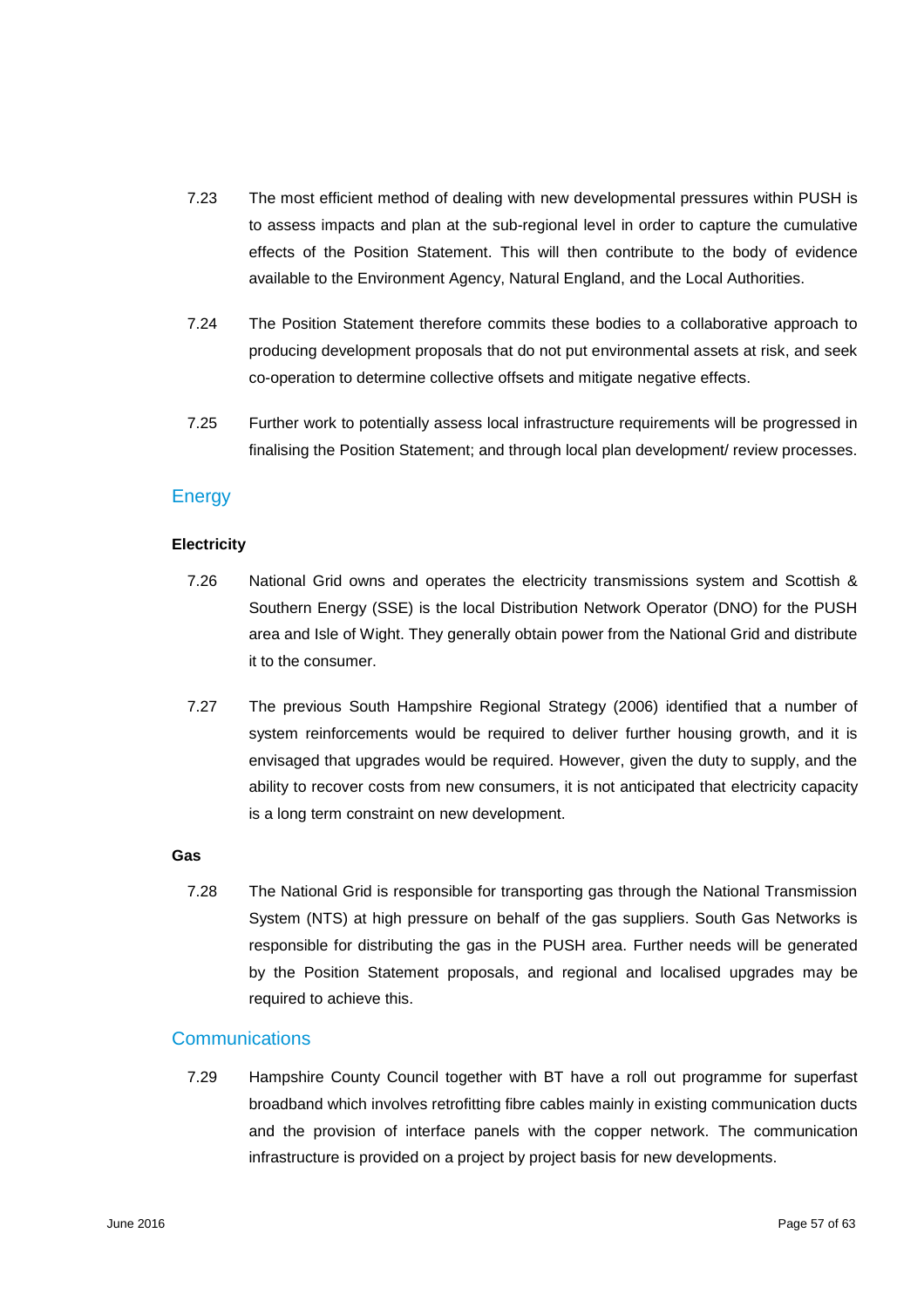- 7.30 There are other communication providers who will also react to specific developments on request in competition with BT in providing new communication infrastructure.
- 7.31 Given the business model of such suppliers is based on acquiring new customers, which then funds network development, it is not anticipated that communications provide a constraint on future housing delivery.

#### **POSITION STATEMENT I2: UTILITIES INFRASTRUCTURE**

**Councils and PUSH will continue to engage with utility infrastructure providers to communicate plans for development across the sub-region, and ensure new infrastructure delivery is programmed in providers asset management plans.** 

**Local authorities and developers will liaise as appropriate with utility providers to identify local capacity constraints and to agree provision of new utilities infrastructure to support new development.**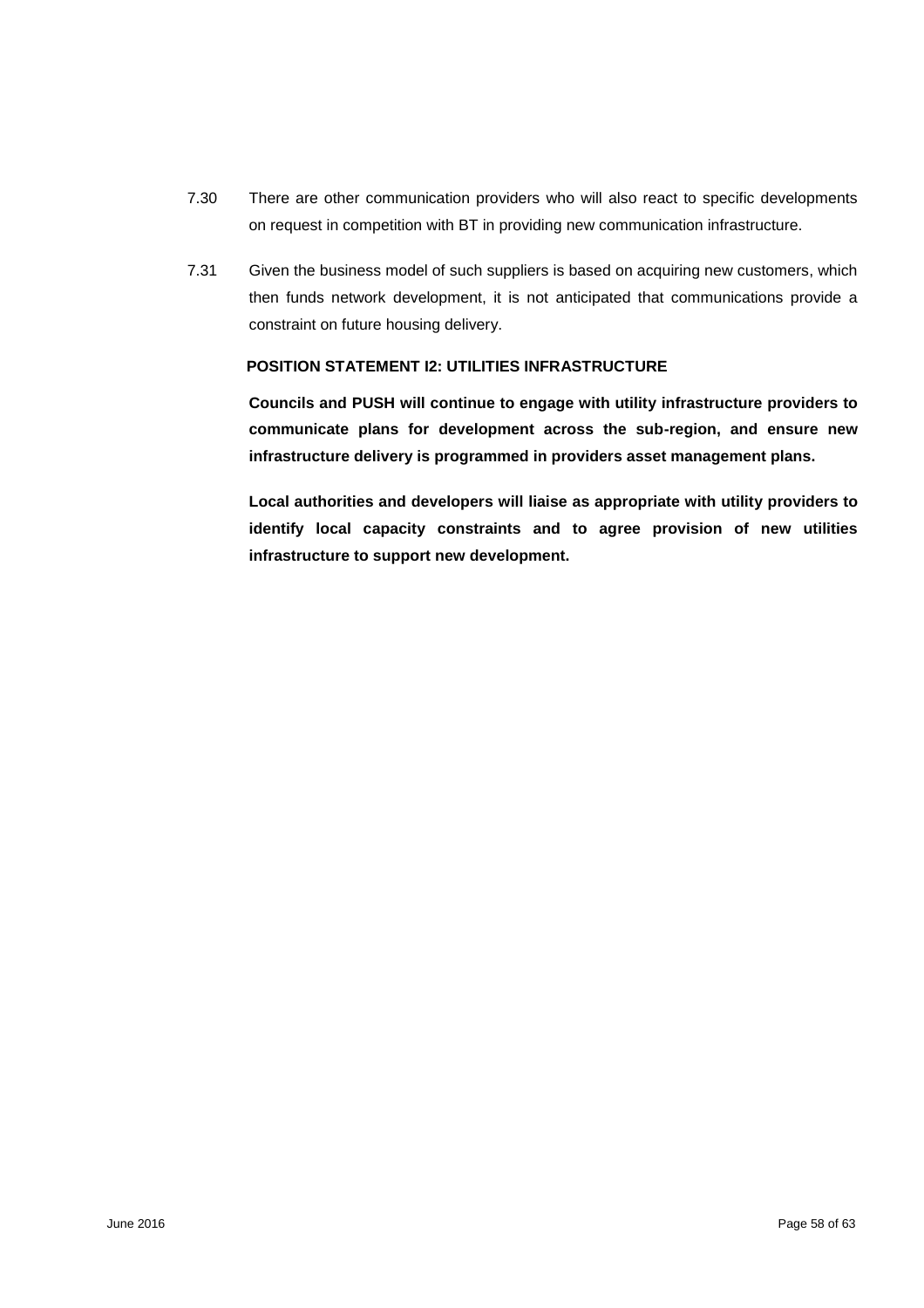## **8 DELIVERY AND IMPLEMENTATION**

- 8.1 There are notable delivery challenges in bringing forward the scale of development anticipated in the Position Statement. The implementation of the Position Statement requires:
	- Driving delivery rates;
	- Securing funding for new infrastructure;
	- Delivery of new infrastructure;
	- Potential land assembly.
- 8.2 Addressing these issues is critical to improving housing affordability, supporting economic growth and addressing infrastructure deficits within the sub-region.

# Planning Certainty

- 8.3 Planning certainty is important in de-risking development; and the local authorities will work proactively to prepare or review local plans.
- 8.4 For new strategic development locations, the Councils will work with other stakeholders to consider the most appropriate way to prepare a clear planning framework, such as through preparation of masterplans, development frameworks and/or area action plans.

## Driving Housing Delivery Rates

- 8.5 To support housing delivery, the Position Statement envisages that development will be brought forward on a mix of development sites, from small infill development sites through to larger strategic developments.
- 8.6 The local authorities, PUSH and the Solent LEP are committed to working collaboratively to bring forward strategic and local infrastructure to support new development and drive forward housing delivery.
- 8.7 The market must also respond to the challenge. This will require a range of housebuilders, from small to large, together with Registered Providers to rise to the challenge and increase housing output. It will also require the potential for additional models for housing development to be investigated, including self and custom-build development, including on larger strategic sites, as well as build-to-rent, particularly in the cities.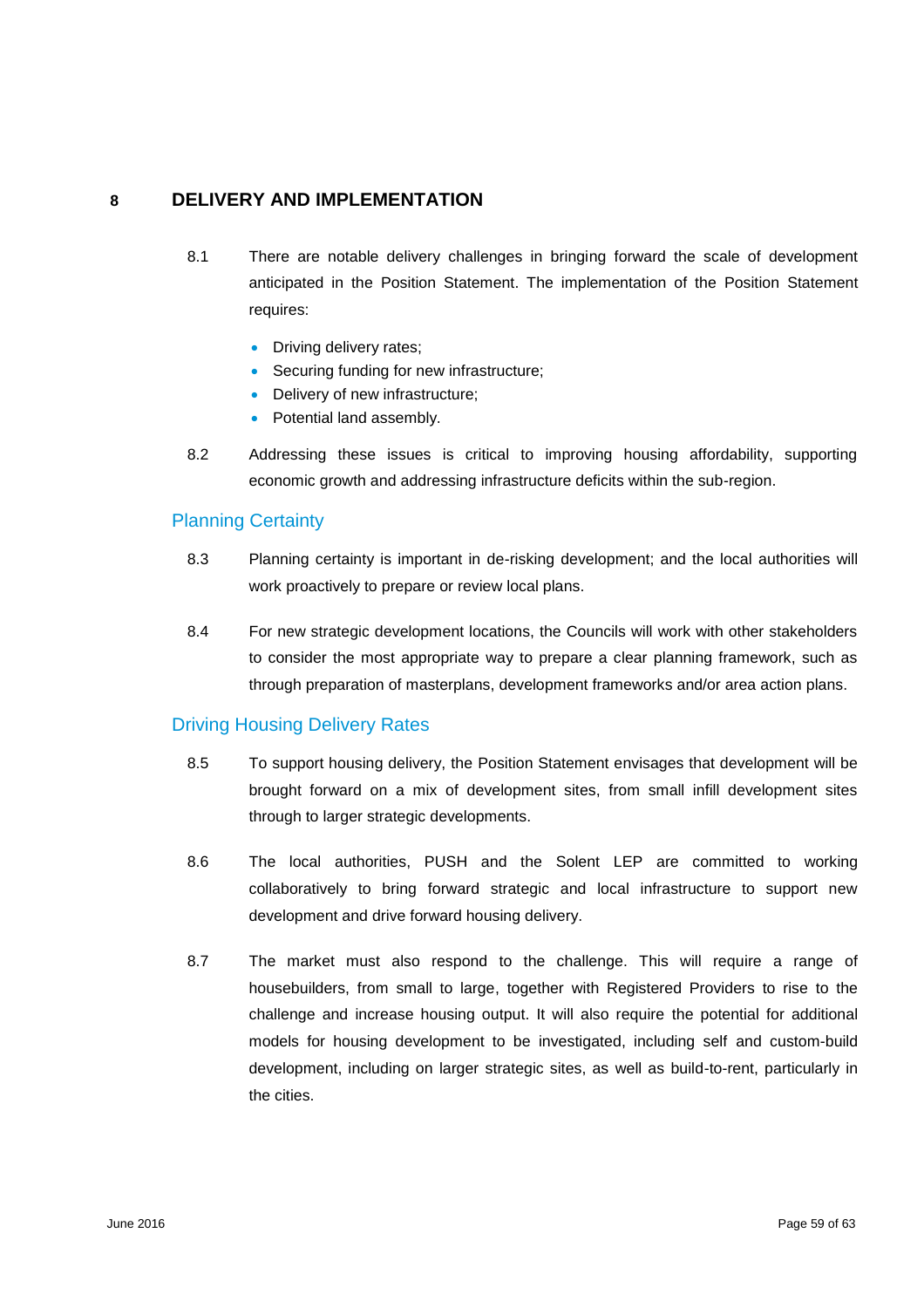## Delivering Essential Infrastructure

- 8.8 Critical to the delivery of the overall level of growth would be the investment in infrastructure particularly transport which would allow for increased levels of employment and population in a sustainable manner.
- 8.9 The Position Statement envisages that a package of funding will support delivery of strategic infrastructure, including:
	- Developer contributions, through Section 106 and CIL;
	- Central Government funding for strategic infrastructure investment via:
		- o The Potential Devolution Deal;
		- o Local Growth Fund;
	- Mainstream funding through Influencing investment decisions of public bodies.
- 8.10 The emerging Solent Devolution Agreement would provide for the Solent Combined Authority, working with a directly elected mayor, to control a new additional £30 million a year funding allocation over 30 years to be invested to boost and support economic growth including housing delivery, transport and other key infrastructure. The Combined Authority would also have powers and functions devolved from Central Government, including responsibility for a consolidated, devolved transport budget; responsibility for franchised bus services; responsibility for a new Key Route Network of local authority roads; and powers over strategic planning.
- 8.11 The Solent Combined Authority would also have responsibility for the 19+Adult Education budget and contribute to the development of a new programme of employment support for harder-to-help claimants. Taken together, the devolutionary ambition of the Combined Authority would be focussed on raising productivity in the Solent economy, including up-skilling the local population.
- 8.12 The Solent Local Enterprise Partnership has also secured finance to invest in substantial infrastructure projects and have set out in their Strategic Economic Plan the need for investment in housing, skills and employment sites and strategic sectors which it is hoped would unlock further development and inward investment across the Solent. Continued support and investment through the LEP will be essential to the delivery of the Position Statement.
- 8.13 Over the longer term there may also be a requirement to invest in flood defences to protect against rising sea levels; but also to unlock sites which may not be currently suitable for development or to provide improved infrastructure to link to these place.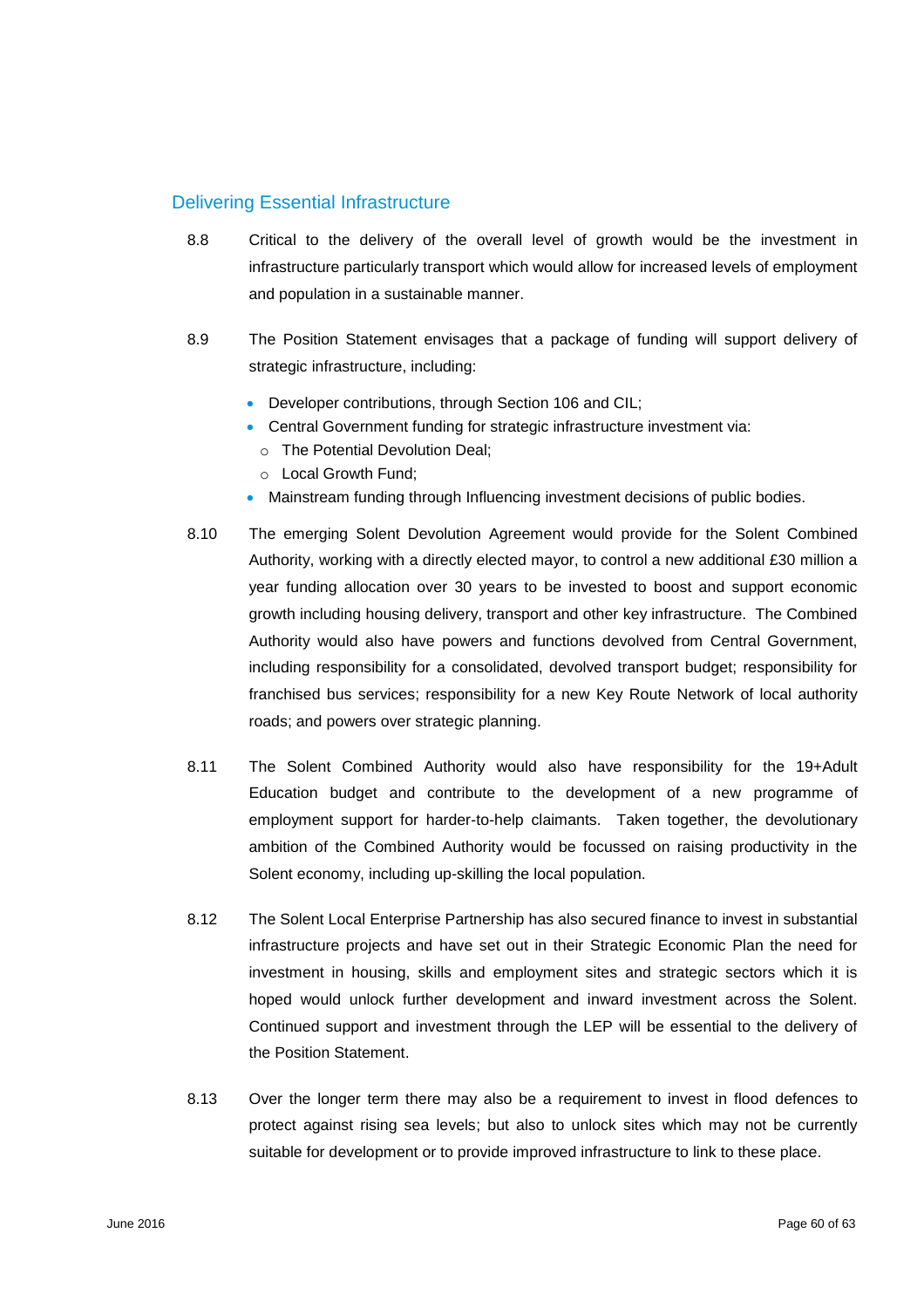## **Governance**

- 8.14 Effective governance will also be important to the successful delivery of the Position Statement. Key partners include local authorities, infrastructure providers and the Solent LEP.
- 8.15 It is envisaged that PUSH will continue to have a coordination and oversight role in regard to cross-boundary strategic planning. PUSH will continue to work with the Solent LEP, local authorities and infrastructure providers to support investment, and unblock barriers to delivery.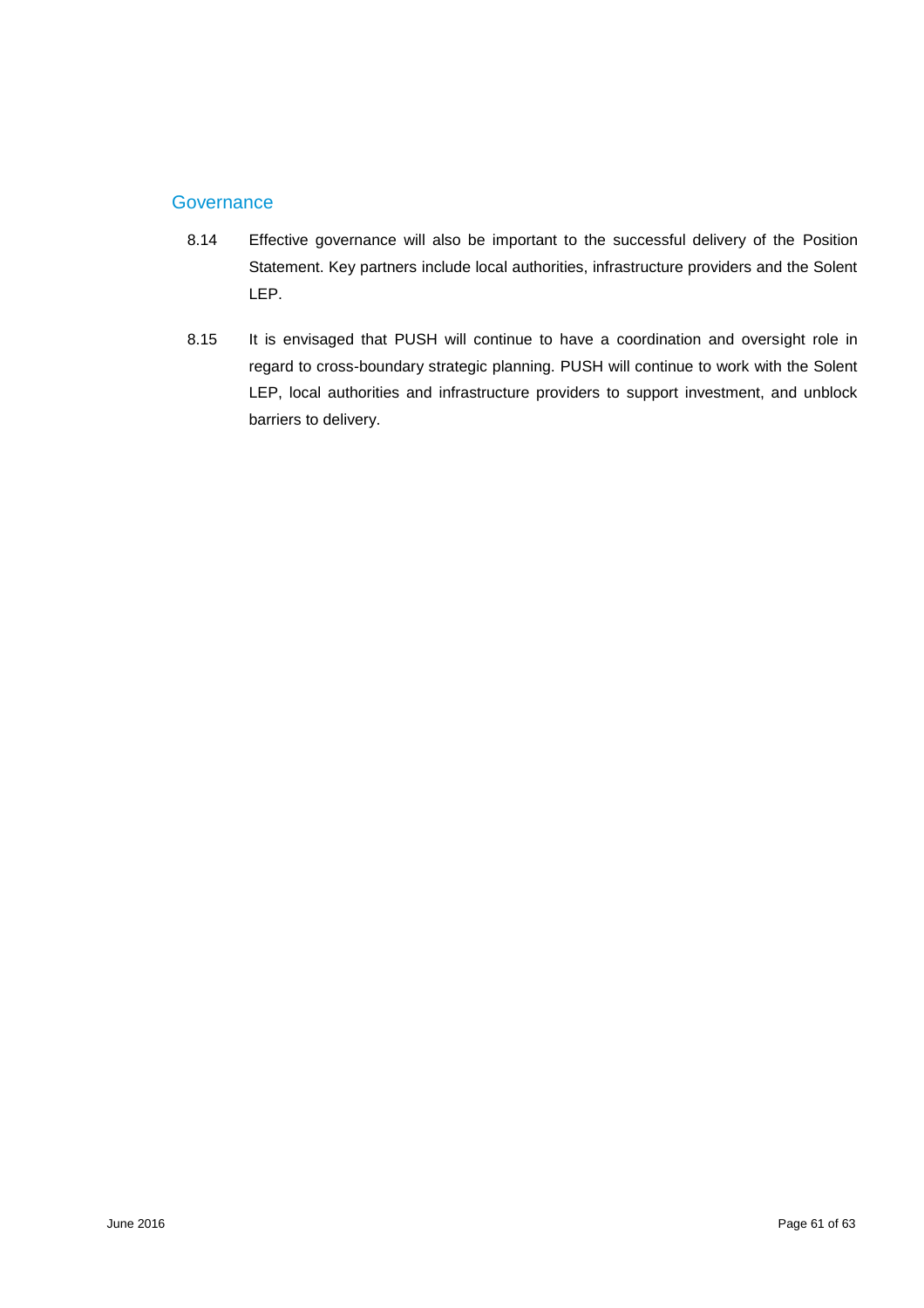# **APPENDIX 1: KEY DISCUSSIONS AND EVIDENCE BASE DOCUMENTS**

To inform the approach taken by this Position Statement, in addition to the regular steering group meetings, meetings have been held with:

- Economic: Solent Local Enterprise Partnership;
- Environmental and Water: Environment Agency; Natural England; Southern Water; Portsmouth Water.
- Transport: Solent Transport; Highways England; the highway authorities; Network Rail; South Hampshire Bus Operators Association.
- Other infrastructure: Hampshire County Council.
- Sites: Ministry of Defence.

The evidence base for the Position Statement is as follows:

- **Housing Needs** 
	- o South Hampshire Strategic Housing Market Assessment (GL Hearn, January 2014);
	- $\circ$  Isle of Wight Strategic Housing Market Assessment (GL Hearn, June & August 2014);
	- o Objectively Assessed Housing Need Update (GL Hearn, March 2016);
	- o Rates of Development (GL Hearn, April 2016);
- **•** Economic Development and Employment Land
	- o Solent LEP Strategic Economic Plan (Solent LEP, March 2014);
	- o Transforming Solent: Marine and Maritime Supplement (Solent LEP, April 2014);
	- o Solent LEP Productivity and Growth Supplement (January 2015)
	- o Isle of Wight Employment Land Study (GL Hearn, March 2015);
	- o Hampshire Key Development Sites Portfolio (Hampshire County Council, October 2015);
	- o Marine Futures: Solent Waterfront Sites (AECOM, September 2015);
	- o Economic and Employment Land Evidence Report (GL Hearn, March 2016);
- **Environment** 
	- o Sustainability Appraisal (Campbell Reith, May 2016)
	- o Habitat Regulations Assessment (Campbell Reith, May 2016)
	- o PUSH Strategic Flood Risk Assessment (Atkins, December 2007);
	- o PUSH Strategic Flood Risk Assessment Update (June 2016)
	- o Southern Water: Water Resources Management Plan 2015-40 (Southern Water, 2015);